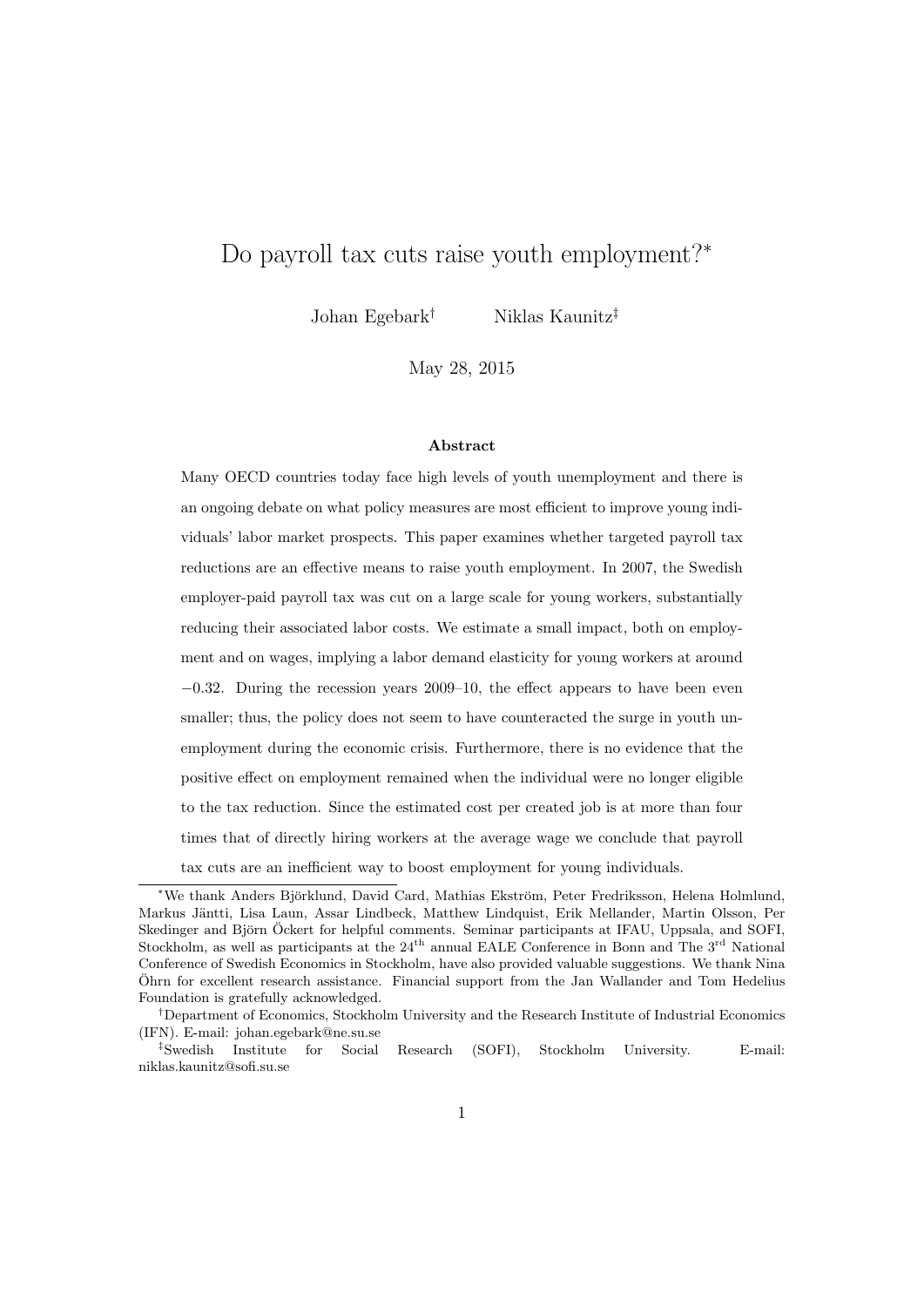# 1 Introduction

High and persistent youth unemployment is a major challenge for many developed economies. In the OECD as a whole, unemployment for individuals below 24 years of age has been twice as high as for those aged 25–64 since the beginning of the 1990's. In addition, young people's employment opportunities have worsened even further in the wake of the 2008 financial crisis. Since labor market difficulties encountered in early working life are known to have lasting consequences, an increasing number of young people risk ending up in long-term unemployment.<sup>[1](#page-1-0)</sup> Consequently, there is a wide and lively debate on what policies should be undertaken to improve young individuals' labor market prospects.

We examine whether targeted payroll tax reductions are an effective means to raise youth employment. Payroll taxes in Sweden are proportional to the employee's gross wage and are paid by the employer. In 2007–09, the tax rate for employers of young workers was reduced on a large scale in two steps. The first reduction, in effect 2007–08, lowered the payroll tax rate with 11 percentage points for employees who at the start of the year had turned 18 but not 25 years of age. In 2009, the reduction was extended to encompass all individuals who at the start of the year had not yet turned 26 years of age; at the same time, the rate was reduced with an additional 6 percentage points for the eligible individuals. Using this variation in payroll tax rates across cohorts, we investigate the causal effect of payroll taxes on youth employment.

We use Difference-in-Differences (DiD) to identify the effects of the payroll tax reductions, pitting individuals in the target group against slightly older individuals who were not subjected. Identification is, however, complicated by the fact that individuals of different ages tend to experience different employment cyclicality, with younger workers displaying larger cyclical variations. We deal with this problem—which essentially

<span id="page-1-0"></span><sup>&</sup>lt;sup>1</sup>See, e.g., [Gregg](#page-45-0) [\(2001\)](#page-45-0), Nordström Skans [\(2004\)](#page-46-0) and [Gregg and Tominey](#page-45-1) [\(2005\)](#page-45-1) for studies on the so-called scarring effect of early unemployment.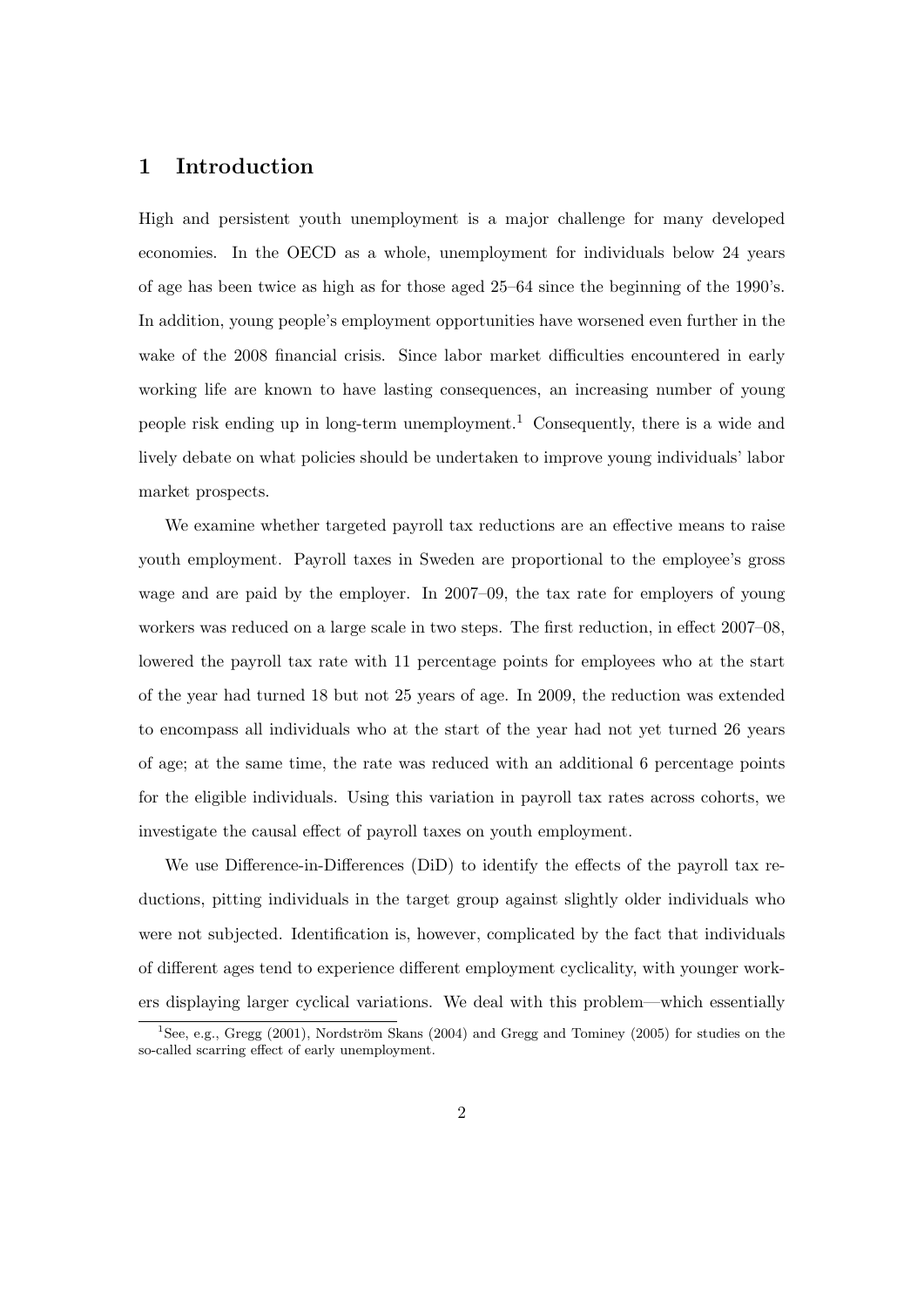constitutes a threat to the identification assumption of parallel trends—by including a large number of covariates in the DiD model. We estimate the effects both for the entire target group as well as for different subgroups, such as foreign-born and the unemployed. As a special case, we consider treatment-control pairs that are defined at a very small bandwidth around the treatment-defining age threshold; this resembles a regression discontinuity design, but with controlling for pre-reform discontinuity.

We find that lowering payroll taxes for young workers has a small impact on employment. For the whole target group, the relative employment increase was around 2.5 percent in 2007 and 1.8 percent in 2008, whereas for individuals close to the treatment defining cutoff the effect was around 1.3 percent, both in 2007 and in 2008. However, we found no reform effect on hours worked. We find some support for the existence of substitution effects, implying that the reform may have created jobs for one group of individuals at the expense of another. Importantly, the presence of substitution effects also means that the absolute effect on employment is potentially smaller than what our estimates suggest. A striking finding is that there is no additional effect on employment of the 2009 extended reduction; this suggests that even large tax cuts cannot counteract the negative impact of economic slowdowns. Finally, our results show that even though the reform created a relative price wedge that induced employers to hire (or to keep) a young worker, it did not lead to any permanent increase in the likelihood that this individual is employed.

When it comes to explaining the modest impact, we make a number of observations. First, since wages did not adjust much, shifting of the incidence of the tax burden to higher wages cannot explain the small employment effects. Secondly, we show that the tax cut had no impact at all for foreign-born youths, nor for individuals registered as unemployed. We argue that these results (especially the null result for the latter group) can be taken as an indication that labor supply constraints are not the main issue. The question then arises why the demand elasticity of firms is so low. We argue in favor of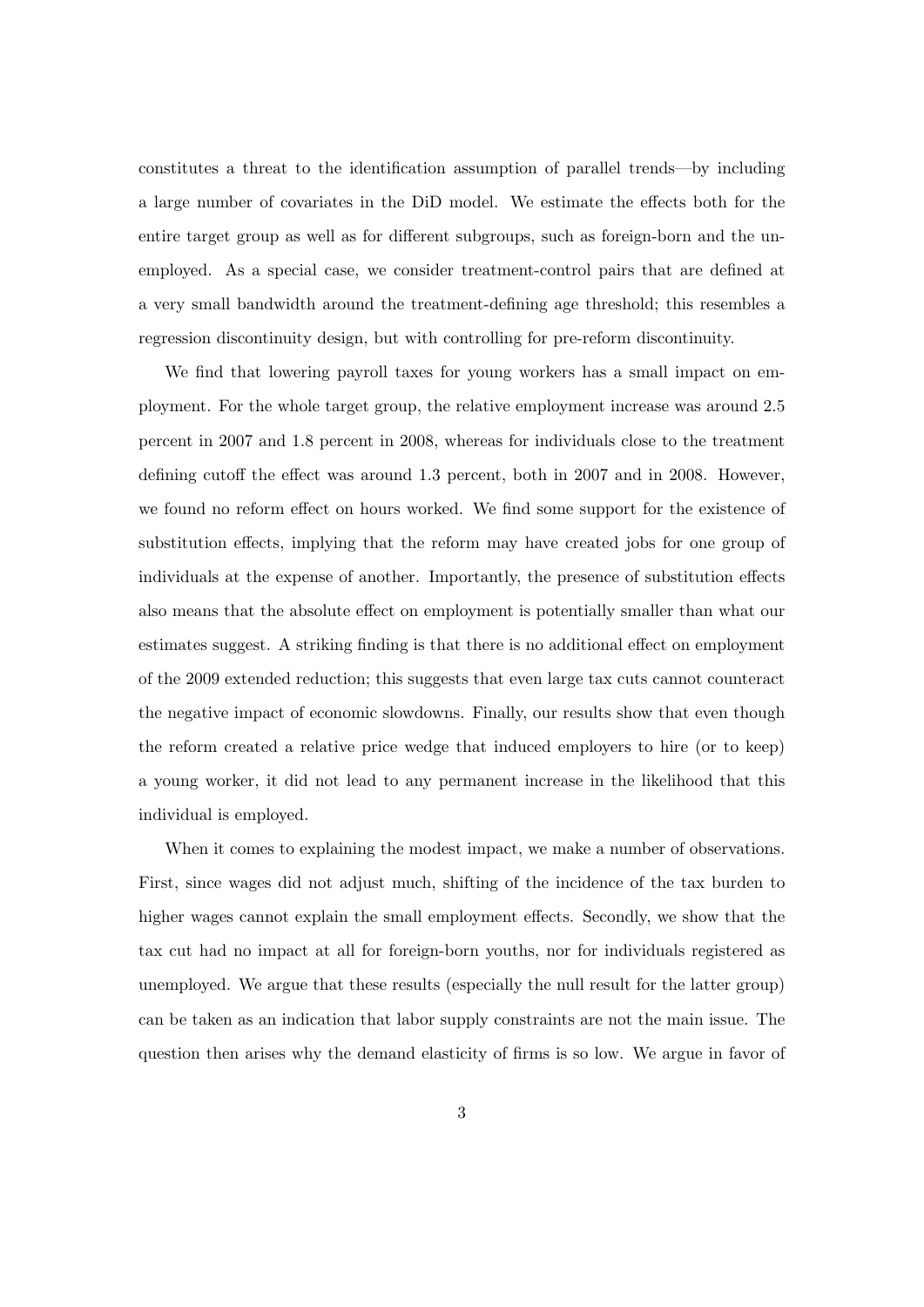demand constraints: for the group of uneducated, unexperienced young workers, labor costs are still too high—even with the payroll tax reduction in place.

Our employment and wage estimates in combination imply that the firms' elasticity of demand for young workers in Sweden is at around −0.32. Using a different metric: the estimated gross cost per created job for 20–25 year-olds was around SEK 1.2 million (ca. \$140,000). Since this corresponds to more than four times the cost of hiring the same number of workers at the average wage for this age group, we conclude that targeted payroll tax reductions are an inefficient way to boost employment for young individuals.

The rest of the paper is organized as follows. Section [2](#page-3-0) gives a brief overview of the previous literature. Section [3](#page-5-0) presents some of the institutions specific to the Swedish setting. Section [4](#page-10-0) describes the data and section [5](#page-15-0) the methodology we apply. Section [6](#page-24-0) details the results, which are further analyzed in section [7.](#page-35-0) Section [8](#page-39-0) provides a discussion and section [9](#page-43-0) concludes.

# <span id="page-3-0"></span>2 Previous literature

Previous evidence on the effects of payroll tax cuts typically concerns general reductions. The basic result for the U.S. is that of extensive shifting of the incidence of the tax onto workers; hence, there are, at most, marginal employment effects (see, e.g., [Gruber 1994;](#page-45-2) [Anderson and Meyer 1997,](#page-44-0) [2000;](#page-44-1) [Murphy 2007\)](#page-46-1).<sup>[2](#page-3-1)</sup> It can, however, be argued that these studies may suffer from endogeneity problems. For example, [Anderson and Meyer](#page-44-0) [\(1997,](#page-44-0) [2000\)](#page-44-1) exploit firm, or industry, level variation in unemployment insurance (UI) taxes. Since the UI tax paid by the firm is determined by the firm's lay-off history, and thus is potentially endogenous, it is not clear that the estimates can be interpreted as the causal effect of the UI tax.

More convincing evidence is found in studies that evaluate selective payroll tax re-

<span id="page-3-1"></span><sup>&</sup>lt;sup>2</sup>[Gruber](#page-45-3) [\(1997\)](#page-45-3) studies manufacturing firms in Chile and finds that the incidence of payroll taxation is fully on wages, with no effect on employement.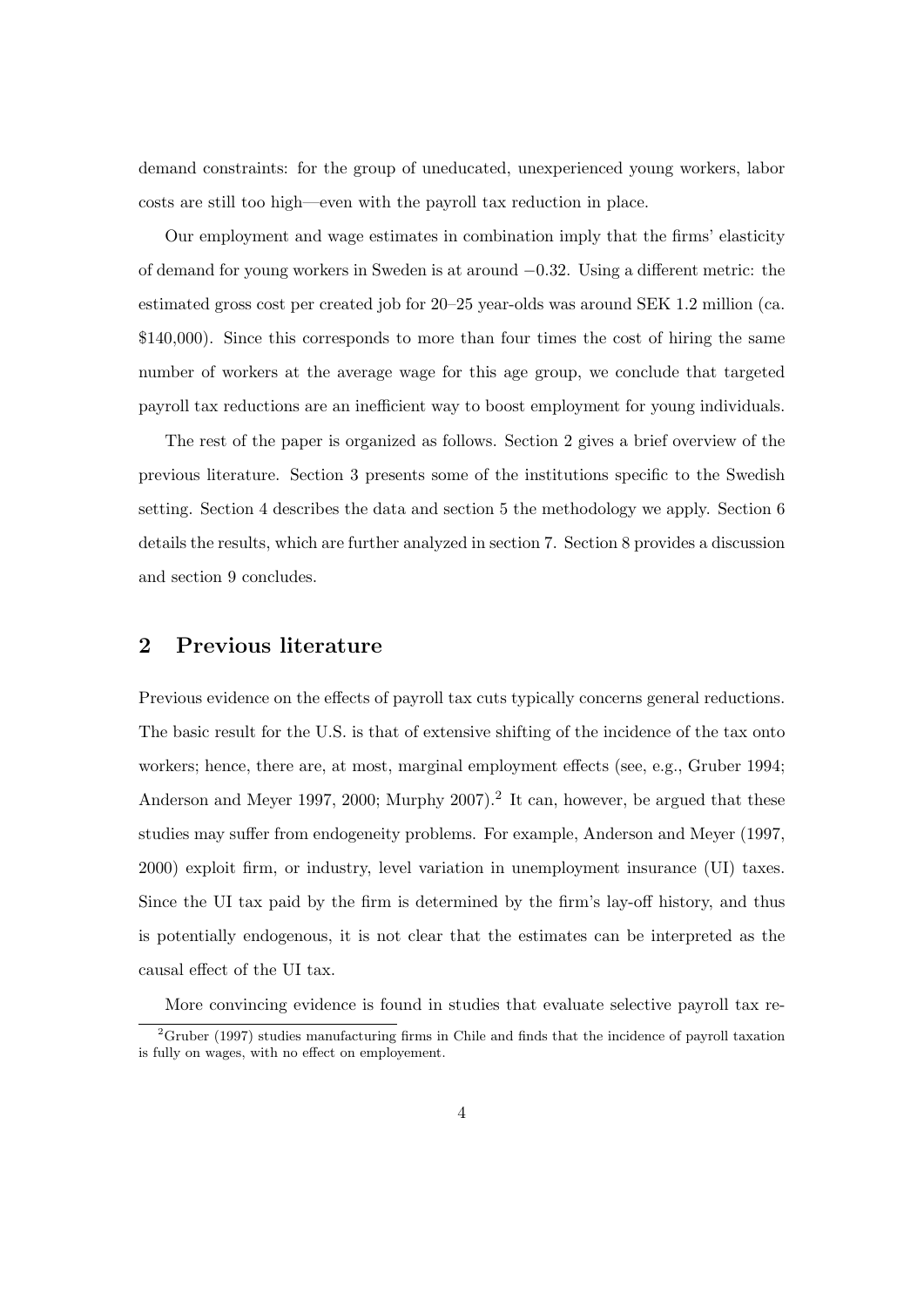forms. Examples include [Bohm and Lind](#page-44-2) [\(1993\)](#page-44-2), [Bennmarker et al.](#page-44-3) [\(2009\)](#page-44-3) and [Ko-](#page-45-4)rkeamäki and Uusitalo [\(2009\)](#page-45-4) who evaluate reductions targeted towards specific regions in Sweden or Finland. None of these studies find any effects on employment. However, compared to the U.S., the degree of shifting is small. [Bennmarker et al.](#page-44-3) [\(2009\)](#page-44-3) find that 1 percent reduction in wage costs increased wages by  $0.32$  percent, whereas in Korkeamäki [and Uusitalo](#page-45-4) [\(2009\)](#page-45-4) the increase was 0.6 percent.

Besides the above-mentioned literature, there are some studies that focus on workers who display poor labor market outcomes. [Kramarz and Philippon](#page-46-2) [\(2001\)](#page-46-2) examine the impact of changes in total labor costs on employment of low-wage workers in France between 1990 and 1998. Their results suggest that 1 percent increase of the labor cost leads to 1.5 percent increase in the probability of transiting from employment to non-employment, whereas lower labor costs had no impact on transitions from nonemployment to employment. Since payroll tax cuts were offset by rising minimum wages it is difficult, however, to distinguish between the effect of changes in payroll taxes from that of changes in minimum wages. For the case of Finland, [Huttunen et al.](#page-45-5) [\(2013\)](#page-45-5) study a hiring credit targeted at the employers of older, full-time, low-wage workers. They find no effects on employment or wages of the eligible groups, but a small increase in working hours among those who were already employed. Finally, a study by [Cahuc](#page-44-4) [et al.](#page-44-4) [\(2014\)](#page-44-4), study the effect of hiring credits in France. They find relativly large effects, but the setup is not quite comparable to ours since the hiring credits applied only to new employments, and were also phased out for high-wage earners.

To the best of our knowledge, the only other study that examines payroll tax reductions explicitly aimed at young workers is [Skedinger](#page-46-3) [\(2014\)](#page-46-3). Skedinger looks at the same reductions as we do and studies the effects for the Swedish retail industry. He finds small or no effects on job accessions, separations, hours worked and wages. The most important difference between our study and Skedinger's is that he only considers one industry. Thus, he cannot assess the overall employment effect in the economy since he cannot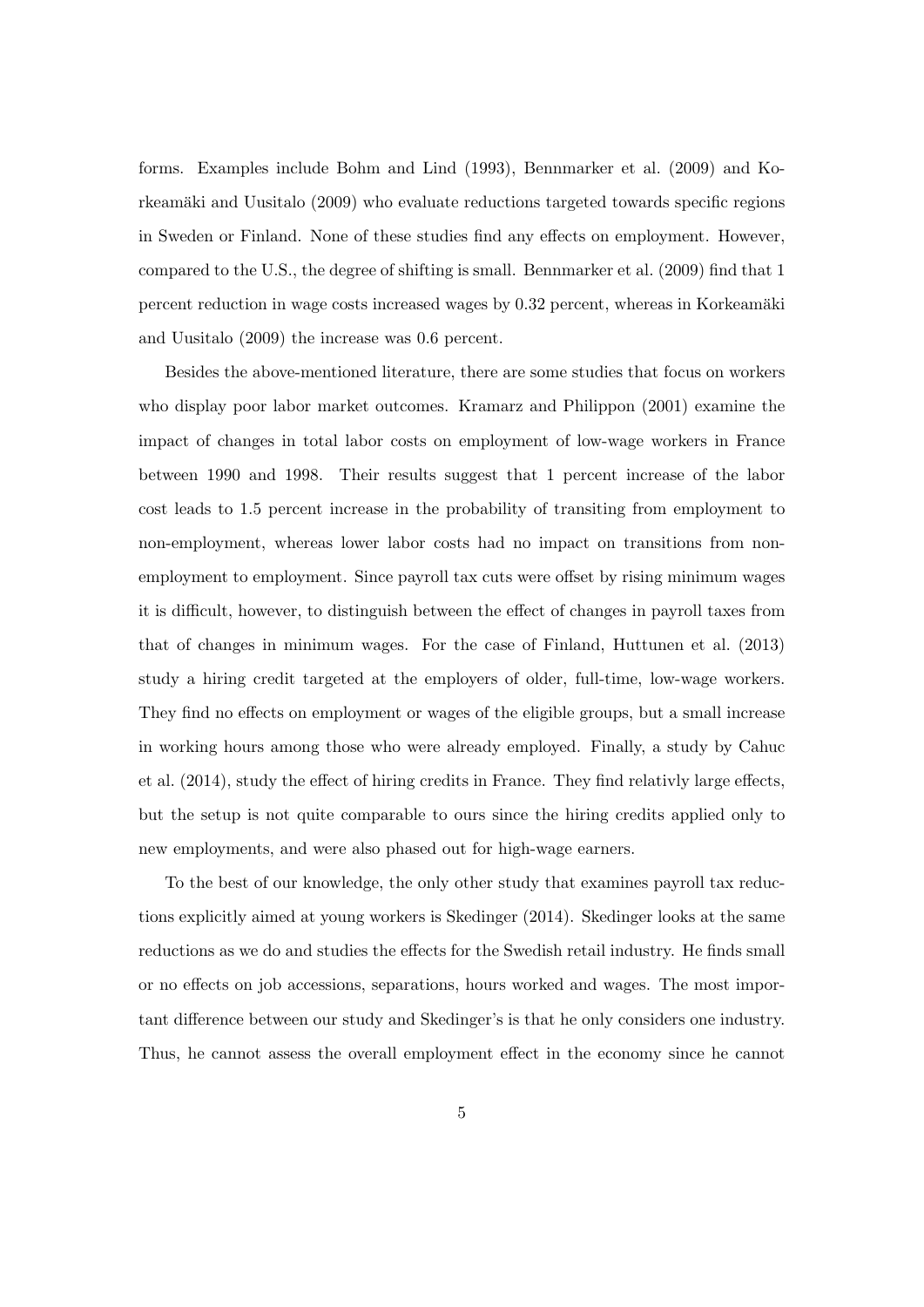separate new labor market entrants from movements between sectors. In addition, since we are using much more detailed data we are able to study treatment effect heterogeneity with respect to immigration status and unemployment status. Importantly, this allows us to make inferences about what mechanisms might explain our results.

# <span id="page-5-0"></span>3 Institutional background

#### 3.1 Youth unemployment in Sweden

Official records show that youth unemployment in Sweden is currently at historically high levels. Unemployment for 15–25 year-olds was roughly at 24 percent in 2013, which is three times higher than overall unemployment [\(Statistics Sweden, 2014\)](#page-46-4). In 2007 and 2008, which are the years that we mainly focus on in this study, the figueres are somewhat lower, at 20 percent. In 2009–10, when the Swedish economy was fully hit by the financial crisis, youth unemployment increased to 25 percent. It is sometimes argued that these (official) figures exaggerate the problem of youth unemployment in Sweden, primarily because a large number of the unemployed participate in different types of education. Excluding those who study full-time lowers unemployment for 15–25 year-olds to 12 percent in 2013. However, it is not obvious that this adjustment makes sense: since there are no tuition fees is Sweden and students are entitled to allowances, many might chose to study if they cannot find a job (especially if they are not entitled to unemployment benefits).

To provide some further understanding of the problem in the Swedish case we look at two other measures. First, about 10 percent of all 20–24 year-olds were neither employed nor in any education or training in 2013 (i.e., they belong to the so called NEET category). In 2007–08, the corresponding figure was 12 percent, and in 2009–10 roughly 13 percent [\(Statistics Sweden, 2014\)](#page-46-4). A second measure looks at registrations at the unemployment office. Our data contain yearly information on job search activity, and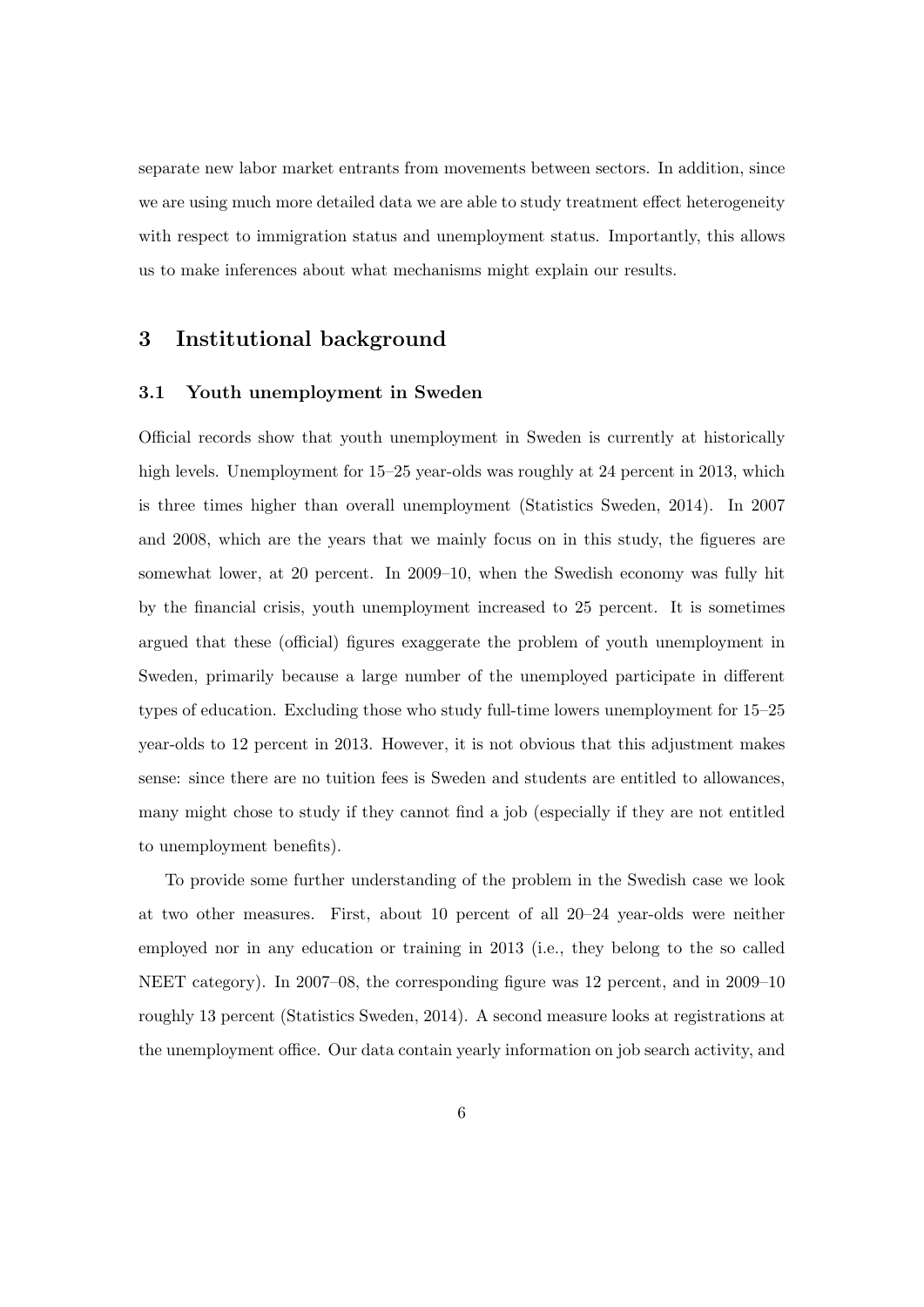so we can observe those that are registered as looking for a job. 21 percent of all 20–24 year-olds were registered at the unemployment office at some point during 2007–08, and 8 percent were registered for more than 100 days. In 2009–2010, these figures increased to 24 percent and 12 percent, respectively.

#### 3.2 Swedish payroll tax reductions

Swedish payroll taxes are proportional to the employee's wage bill and, in contrast to e.g. the U.S., fully paid by the employer. The tax consists of seven mandatory fees, financing welfare services such as pensions, health and disability insurances, and other social benefits. Up until the beginning of the 1980's the payroll tax rate was the same for all employers in Sweden, but over the last 30 years there have been some exceptions. First, firms in so called regional support areas (RSA) in the northern parts of Sweden were twice subjected to reductions of roughly 10 percentage points in efforts to boost employment in these areas.<sup>[3](#page-6-0)</sup> Secondly, besides these regional reductions, payroll taxes were cut for small firms in all of Sweden between 1997 and 2008.<sup>[4](#page-6-1)</sup>

In this paper, we study reductions targeted explicitly at young workers. Figure [1](#page-7-0) provides a graphical illustration of the changes in the tax rate. On July 1, 2007, the payroll tax was cut by around 11 percentage points for individuals who at the start of the year had turned 18 but not 25 years of age. Six out of seven mandatory fees were halved, reducing the tax rate from  $32.42$  to  $21.32$  percent.<sup>[5](#page-6-2)</sup> On January 1, 2009, the

<span id="page-6-0"></span><sup>3</sup>Neither [Bohm and Lind](#page-44-2) [\(1993\)](#page-44-2), who study reductions implemented between 1984 and 1999, nor [Bennmarker et al.](#page-44-3) [\(2009\)](#page-44-3), evaluating reductions introduced in 2002, find any employment effects.

<span id="page-6-1"></span><sup>&</sup>lt;sup>4</sup>Firms with up to three employees were allowed a 5 percent reduction for wage sums up to around SEK 750,000 (\$90,000) per year. Thus, this cut was relatively small, both in magnitude and comprehension. To the best of our knowledge, this reduction has not been evaluated.

<span id="page-6-2"></span><sup>&</sup>lt;sup>5</sup>The date July 2007 is first mentioned in a press release from the ministry of Finance in October 2006. This date was confirmed when the new policy was ratified in the parliament on 15 March 2007. The only fee that was left unchanged was the pension fee. Individuals who are self-employed pay *egenavgifter*, roughly equivalent to payroll taxes paid by employers. These fees were also cut with about 10 percentage points, in order to avoid distortionary effects with respect to choice of occupation. Besides the statutory payroll tax, collective-bargaining agreements require most employers to pay around 10 percent of gross wages to finance job search support, retraining and severance payments when employees are laid off. As these fees are not legislated, they were unaffected by the tax reduction.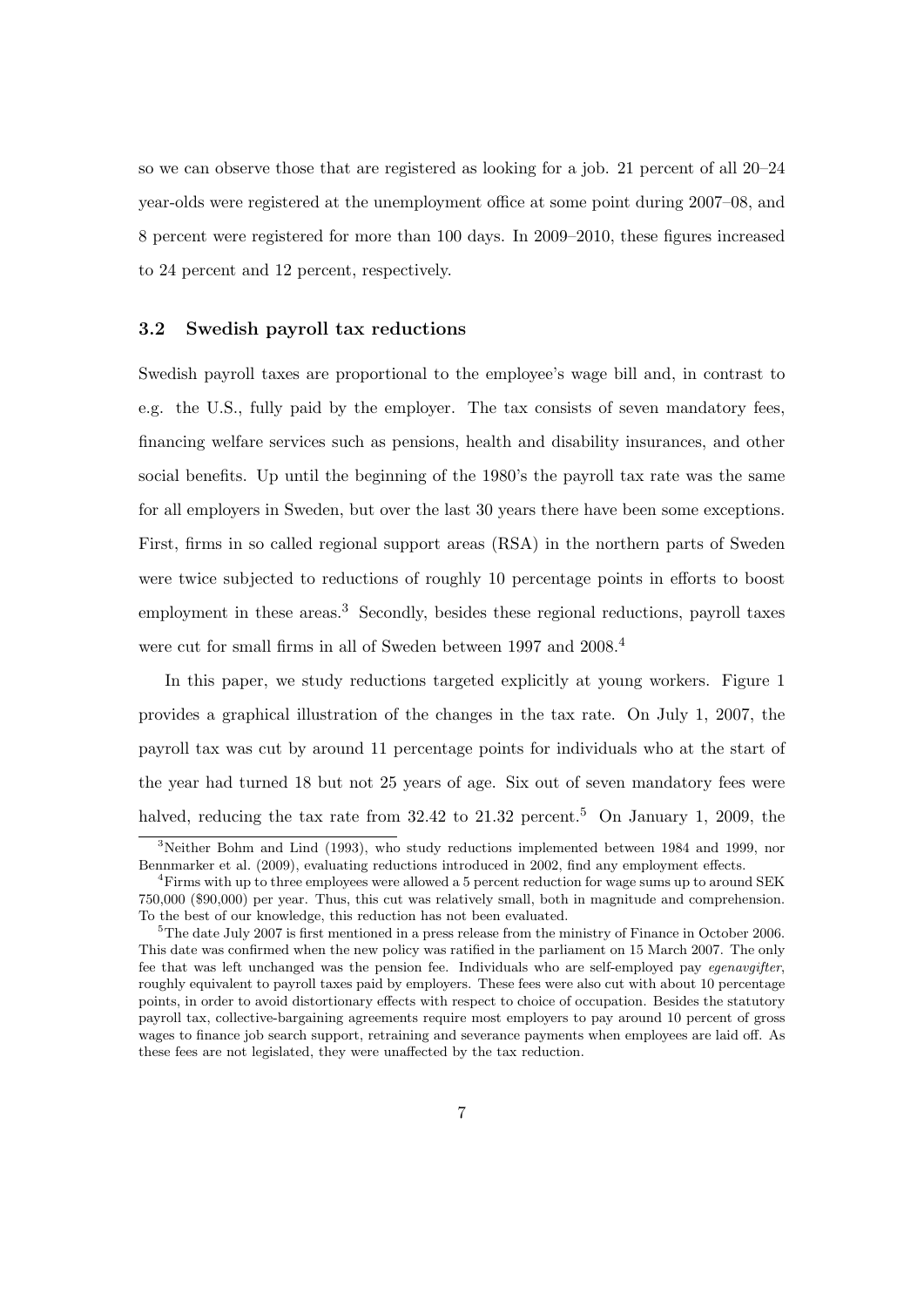

reform was modified in two ways. First, the tax reduction was extended to encompass all individuals who at the start of the year had not yet turned 26 years of age; i.e., the target group was extended at both ends. Secondly, the magnitude of the payroll tax reduction was increased, resulting in a final tax rate of 15.52 percent for the target group. The payroll tax reductions were automatically implemented via the tax system, i.e., the employers did not have to send in an application to benefit from the lower tax rates. Figure [2](#page-8-0) illustrates how different cohorts are subjected to the payroll tax reductions. In 2007, the target group consists of individuals born 1982–88 whereas in 2008 it consits of those born 1983–89. For simplicity, hereafter an age group  $\alpha$  denotes all individuals who turn a during the year. Using this terminology, the target group of the 2007 reform is referred to as "individuals aged 19–25", and the target group of the 2009 reform as "individuals aged 26 or below".

The group of 19–25 year-olds comprised around 10 percent of the labor force aged 15–64 in 2007. Thus, the number of people directly affected by the new regime was substantial. Since they applied also to existing employments, the cost of the reform was

<span id="page-7-0"></span>Figure 1: The payroll tax reductions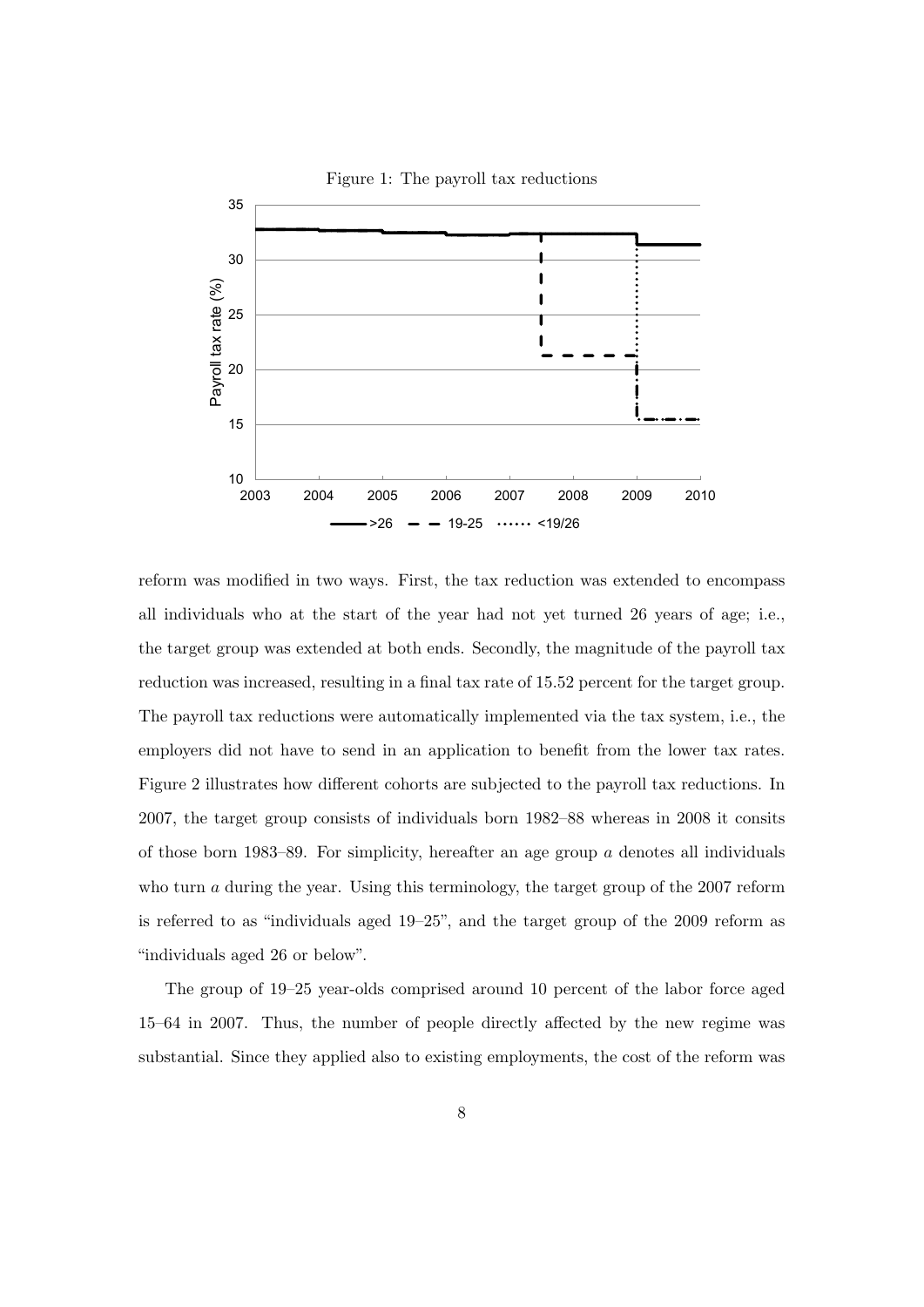

<span id="page-8-0"></span>Figure 2: Evolution of treatment status across cohorts

sizable. Yearly foregone tax revenues were SEK 9 billion (around \$1.1 billion) in 2007 and SEK 9.9 billion in 2008 (around \$1.2 billion), corresponding to about 1 percent of the fiscal budget in these years. These figures increased substantially when the reductions were extended, resulting in foregone revenues at SEK 17 billion (\$2 billion) in 2009 and SEK 18 billion (\$2.1 billion) in 2010.

#### 3.3 Other relevant labor market reforms

With the purpose of increasing employment, both in general and for specific groups, several labor market reforms were introduced in Sweden during 2007. First, temporary subsidies for firms that hire individuals who have been unemployed or have received sickness or disability benefits, New Start Jobs (NSJ), were introduced on January 1, 2007. In 2007–08, individuals aged 20–24 could apply for the subsidy after six months of non-employment, whereas those who had turned 25 could apply only after twelve months of non-employment—thus, in contrast to the payroll tax cut, it was the exact age that mattered. In 2009, this cutoff was modified so that those who at the start of the year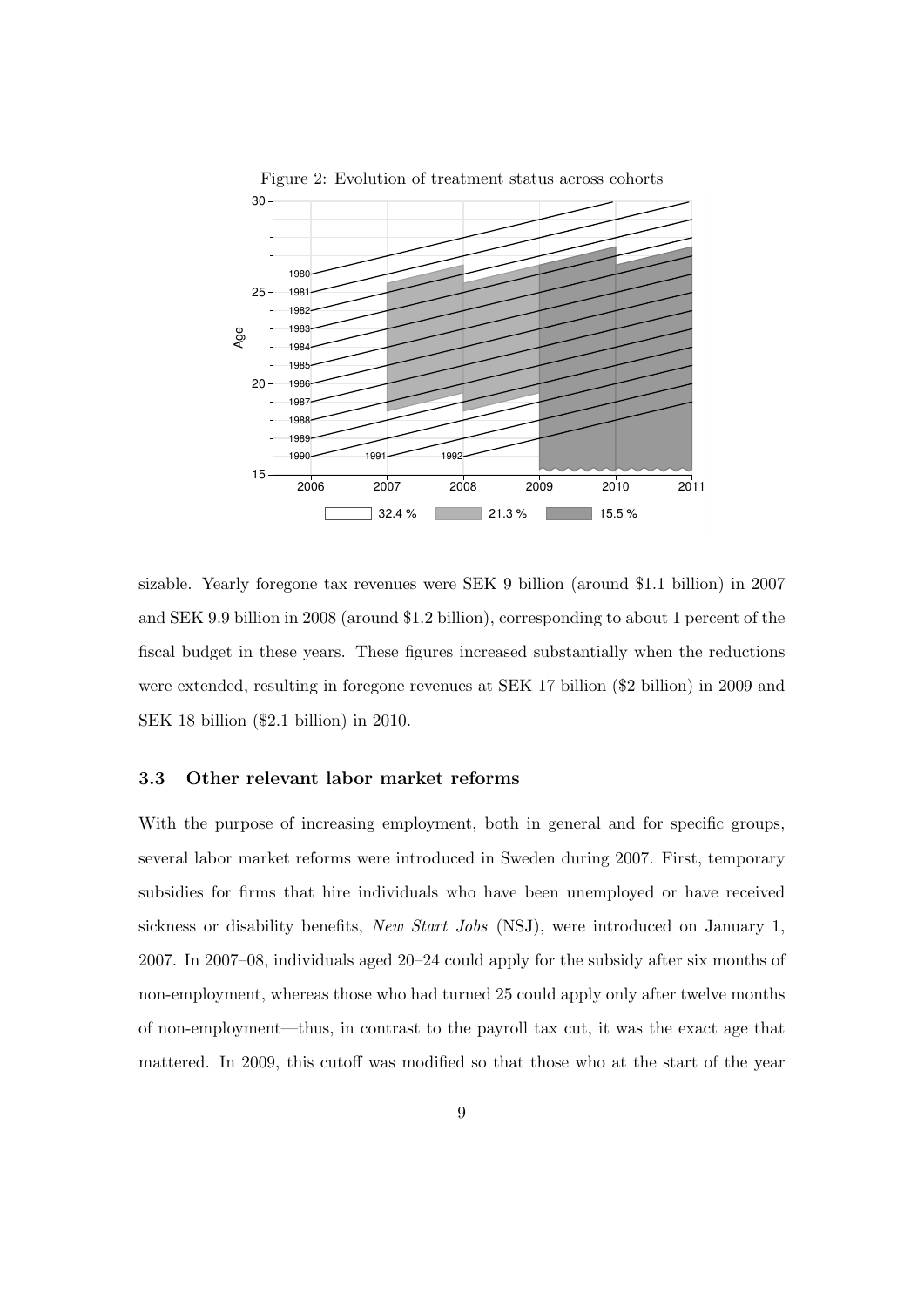have turned 20 but not 2[6](#page-9-0) were eligible after six months.<sup>6</sup> Consequently, in 2007–08 the target groups overlapped, and from 2009 onwards they completely coincide. In principle, this raises a concern that the employment estimates of the payroll tax reduction will be contaminated. It turns out, however, that the number of applications for NSJ (available in our data) was comparatively low, at about 0.5 percent of the ages 20–25, and the difference in shares between 20–25 year-olds and 26-year-olds—the potential bias of our estimates—is always below 0.2 percentage points. We thus conclude that this is not a source of concern.

Secondly, income tax deductions were introduced in Sweden on January 1, 2007, with the purpose of increasing labor supply in general. These deductions apply to all workers, regardless of age, but we cannot rule out that there is heterogeneity in labor supply effects with respect to age. If younger workers' labor supply responded differently, we risk misestimating the effect of the payroll tax reductions. [Edmark et al.](#page-44-5) [\(2012\)](#page-44-5) show that it is difficult to evaluate this deduction scheme due to the lack of unaffected comparison groups; hence, we do not know exactly how different age groups responded. In this paper we assume that the response was similar for individuals close in age.

Finally, a third reform concerns employment protection legislation. Loosening of regulation in 2007 made it easier for employers to use fixed-term contracts. As temporary work is relatively more widespread among young workers, employment (and wages) may have been affected more for younger workers. However, [Skedinger](#page-46-5) [\(2012\)](#page-46-5) reports that only 1.4 percent of all temporary workers were employed with the new regulations in 2008. The reform, thus, had little impact in practice.

<span id="page-9-0"></span><sup>&</sup>lt;sup>6</sup>When introduced, the subsidy was equal in size to the payroll tax amount. In 2009, the size of the subsidy increased to twice the payroll tax. The subsidy is given for a period equally long as the earlier non-employment spell and up to 1 year for those aged 20–24 and up to 5 years for those aged 25 or more.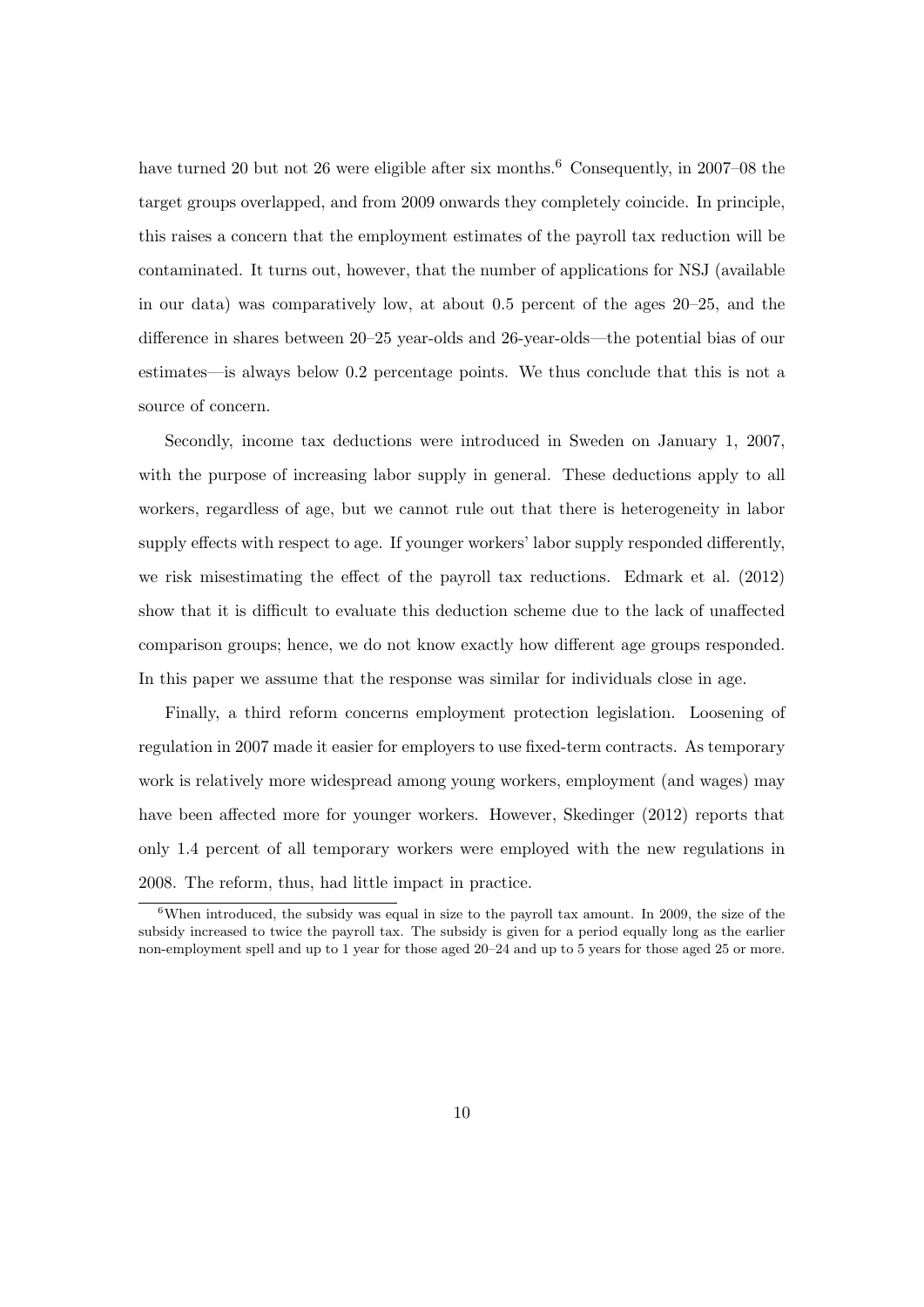## 3.4 Wage formation in Sweden

Wage setting in Sweden has traditionally been characterized by a high degree of central bargaining. Over the last 10–15 years, there has been a substantial move toward the decentralization of negotiations, but many workers still have centrally agreed wages and this is likely to be more common for young workers.<sup>[7](#page-10-1)</sup> In 2007, between April and July, central agreements covering 75 percent of all workers were renegotiated—i.e., before the implementation of the 2007 reform but after its passing in the parliament in March 2007 [\(National Mediation Office 2007\)](#page-46-6). New agreements were not made until 2010, one year after the implementation of the new extended reductions.

Another institutional feature specific to the Swedish labor market is the fact that minimum wages are negotiated, not legislated as in most other OECD countries. Collectivebargaining agreements differentiate wages based mainly on age, experience and levels of skill. This means that younger workers are more likely to have wages bound by the minimum wage level.

## <span id="page-10-0"></span>4 Data

The data are collected by Statistics Sweden (SCB) and contain yearly information on employment and demographical characteristics for all individuals living in Sweden at or above 16 years of age in 2001–10 (the Louise and Rams data sets). These data contain, for each individual and year, start and end months as well as total taxable income from each employment source during the year. From this information we can deduce, for each individual and month, total monthly income from paid work. In addition, we use the Structure of Earnings Survey (SES) which contains detailed information on employ-

<span id="page-10-1"></span><sup>7</sup>Union density was at 80 percent in 1990 and 79 percent in 2000, and the share of workers covered by collective-bargaining agreements is even higher. The influence given to the local bargaining parties varies by sector. The private sector, to which most young workers in Sweden belong, has a higher degree of central wage setting than the public sector. See [Fredriksson and Topel](#page-45-6) [\(2010\)](#page-45-6) for a detailed discussion of the Swedish labor market.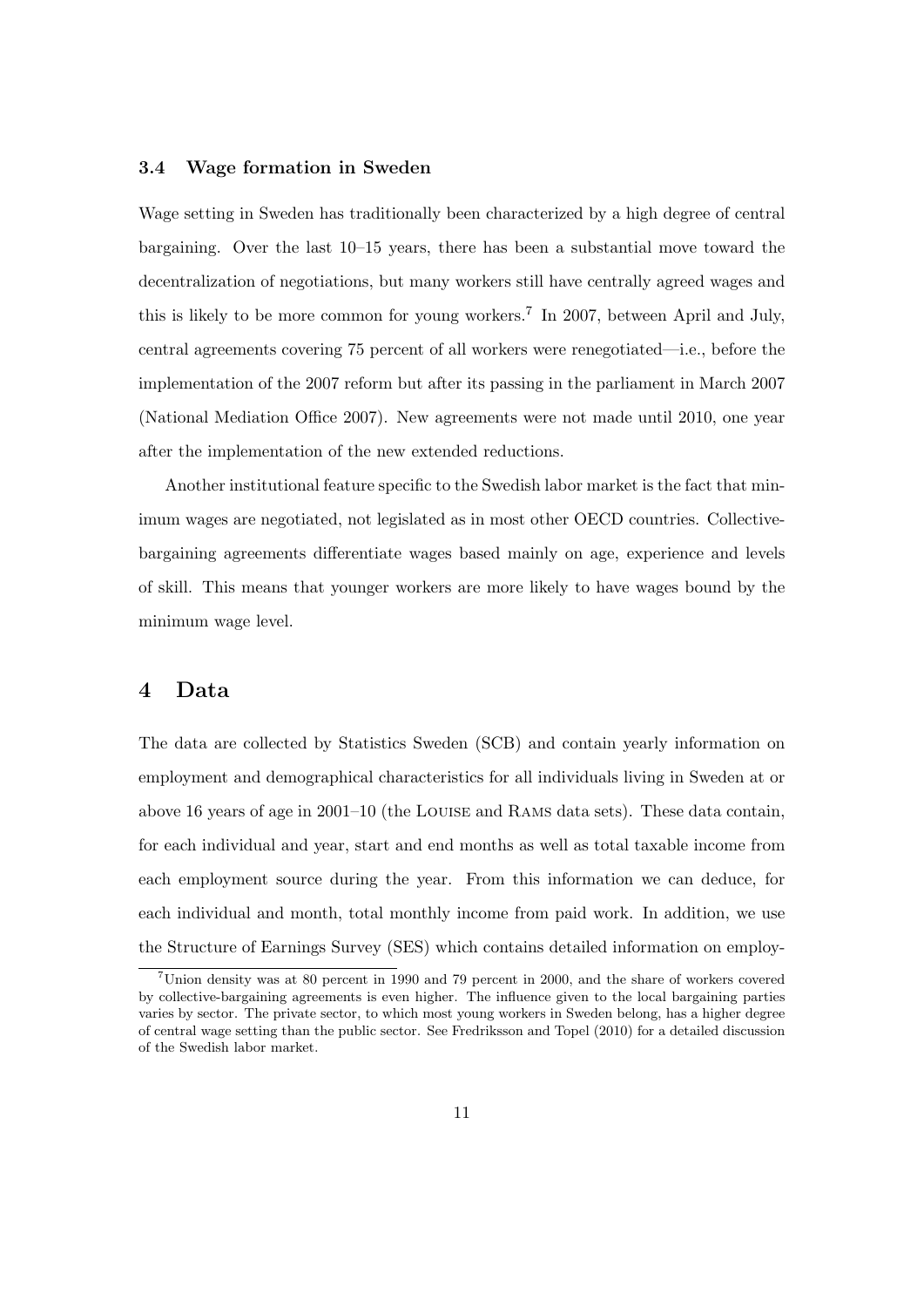ment characteristics for a subsample of all employees (measured between August and November each year), including data on actual monthly wages, work rate and industry affiliation of workplace. For public sector employers, the total population is surveyed through official registers, while firms in the private sector are sampled using a stratification scheme.[8](#page-11-0) This subsample, in addition to being used in the wage analysis, is combined with the income data from the tax registers to create monthly measures of employment for all individuals.

Our employment measure is constructed in the following way. Starting out from the reduced sample of employed workers, for all individuals working at least 25 percent of full-time, we partition the sample in cells defined by all unique combinations of age, gender, three groups of education, firm sector (local/central public, blue-collar/whitecollar private), and year. For each cell, we calculate the 10th percentile of actual, fulltime equivalent wage; these values are to be used as cutoff values, serving as an income criterion for full-time employment. These monthly cutoff values are matched to the tax register data on all individuals. For each month that an individual's taxable income exceeds the appropriate cutoff value, she is, thus, classified as being full-time employed. Our employment measure uses the quarter of these income cutoffs to arrive at a measure of working at least 25 percent of full-time, for a particular month.<sup>[9](#page-11-1)</sup>

It should be noted that our employment measure is likely to be misleading when comparing specific months within a given year: the income cutoffs used for deducing

<span id="page-11-0"></span> ${}^{8}$ The stratification is based on six firm size classes and 54 industry groups, giving a total of 324 strata. Stratification weights are supplied with the data and used for table [1](#page-14-0) and in the analysis of wages.

<span id="page-11-1"></span><sup>&</sup>lt;sup>9</sup>In practice, the procedure is slightly more complicated: as cells with ten or fewer individuals (about two percent of all cells) cannot be used (otherwise we would overestimate the 10th percentile), the cutoffs for these cells are instead estimated. We predict the (log of) wage cutoffs using the other cells in a linear regression, controlling for all interactions of female-age-year, and female-age-year-education. In other words, we impute the wage cutoffs for the small cells through linear interpolation. When an individual has multiple income sources for a particular month, the largest income source is used for sector matching. We have tested using the 20th percentile instead of the 10th percentile when defining full-time employement; although raising the cutoff point, by definition, lowers all employment *levels*, the dynamics are essentially the same and, thus, this does not significantly change our results. Further, we have experimented with using different work rate conditions for the outcome variable, such as 10 or 50 percent of full-time employment. Again, the results are not much affected (see section [6\)](#page-24-0).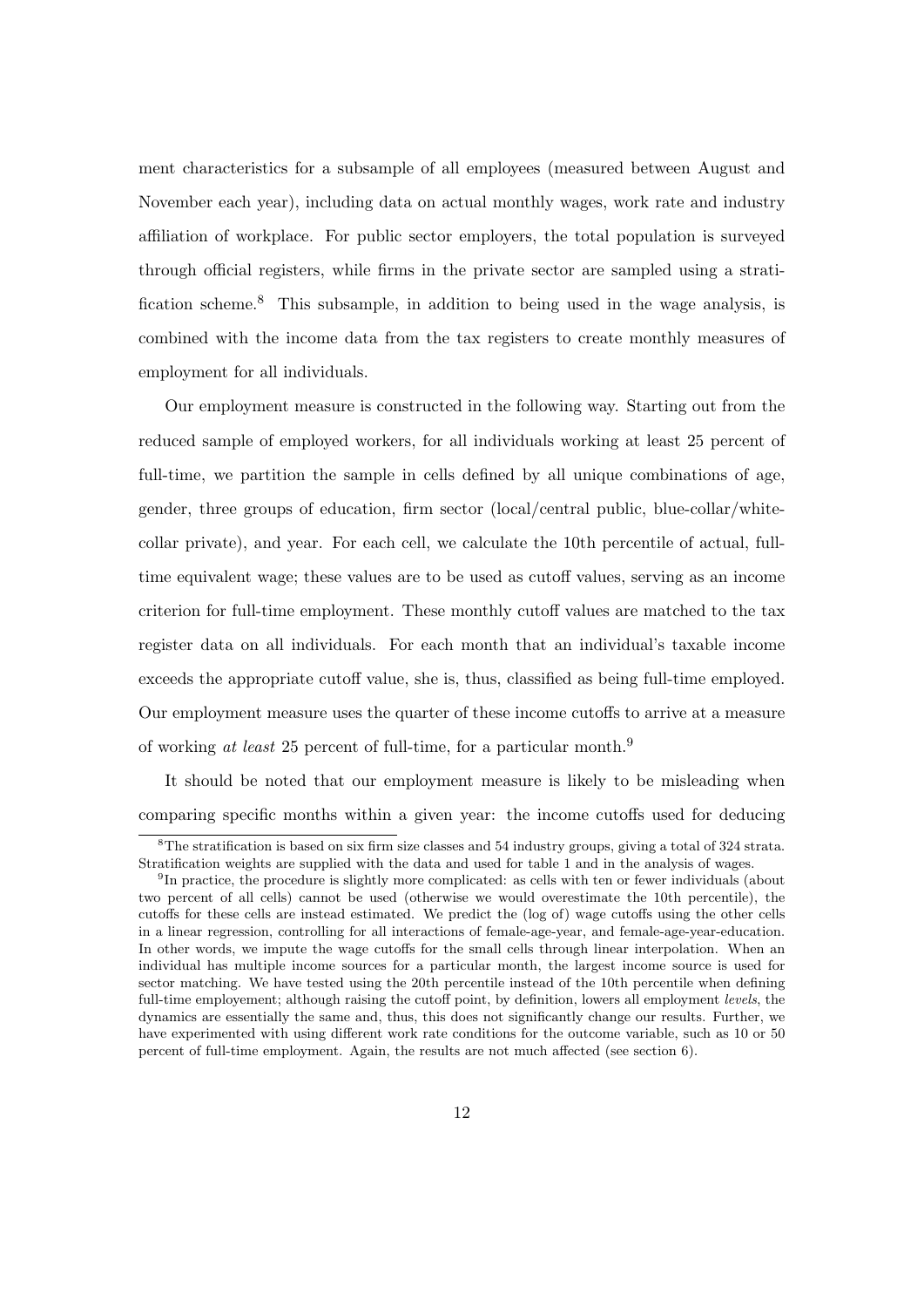employment status are computed on a yearly basis, while wages tend to rise continuously over time. Moreover, information on employment spells are only available separately for each year. This means that, e.g., for an employment stretching from December 2007 to April 2008 we have the exact income for December, but a 4-month average for January to April. We therefore use an annual measure of employment, taking the average of monthly employment status for each year.<sup>[10](#page-12-0)</sup> Note that this method, in conjunction with our estimation method, handles most forms of remaining measurement errors. Only an error that evolves differently over time for different age groups, and that is uncorrelated to all control variables, would result in a bias in our DiD estimates.

Table [1](#page-14-0) shows summary statistics divided by age, both for the full population (panel A) and for the smaller subsample (panel B). The table highlights some of the large differences in background characteristics across ages. For example, only 8.6 percent of the 20-year-olds have some form of education above high school, whereas among 27 yearolds this figure is 44.6 percent. Moreover, while foreign-born constitute 12.4 percent of the 20-year-olds, the same figure for 27-year-olds is 18.3 percent. These differences are unlikely to be stable over time since they depend on, e.g., the state of the economy, demographical changes and fluctuations in immigration. Panel B characterizes the subsample of employed individuals from the Structure of Earnings Survey, conditional on working at least a quarter of full-time. This is the sample we use for the regression on wages and hours worked. As expected, both (full-time equivalent) monthly wage and the work rate tend to increase in age. Older workers are also increasingly tenured, public-sector employed, higher educated and foreign-born. By comparing the two panels, we can deduce that, e.g., those with low education, women and foreign-born have lower employment than other groups. Table [2](#page-14-1) presents the corresponding figures for

<span id="page-12-0"></span> $10$ Our measure differs from the official ILO definition of employment, according to which an individual is considered to be employed if working at least one hour per week [\(ILO 1983\)](#page-45-7). For our purpose, this is too lax a restriction; we are interested in employments that actually have an economic impact for an individual. We have also tried using the employment measure from Statistics Sweden (constructed to emulate the ILO definition), as an additional robustness check. Although this measure is more noisy, the results are broadly in line with those obtained using our own measure.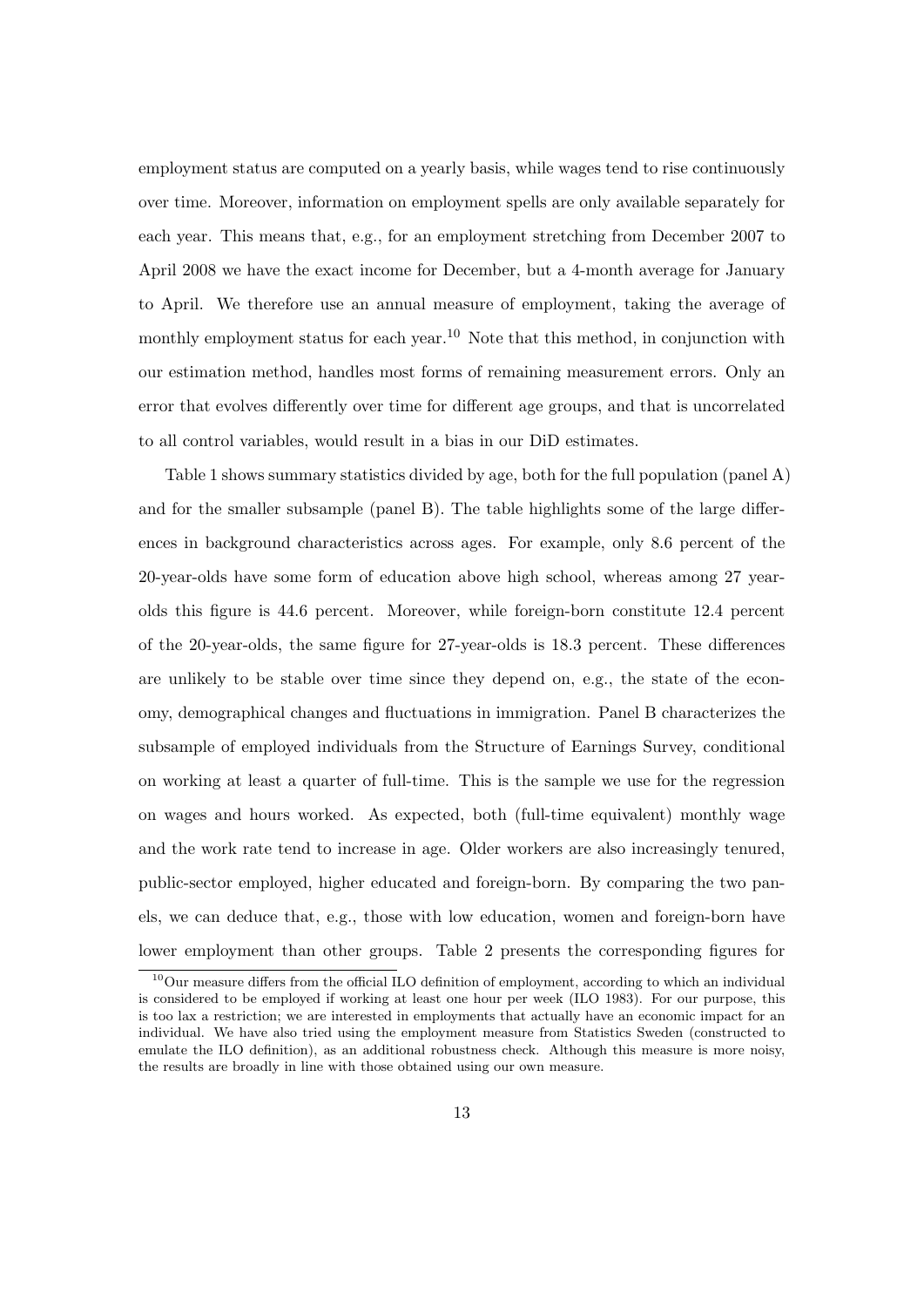<span id="page-13-0"></span>

unemployed and foreign-born. . . [For both groups: markedly lower levels of employment, less educated ]

Finally, we take a look at the evolution of employment and wages over time. Figure [3](#page-13-0) gives the age distribution of employment before and after the 2007 payroll tax reduction. There are two things to notice in the figure. First, there is a relative employment increase for 20–25 year-olds in 2008. Second, within the target group, workers at age 21–22 seem to have gained the most. This suggests that the reduction did have an impact on employment, and that this impact decreases in age. However, we know that, in general, younger workers perform better in economic expansions, so the relative increase in employment may simply be a result of the growing Swedish economy in 2006–08. This problem is further discussed in the next section. In figure [4,](#page-15-1) we depict the corresponding distributional change in wages. As seen, there is no clear-cut evidence of larger wage growth for younger workers.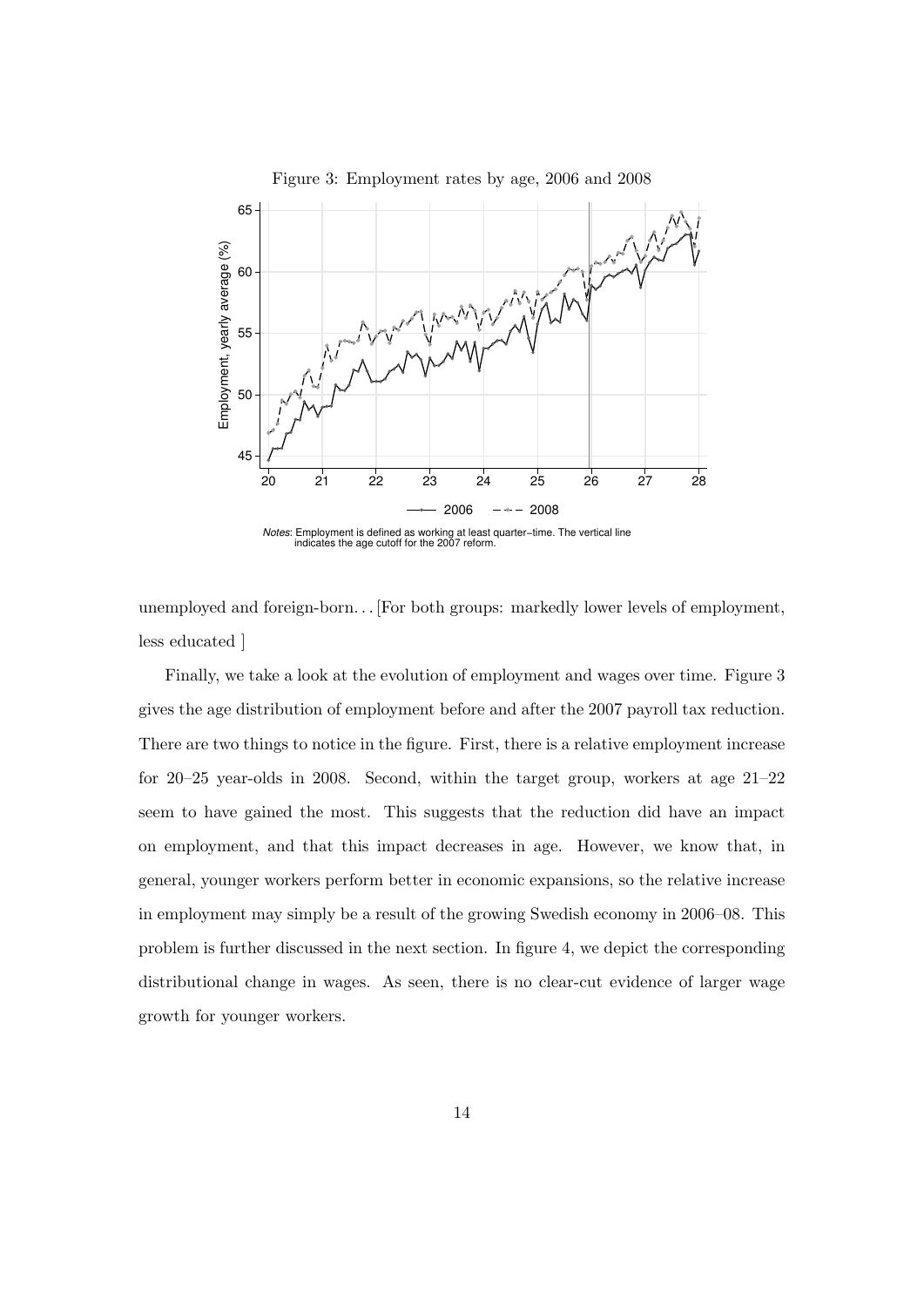|                           | AGE COHORT, 2006                      |         |                      |         |         |  |
|---------------------------|---------------------------------------|---------|----------------------|---------|---------|--|
|                           | 20                                    | 23      | 25                   | 27      | 30      |  |
|                           |                                       |         | Panel A: Full sample |         |         |  |
| Employed, quarter-time    | 47.3                                  | 53.2    | 56.8                 | 61.7    | 65.6    |  |
| Employed, full-time       | 15.7                                  | 25.0    | 31.0                 | 37.8    | 40.7    |  |
| Educ. below high school   | 14.4                                  | 12.5    | 11.8                 | 13.1    | 8.2     |  |
| Educ. high school         | 77.0                                  | 53.5    | 46.2                 | 42.3    | 46.1    |  |
| Educ. above high school   | 8.6                                   | 34.1    | 42.0                 | 44.6    | 45.7    |  |
| Female                    | 48.7                                  | 48.8    | 49.1                 | 49.0    | 49.0    |  |
| Foreign-born              | 12.4                                  | 16.6    | 17.7                 | 18.3    | 19.0    |  |
| N                         | 112,618                               | 105,303 | 108,174              | 110,202 | 112,582 |  |
|                           | Panel B: Structure of Earnings Survey |         |                      |         |         |  |
| Wage, full-time eq. (SEK) | 18,428                                | 19,776  | 21,028               | 22,205  | 23,972  |  |
| Work rate (mean $\%$ )    | 86.3                                  | 90.1    | 92.7                 | 93.7    | 93.7    |  |
| Tenured                   | 60.3                                  | 67.3    | 69.8                 | 75.2    | 80.1    |  |
| Public sector             | 15.1                                  | 20.4    | 23.3                 | 25.8    | 26.9    |  |
| Educ. below high school   | 8.1                                   | 10.8    | 6.4                  | 9.5     | 4.5     |  |
| Educ. high school         | 83.8                                  | 58.6    | 50.4                 | 44.4    | 48.7    |  |
| Educ. above high school   | 8.1                                   | 30.6    | 43.2                 | 46.1    | 46.8    |  |
| Female                    | 44.4                                  | 45.7    | 45.1                 | 45.6    | 44.7    |  |
| Foreign-born              | 8.2                                   | 10.2    | 10.8                 | 11.1    | 11.6    |  |
| Sum of weights            | 46,150                                | 48,740  | 61,664               | 64,875  | 75,815  |  |
| N                         | 22,621                                | 27,393  | 35,836               | 38,834  | 46,073  |  |

<span id="page-14-0"></span>Table 1: Summary statistics, year 2006 (percentages)

Notes: The Structure of Earnings Survey sample is conditioned on working at least quarter-time. Note that the sum of stratification weights indicates population size.

<span id="page-14-1"></span>Table 2: Summary statistics for unemployed and foreign-born, year 2006 (percentages) – TO BE ADDED!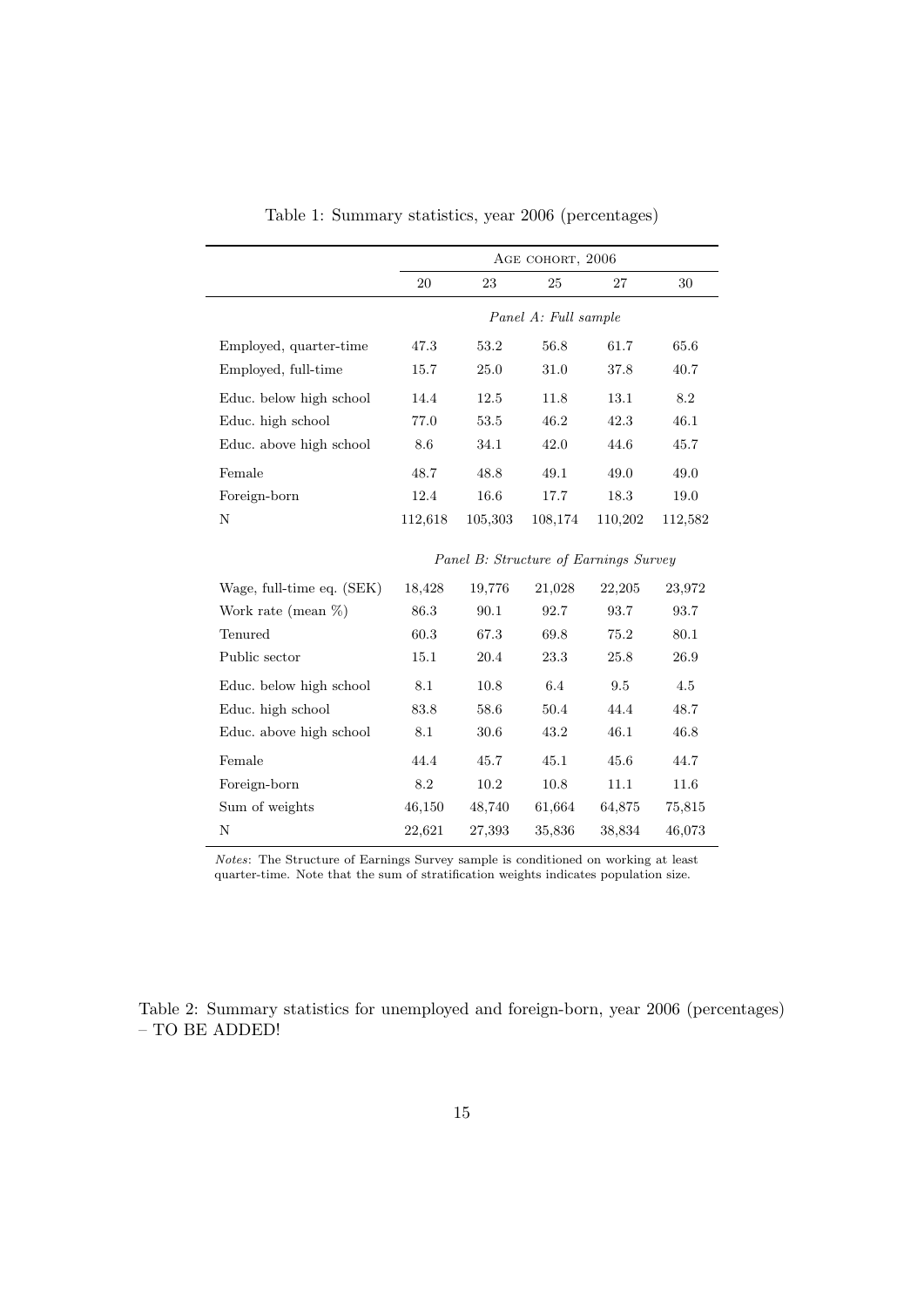<span id="page-15-1"></span>

# <span id="page-15-0"></span>5 Identification

#### 5.1 Modelling the counterfactual outcome

We rely on the Difference-in-Differences (DiD) framework to estimate the effects of the payroll tax cuts. While, prima facie, using a regression discontinuity design on the 25–26 age threshold might appear attractive, it is clear from figure [3](#page-13-0) that such a strategy is not viable. There are systematic discontinuities at each cohort boundary in 2006, before the tax reduction was implemented.<sup>[11](#page-15-2)</sup>

In its simplest form, DiD uses the evolution of the control group over time as a measure of how the treatment group would have evolved, had the intervention not taken place. This results in the identifying assumption

<span id="page-15-2"></span> $11$ This pattern has its main cause in the fact that it is year of birth that determines when a child starts school in Sweden; see [Fredriksson and](#page-44-6) Öckert [\(2014\)](#page-44-6). With a DiD design, we assume that these cohort discontinuities are constant over time, for each age pair.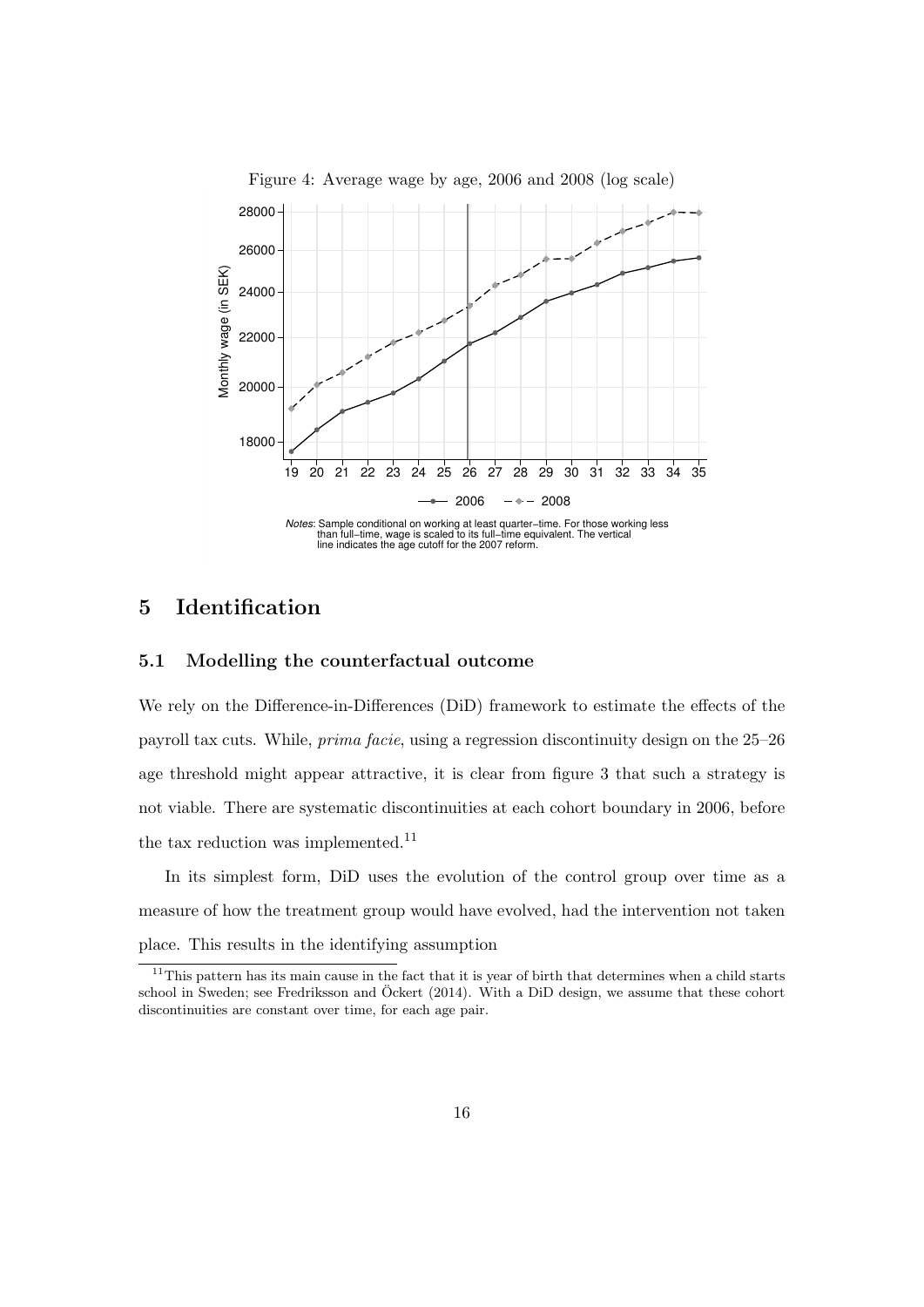$$
E[y_{i,t}^0 \mid \text{Tr} = 1] = E[y_{i,t}^0 \mid \text{Tr} = 0] + \alpha,
$$
\n(1)

where  $y_{i,t}^0$  is the no-treatment outcome for individual i at time t. In other words, the counterfactual outcome of the treatment group is identical to the actual outcome of the control group, except for a constant  $\alpha$ . Figure [5](#page-17-0) demonstrates that, in the present context, this is too strong an assumption. Inspecting the evolution of employment in the period before the reform  $(2001-06)$ , it is clear that individuals of different ages differ in the degree of employment cyclicality, with younger workers tending to display larger cyclical variations.<sup>[12](#page-16-0)</sup> As 2007 coincided with an economic expansion, comparing, say, 20-year-olds to 26-year-olds would result in an upward-biased reform estimate: even in absence of a reform, a relative employment increase for 20-year-olds would have been expected solely due to this group's higher employment cyclicality. In addition to this systematic age heterogeneity, there are idiosyncratic differences between cohorts (e.g., due to temporary waves of immigration).

In order to model the counterfactual outcome of the treatment group we supplement the basic DiD model with a large number of covariates. The estimated specification is

<span id="page-16-1"></span>
$$
y_{i,t} = \delta_t \cdot D(i,t) + \mathbf{x}'_{i,t} \boldsymbol{\beta} + \varepsilon_{i,t},
$$
\n(2)

where  $y_{i,t} \in [0,1]$  is average employment status in year t,  $D(i,t)$  is a treatment indicator for individual i in year t,  $\delta_t$  is the DiD estimate for year t, and  $\mathbf{x}_{i,t}$  is a vector of control variables, capturing a multitude of factors that may influence the probability of being employed. These include dummy variables for year, age, county of birth (including indicator for foreign-born), gender, geography, and whether the parents immigrated into Sweden. For foreign-borns, we also control for country of birth and years since

<span id="page-16-0"></span> $12$ This heterogeneity is caused by, among other things, differences in labor market attachment, educational attainment and social situation. See [Hoynes et al.](#page-45-8) [\(2012\)](#page-45-8) for an extensive treatment of employment cyclicality for the U.S. labor market.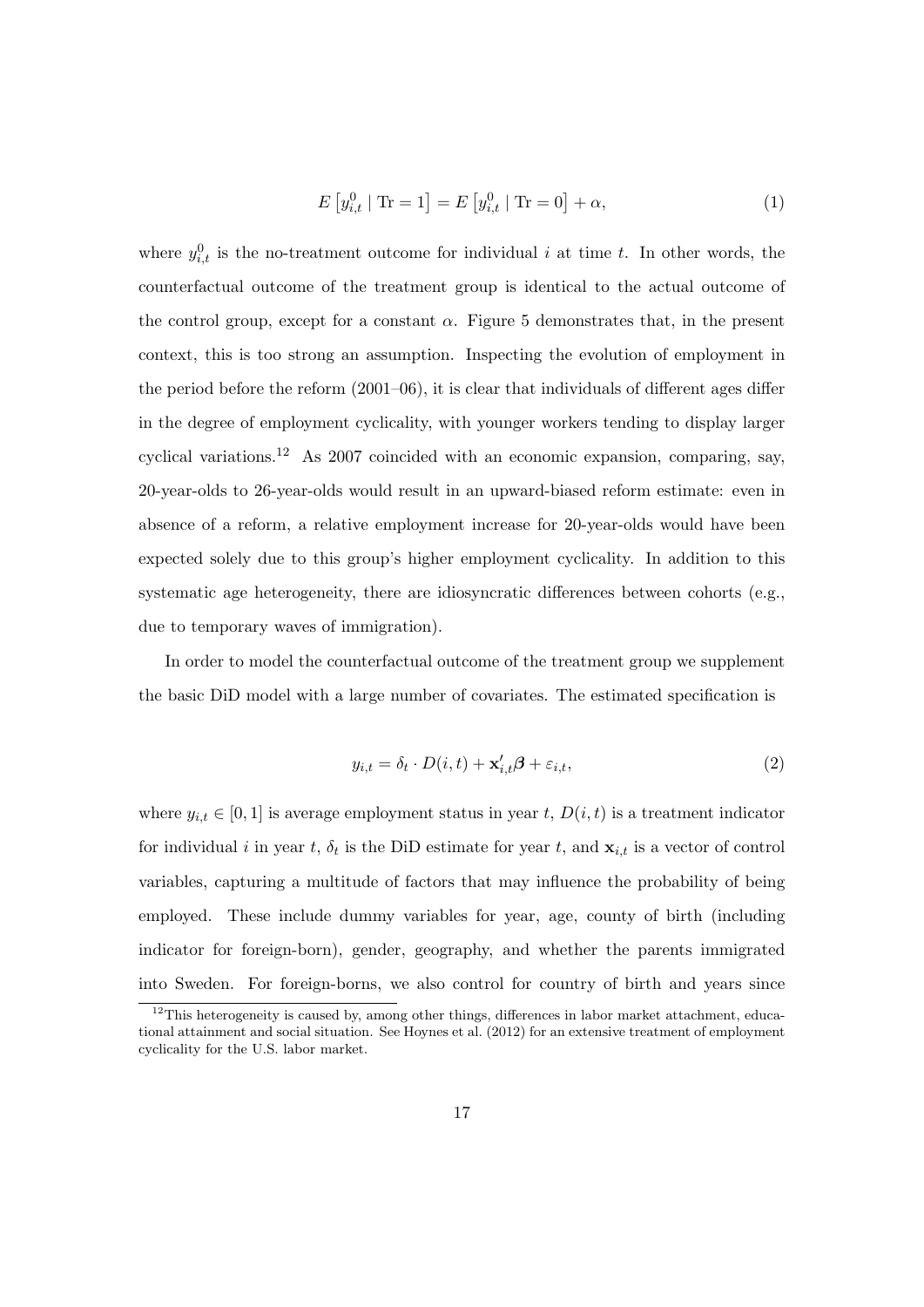

<span id="page-17-0"></span>Figure 5: Employment trends for different age groups



immigration into Sweden.<sup>[13](#page-17-1)</sup>

#### 5.2 Absolute versus relative effects

An implication of the DiD identifying assumption of parallel trends is that the control group must not be affected by the intervention. If such treatment spillovers exist, we will not measure the difference between the reform outcome and the counterfactual outcome, but the difference to the control group deviation from its counterfactual outcome. In other words, we obtain a measure of the relative rather than the absolute effect of the reform. In the present case, there are strong reasons to suspect that the tax reduction had an indirect impact also on individuals not in the target group. The treatment spillover takes the form of substitution and scale effects. As a way of illustration, consider individuals at 25–26 years of age. The 2007 payroll tax reduction increases the cost of

<span id="page-17-1"></span><sup>&</sup>lt;sup>13</sup>By using covariates we assume that the impact of demographic factors are homogeneous across different parts of Sweden. We have tried relaxing this assumption by combining DiD with exact matching on local labor markets. The results of this exercise, which can be obtained from the authors at request, are very similar to the figures reported in this study.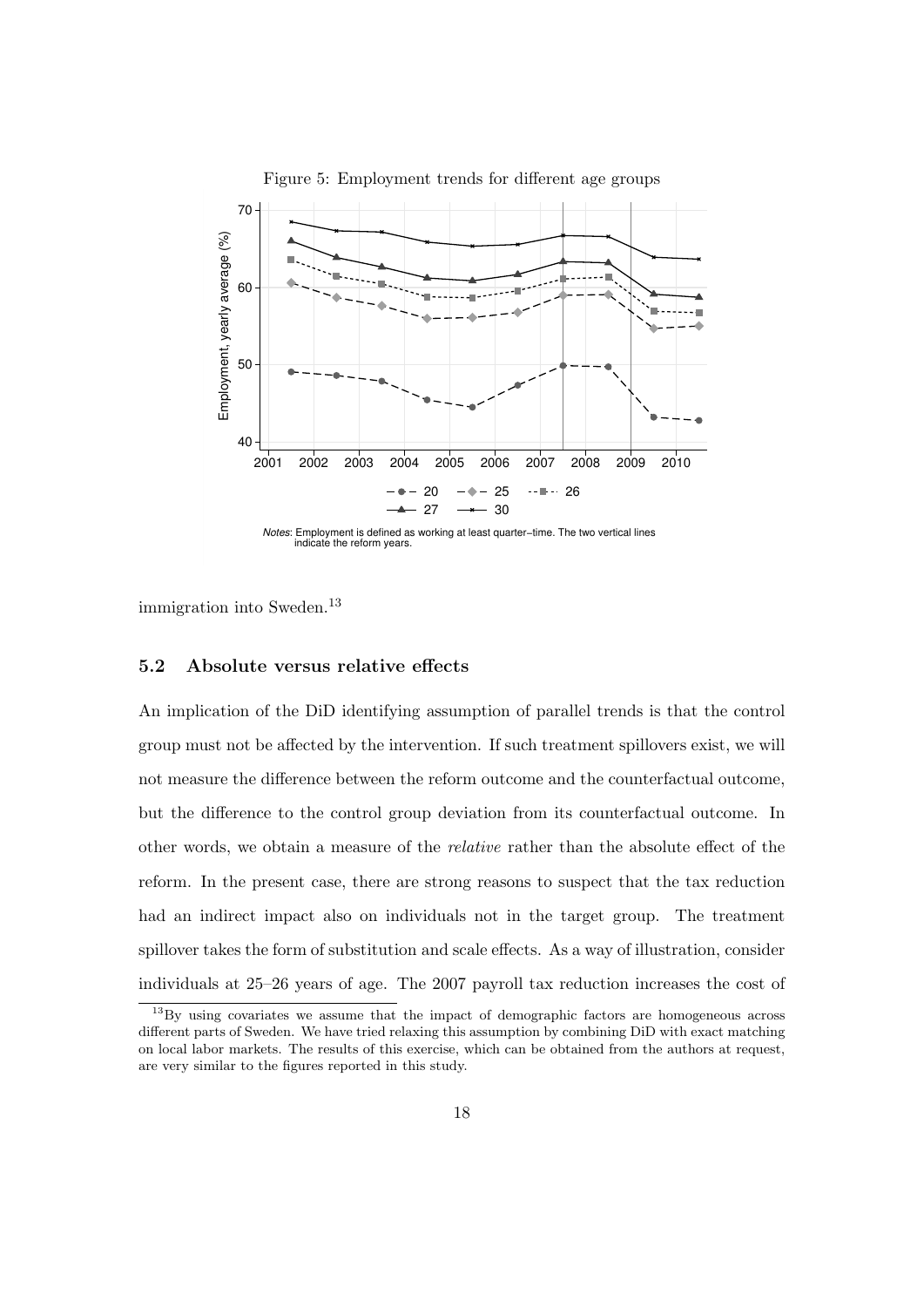26-year-old labor relative to 25-year-old labor. If firms consider 25-year-olds and 26 year-olds as substitute inputs they will, all else equal (i.e. holding output constant), lower demand for the latter group of workers, resulting in a negative substitution effect for 26-year-old labor. The magnitude of the negative substitution effect on non-treated individuals should depend on their similarity to individuals in the target group. Hence, the effect should decrease in age.

The scale effect tends to work in the opposite direction to the substitution effect. A factor input price drop results in a downward shift of the firms' cost functions, potentially causing them to expand output. Similar to income effects in consumer theory, the sign of the scale effect can be either positive or negative, but for normal factor inputs, demand is increasing in output. If employers prefer older, more experienced, workers, the scale effect increases in age. Nonetheless, this scale effect asymmetry, if it exists, is likely to be small, especially if we use treatment-control pairs that are close in age. Hence, the substitution effect bias is, arguably, the bigger problem.

To clarify these mechanisms, consider a two-period setup, and decompose the change in the outcome variable into a counterfactual (temporal) component  $(\tau)$  and a treatment effect component  $(\xi)$ , for each age group:

<span id="page-18-0"></span>
$$
\Delta y_a = \tau_a + \xi_a. \tag{3}
$$

The standard DiD estimate, for treatment group TG and control group CG, is then

$$
DD_{TG/CG} = \Delta y_{TG} - \Delta y_{CG} = (\tau_{TG,t} - \tau_{CG}) + (\xi_{TG} - \xi_{CG}).
$$

Consistent estimation—defined as  $DD_{TG} = \xi_{TG}$ —thus requires two assumptions: parallel counterfactual trends,  $\tau_{TG} = \tau_{CG}$ , and the absence of treatment spillovers in the control group,  $\xi_{CG} = 0$ . From the above discussion, it is clear that the latter may not hold.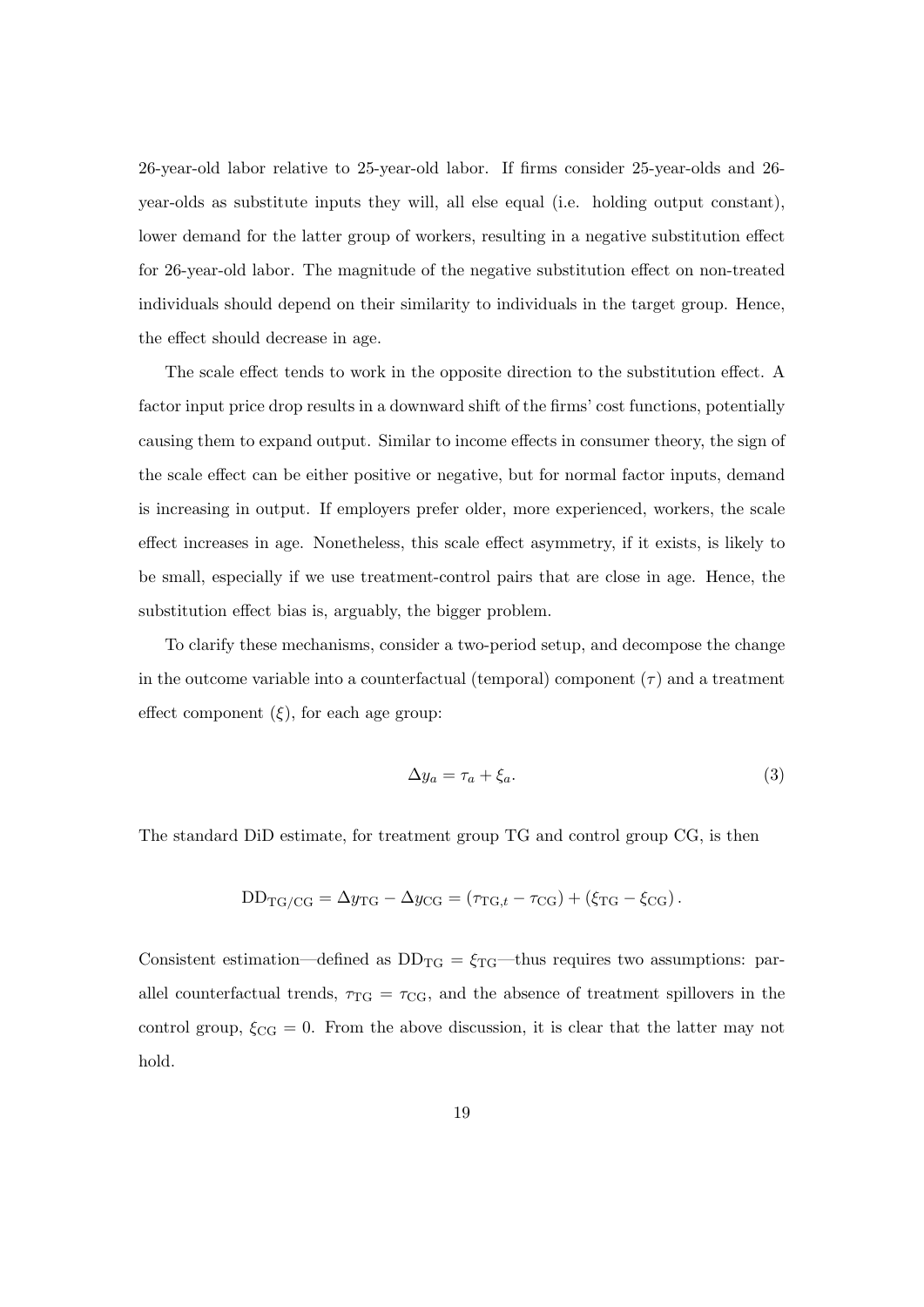Using the decomposition in [3,](#page-18-0) we can distinguish between a couple of different concepts. The causal effect on the treatment group,  $\xi_{\text{TG}}$ , is denoted the *absolute effect* of the reform. However, the DiD estimator will be biased by the treatment spillover effect,  $\xi_{CG}$ , thus giving only the *relative treatment effect*:  $DD_{TG/CG} = \xi_{TG} - \xi_{CG}$  (assuming parallel counterfactual trends,  $\tau_{TG} = \tau_{CG}$ ). The difference between these,  $-\xi_{CG}$ , we denote the control group bias. (Thus, a negative treatment spillover results in a positive control group bias on the treatment estimate.) The total absolute treatment effect of the treated, the gross economy-wide treatment effect, is given by  $\sum_{a \in [19,25]} \xi_a$ . Finally, taking into acocunt all treatment spillovers, the, net economy-wide treatment effect is given by  $\sum_{a \in [19,25]} \xi_a + \sum_{a \notin [19,25]} \xi_a$ .

As it turns out, we cannot estimate any absolute treatment effects in this study. To be sure, we can think of control groups where treatment spillovers should be negligible (if not strictly zero), but for these groups the parallel trends assumption ( $\tau_{TG} = \tau_{CG}$ ) cannot be validated (as evidenced by non-parallel pre-treatment trends in those regressions).<sup>[14](#page-19-0)</sup> Consequently, we are limited to estimating relative effects. However, by holding the control group constant across specifications, we can net out the control group bias when comparing treatment effects across different age groups. For example, comparing the treatment effect for 24-year-olds against that of 25-year-olds when using 26-year-olds as the control group (again assuming parallel counterfactual trends),

$$
DD_{24/26} - DD_{25/26} = (\xi_{24} - \xi_{26}) - (\xi_{25} - \xi_{26}) = \xi_{24} - \xi_{25}.
$$

We are, however, always limited to relative estimates—in one way or the other.

<span id="page-19-0"></span> $14$ For example, a tax cut for youths arguably has negligible treatment spillover on, say, 50-year-old highly specialized medical doctors. However, for the latter to function as a control group we must assume that their employment rate fluctuations over the business cycle are identical to the employment rate cyclicality of 20–25 year-olds; an assumption which is neither credible a priori, nor supported by historical employment rate fluctuations.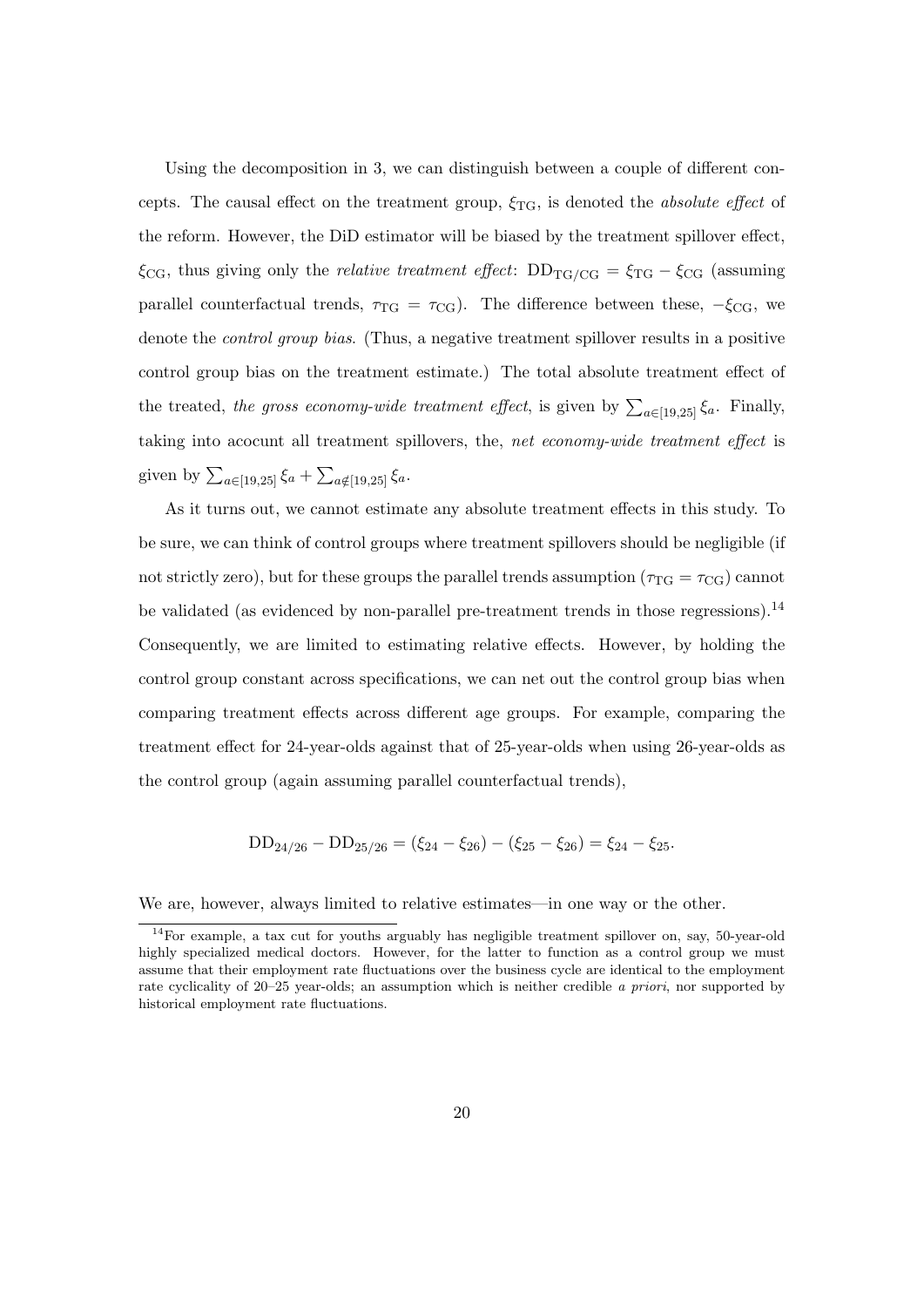## 5.3 Choice of comparison groups

The previous discussion suggests that there is an element of trade-off involved when choosing comparison groups: decreasing the age interval around the cutoff should get us closer to estimating a causal, albeit relative, treatment effect, but the estimate is unlikely to be generalizable to the target group as a whole. With this in mind, we evaluate the effects of the payroll tax reduction both for age-groups close to the cutoff and for 20–25 year-olds. The reason for excluding 19-year-olds is that they turn out to be substantially different in terms of employment cyclicality, thus invalidating the use of DiD. Most likely, this is explained by the fact the majority of 19-year-olds are in their final year of high school for the first half of the year.<sup>[15](#page-20-0)</sup>

The parallel trends assumption is, by definition, not testable since it concerns counterfactual outcomes. A common convention is to consider the evolution of the treatment and control groups prior to the intervention, thus getting an indication on whether the assumption is likely to hold. (Or rather, when it is not likely to hold.) While this procedure does not guarantee unbiased estimates, as is clear from the above discussion of treatment spillover effects, we consider parallel pre-treatment trends a minimal condition. This constrains us to use control group individuals close to the treatment cutoff, mainly 26-year-olds. As discussed above, these individuals are probably negatively affected by the reform and, thus, we interpret the estimations as upper bounds of the employment effect for the target group. As a special case, we consider individuals within a small bandwidth just around the treatment cutoff, comparing 25-year-olds born in January–

<span id="page-20-0"></span><sup>&</sup>lt;sup>15</sup>A different approach would be to follow cohorts, rather than age groups, over time. This, however, would require a somewhat different identifying assumption. When comparing age groups, we assume that, for a specific age, any employment differences in cohorts over time can captured by our control variables. This is a reasonable assumption, since cohort differences are mainly due to demographic factors on which we have data. For the pre-treatment years, this is born out in the data and manifested as parallel pre-treatment trends (see Results section). The corresponding assumption for comparing cohorts over time is that employment differences between ages can be captured by control variables. This is less reasonable, since age differences in employment depend not only on education, but also on experience, psychological maturity, etc., which are far more elusive than demographic factors. In line with this reasoning, we find that Difference-in-Differences regressions on fixed cohorts tend to display non-parallel pre-treatment trends.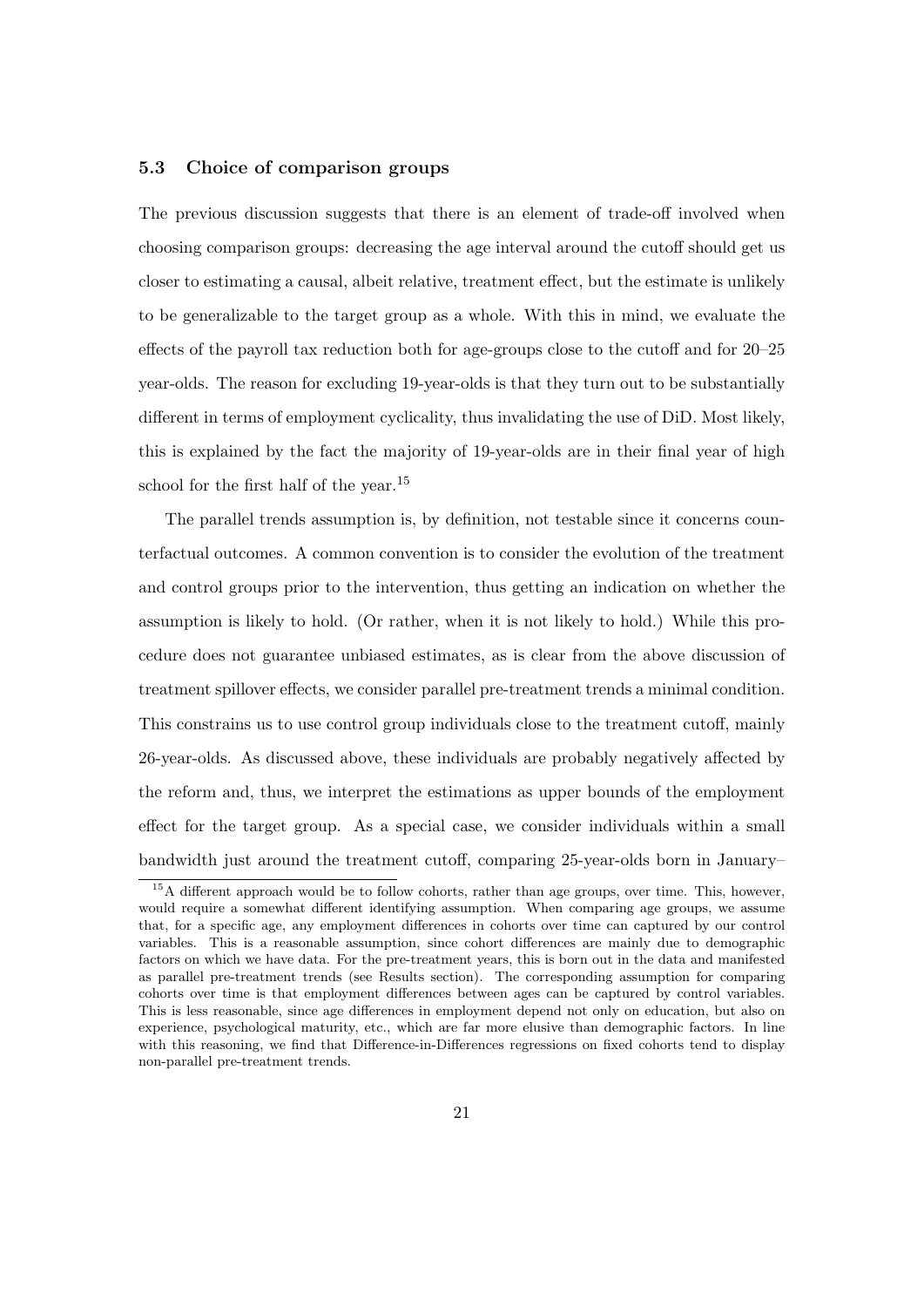March with 26-year-olds born in October–December. This specification has elements of a regression discontinuity design, but with controlling for the pre-reform discontinuity. While heterogeneous cyclicality should no longer be an issue, with comparison group so close in age, this comes at a cost: similar to RD designs in general, the estimates risk being only locally valid.

In theory, we should expect stronger treatment effects for younger workers since the remaining available treatment years (the treatment dose) is decreasing in age. Estimating effects for individuals close to the cutoff may, for this reason, underestimate the average treatment effect on the treated. Additionally, since the treatment and control groups are defined in terms of age groups they are each year redefined in terms of cohorts. Consequently, an estimate based on single age groups is more sensitive to cohort heterogeneity, showing up as year shocks. In contrast, when using a treatment group of multiple ages, this heterogeneity is averaged out.<sup>[16](#page-21-0)</sup> Another way of dealing with this issue is to estimate pooled treatment effects for two years at a time, e.g., the 2007–08 effect. Such an approach averages out cohort offsets, but at a loss in temporal resolution. We have chosen to use the more transparent yearly estimates when presenting the main results. In the cost-benefit analysis, however, we utilize the pooled estimates in order to get more robust measures. (As cohorts are roughly of the same size, the joint estimate will be close to the average of its corresponding yearly components.)

#### 5.4 Repeated treatment and the 2009 extension

A difficulty with our method of evaluation is that, with time, it gets increasingly difficult to find individuals who have not been previously subjected to the payroll tax reduction. This makes it hard to identify the reform effect for the later years in our sample. Essen-

<span id="page-21-0"></span> $16$ Insofar as this cohort heterogeneity consists of compositional differences in dimensions that we observe, our control variables should take care of the problem. However, a constant offset for, say, the cohort of 25-year-olds in 2007 would bias the estimate of the reform effect. Cohort heterogeneity in the control group remains a potential problem since we, in most cases, cannot extend the age-interval upwards.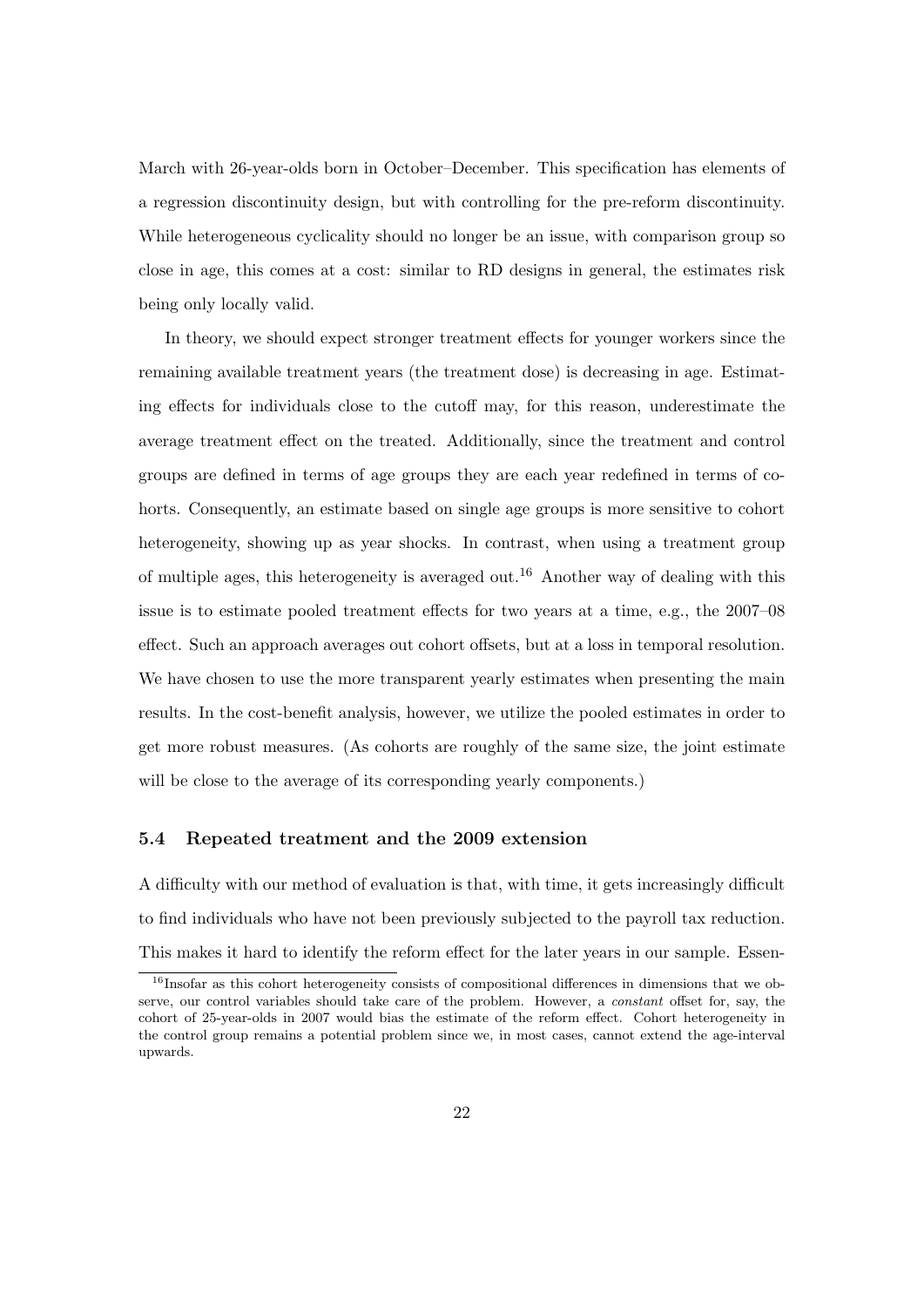tially, the problem of lagged treatment exists whenever employment spells extend from one year to the next. Figure [2](#page-8-0) in section [3](#page-5-0) illustrates how different cohorts are subjected to the payroll tax reductions. In 2007, the target group consists of individuals born 1982–88. Their natural control group consists of individuals that are slightly older, i.e., those born 1981. In 2008, individuals born 1983–89 are in the target group, and those born 1982 constitute the control group. Arguably, the employment estimate for 2007 is best identified since there is no earlier intervention, for any age group. Already in 2008, the control group may be affected by earlier treatment. For example, comparing 25-year-olds to 26 year-olds implies that our control group in 2008 (those born 1982) was in the target group the year before. One way to handle this is to use 27-year-olds instead of 26-year-olds as control, when possible.

Figure [2](#page-8-0) also shows why it is difficult to evaluate the 2009 extension. Since 26-yearolds are included in the redefined target group, the youngest age group that can be used as a control group is now 27-year-olds, and they are not comparable—in terms of parallel pre-treatment trends—to any age group below 24. We are thus restricted to studying the effects of the 2009 extension only for 24–26 year-olds. Those 24–25 years of age transition from 2007 treatment to 2009 treatment, while 26 year-olds transitions from no treatment straight to 2009 treatment. Note, however, that for the 2009 extension we can only study individuals who have been previously treated, as is apparent from figure [2.](#page-8-0)

In addition to these issues, the fact that the global financial crisis had its largest impact on Swedish employment in 2009–10—disproportionally affecting employment for younger workers—makes identification for these years even more difficult. When considering the 24–25 year-olds, the 2009 estimate will measure the impact of an extended reduction in the wake of the financial crisis. Correspondingly, for 26-year-olds we get the effect of introducing a payroll tax reduction in an economic depression. Hence, both of these specifications could be seen as testing how the payroll tax reduction fare when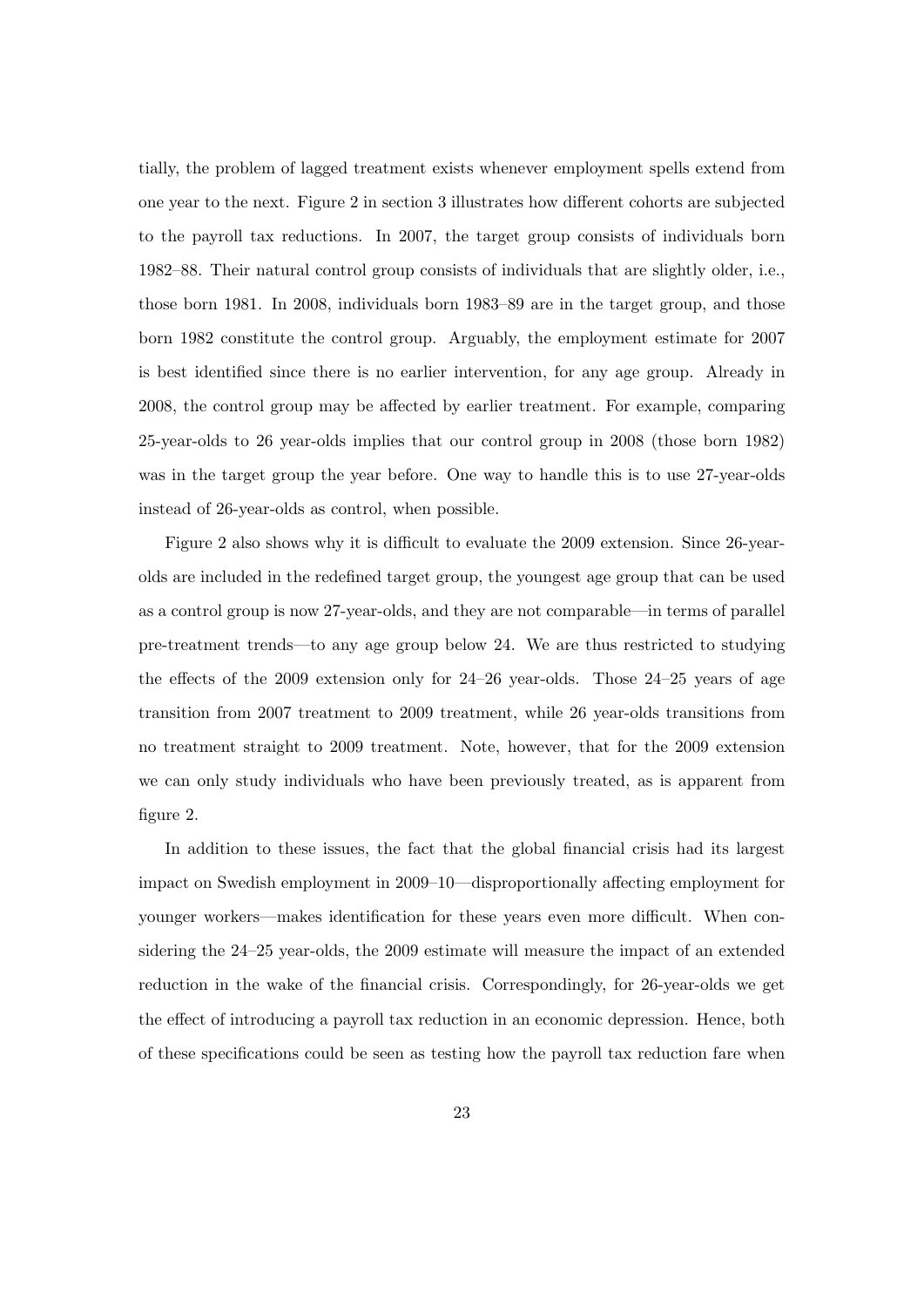labor market conditions worsen.

#### 5.5 Estimating wage effects

The impact on employment depends on how much of the tax cut is shifted onto workers in the form of higher wages. In the long run, wages may adjust to counteract the effect of a payroll tax change. In the extreme case of full shifting, the payroll tax decrease will be fully cancelled out by wage increases, resulting in unchanged net labor costs for employers and, consequently, no employment effects. In the present case, with targeted reductions and a target group that has little attachment to the labor market, it is difficult, ex ante, to predict whether shifting will occur.[17](#page-23-0)

Wage effects can appear through two channels: individual bargaining and union bargaining. In the latter case, there is a possibility that unions seek to make sure that all workers benefit; if so, the payroll tax reductions would have resulted in general shifting. This gives rise to a problem similar to when estimating employment effects: the  $\delta$  in equation [2](#page-16-1) captures only the relative wage effect. However, the primary question we are interested in is not whether shifting occurred per se; rather, our focus is on whether relative wage increases around the cutoff can explain (the lack of) relative changes in employment.

Finally, it is important to stress that we only study the immediate impact on wages. If wage adjustments appear in the longer run, the long-term employment effects of the payroll tax cuts will be lower than what our estimates suggest.

<span id="page-23-0"></span><sup>&</sup>lt;sup>17</sup>Some guidance may be found in [Kolm](#page-45-9) [\(1998\)](#page-45-9), who considers a two-sector (general equilibrium) model where market competitiveness differs between sectors, and where a general payroll tax cut would be fully shifted to workers. In this model unemployment can be reduced by taxing the less competitive sector relatively more.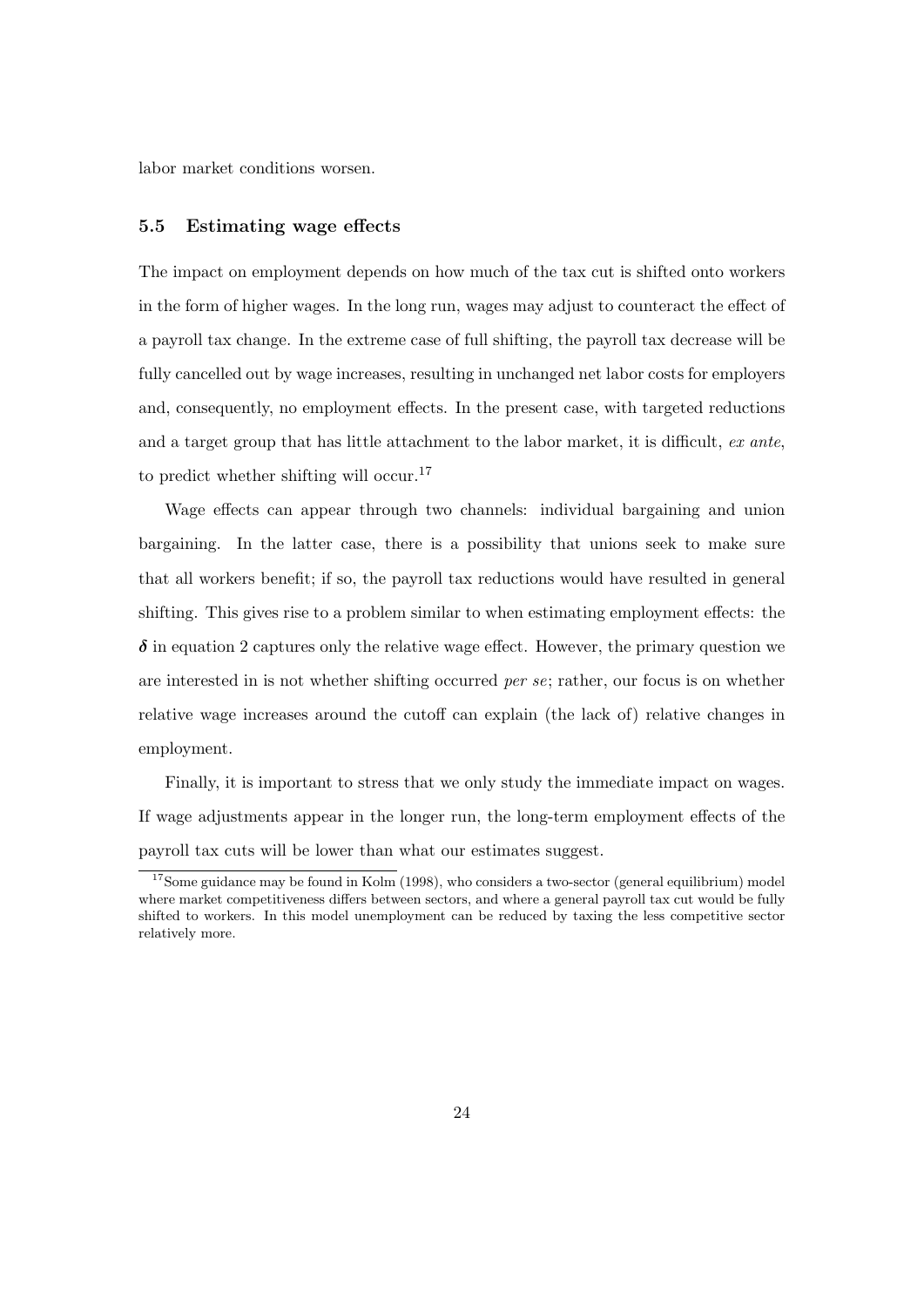# <span id="page-24-0"></span>6 Results

## 6.1 Main findings

Table [3](#page-24-1) presents the main results for the 2007 reduction. The outcome variable is yearly average employment status, ranging from zero to one. All treatment effects are relative to the reference period 2001–04. The first two rows show whether the comparison groups move in parallel prior to the 2007 reform: significant pre-treatment effects for 2005 or 2006 would indicate that the control group is invalid.<sup>[18](#page-24-2)</sup>

<span id="page-24-1"></span>

|                 | Local     | $20-25$ vs. $26$ | $24 - 25$ vs. 26 | 24,25 vs. 27 |
|-----------------|-----------|------------------|------------------|--------------|
| DD 2005         | 0.001     | $-0.003'$        | 0.001            | $-0.003$     |
|                 | (0.003)   | (0.001)          | (0.003)          | (0.002)      |
| DD 2006         | 0.000     | 0.002            | $-0.000$         | $-0.000$     |
|                 | (0.004)   | (0.002)          | (0.001)          | (0.002)      |
| DD 2007         | $0.008**$ | $0.014***$       | $0.008**$        | $0.005***$   |
|                 | (0.003)   | (0.003)          | (0.003)          | (0.002)      |
| DD 2008         | $0.008*$  | $0.010***$       | $0.006***$       | $0.008***$   |
|                 | (0.003)   | (0.003)          | (0.002)          | (0.002)      |
| $R^2$           | 0.12      | 0.10             | 0.11             | 0.12         |
| N               | 419,153   | 6,015,905        | 2,588,746        | 2,606,207    |
| $y_{\text{TG}}$ | 0.63      | 0.58             | 0.61             | 0.61         |

Table 3: Employment effects of the 2007 reduction, main results

\*\*\*  $p < 0.1\%$ , \*\*  $p < 1\%$ , \*  $p < 5\%$ , '  $p < 10\%$ 

Notes: Outcome is average employment status during the year (ranging from 0 to 1),  $\overline{y}_{TG}$  denotes treatment group average employment in the treatment period. All treatment effects are relative to the reference period 2001–04. Fixed effects included for year and demographic characteristics. Standard errors are clusterrobust w.r.t. local labor markets. 'Local' compares 25-year-olds born in Jan-Mar to 26-year-olds born in Oct-Dec. The gray line indicates reform implementation.

The first column studies the effect at the treatment cutoff, comparing the three oldest birthmonth cohorts (born in January–March) of the 25-year-olds to the three

<span id="page-24-2"></span><sup>&</sup>lt;sup>18</sup> Another method to check whether the DiD assumption is credible, sometimes used in the literature, is to run separate placebo regressions for selected years. Our method is, arguably, less arbitrary since we calculate pre-reform effects routinely for every specification used.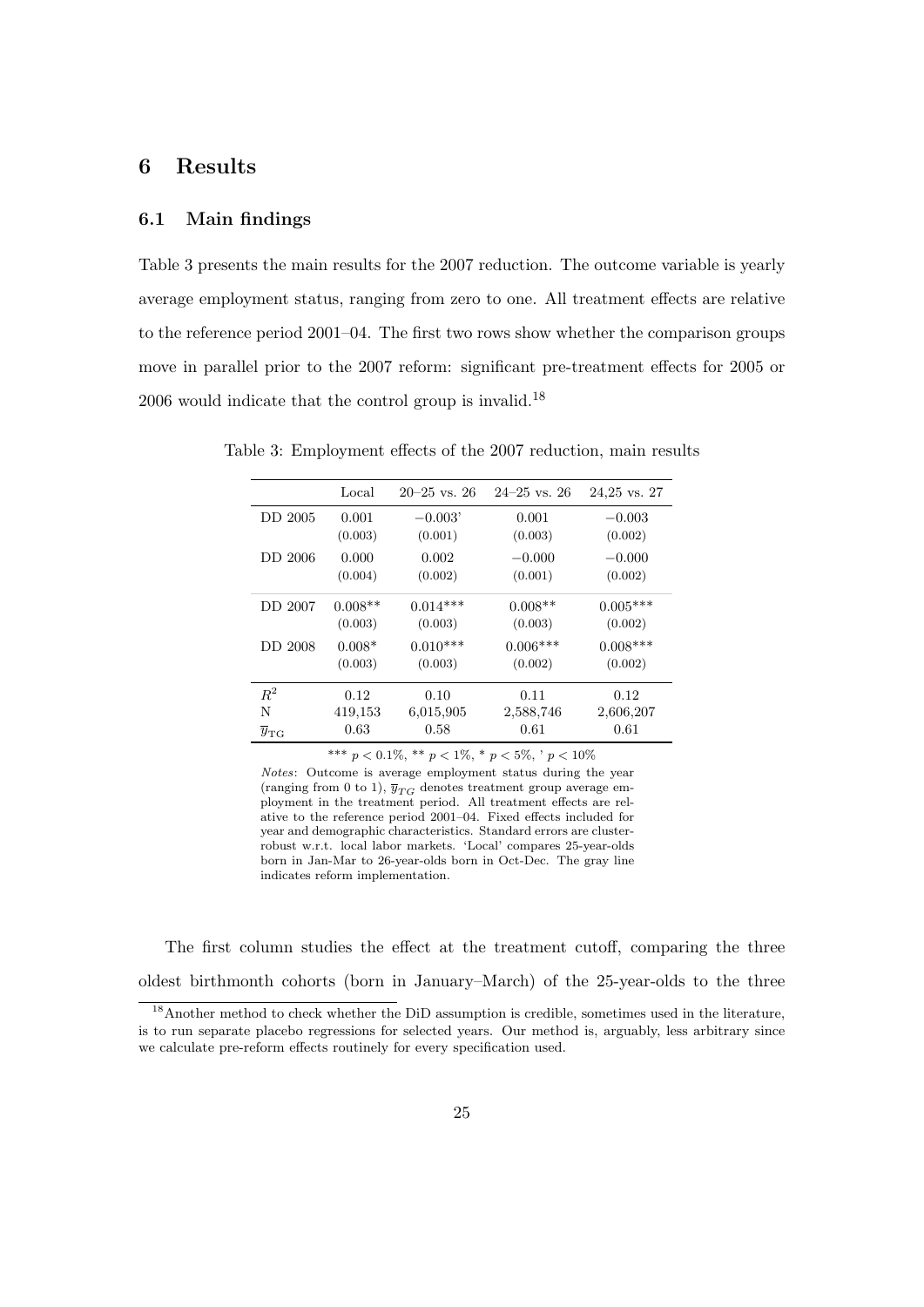youngest birthmonth cohorts (born in October–December) of the 26-year-olds. This bears some resemblance to a regression discontinuity design, but with controlling for prereform discontinuity. (To reiterate, a clean RD design is not possible due to prereform discontinuities between cohorts.) There is a statistically significant, albeit small, positive employment effect, both in 2007 and in 2008, representing a shift in relative employment trends around the cutoff. This is most likely caused by the reform since the point estimates for both pre-treatment years are insignificant and close to zero. From the local estimation we conclude that the lower payroll taxes increased the employment rate with roughly 0.8 percentage points, corresponding to a rise in employment of around 1.3 percent.[19](#page-25-0) Column 2 looks at the whole target group except 19-year-olds. The treatment effect is now substantially larger: for 2007, the point estimate corresponds to a rise in employment of roughly 2.5 percent, while for 2008 the increase is at around 1.8 percent. The larger effect for younger individuals is consistent with a treatment dose explanation, as younger individuals have longer expected exposure to the reduced payroll tax. However, the larger effect may also depend on labor force composition. For example, if low-skilled jobs are affected more by lower payroll taxes and younger individuals to a larger extent are low-skilled, we would expect the treatment effect to decrease in age, even without age differentials in treatment dose. As in column 1, the insignificant (at standard levels) pre-treatment estimates support a causal interpretation of the employment increase.[20](#page-25-1)

We cannot rule out that the 2008 estimates in columns  $1-2$  are downward biased due to treatment in the previous year (those 26 years of age in 2008 were treated in 2007). As mentioned in section [5,](#page-15-0) one way to handle this issue is to use 27-year-olds instead of 26-year-olds as the control group. Unfortunately, due to significant pre-treatment effects, we cannot include individuals older than 26 years in the control group when studying the

<span id="page-25-1"></span><span id="page-25-0"></span><sup>&</sup>lt;sup>19</sup>The percentage increase is relative to the counterfactual outcome. It is, thus, obtained as  $\beta/(\bar{y}_{TG}-\beta)$ .  $20$ The 2005 estimate is significant at the 10%-level. There are no significant pre-treatment effects when considering slightly smaller age-intervals, as seen in columns 2–5 of table [4.](#page-27-0)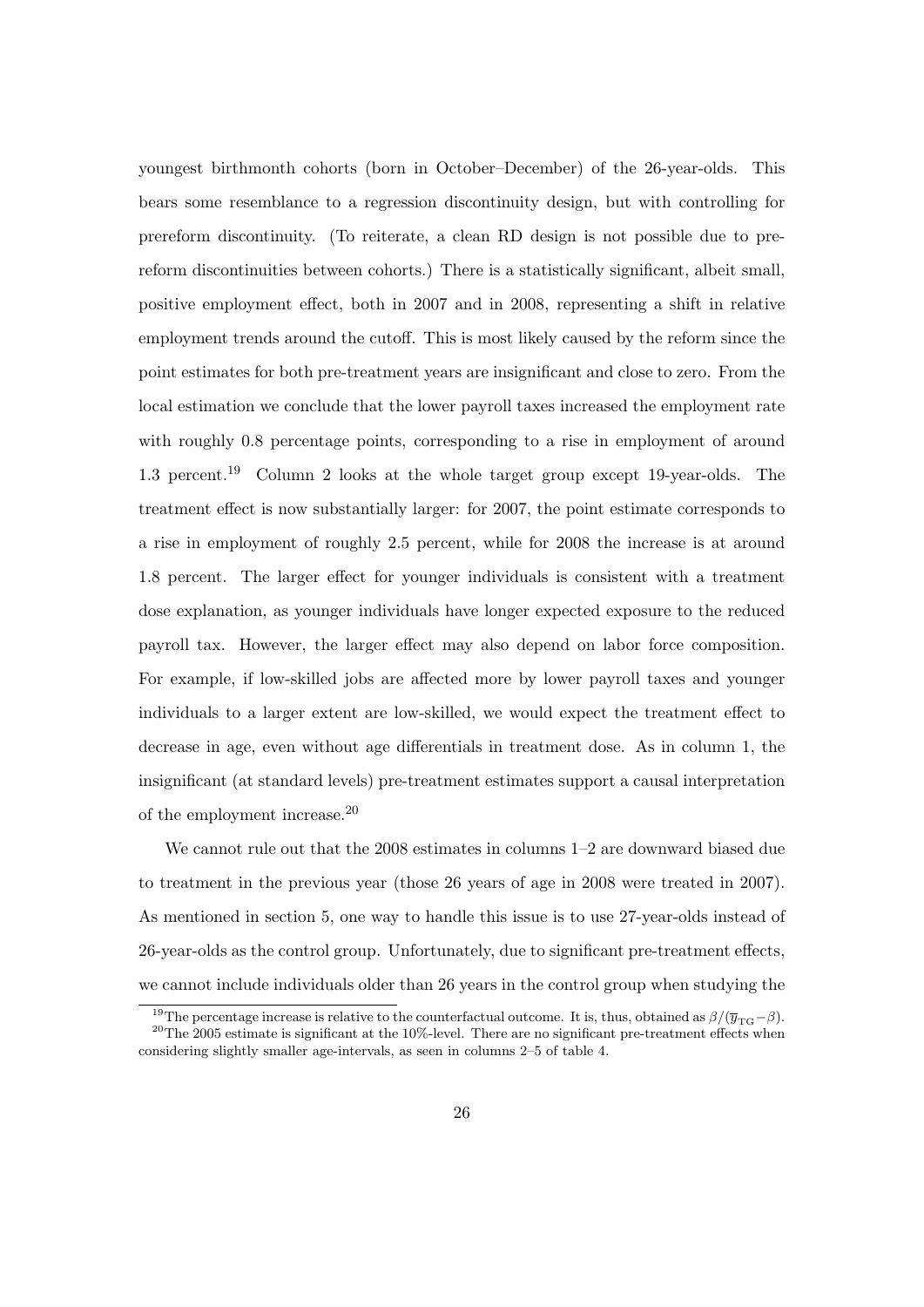whole target group. What we can do, however, is to look at 24–25 year-olds and alternate between using 26-year-olds and 27-year-olds as the group of comparison. Columns 3–4 of table [3](#page-24-1) presents the result of this exercise: the 2008 effect is slightly larger when using 27-year-olds. On the surface, this suggests that specifications using 26-year-olds as the control group suffer from biased estimates for years later than 2007. Note, however, that the difference between the 2008 point estimates is small and their confidence intervals overlap; thus, we cannot formally decide whether this is a real problem.

The strategy of alternating the control group can be used also to get an idea of the magnitude of the substition effect. Since the negative substitution effect on non-treated individuals should decrease in age, the relative treatment effect estimated by DiD (being the difference of the positive treatment effect on the treated and the negative spillover effect on the control group—see section [5\)](#page-15-0) should decrease with an older control group, at least for the 2007 estimate. (Remember that according to the previous paragraph, the 2008 estimate is potentially downward biased when using 26-year-olds as the control group.) We find that by changing the control group from 26-year-olds to 27-year-olds, the treatment effect does drop somewhat for 2007, but not for 2008. While, again, being *prima facie* evidence for our working hypothesis, the difference is small and not statistically significant. Thus, we cannot make inferences about the possible existence of substitution effects—albeit intuitively plausible.

Next, we examine age heterogeneity in more detail. Since we cannot in general compare single age groups to any age groups above the cutoff (due to non-parallel pre-treatment trends), we proceed by expanding the treatment group step by step.<sup>[21](#page-26-0)</sup> As shown in table [4,](#page-27-0) there are statistically significant treatment effects irrespective of how we define the treatment group. In columns 1–5 the magnitude of the effect grows smoothly as we gradually include younger individuals; this is what would be expected considering that the period of remaining treatment is decreasing in age. Another reason for why

<span id="page-26-0"></span>21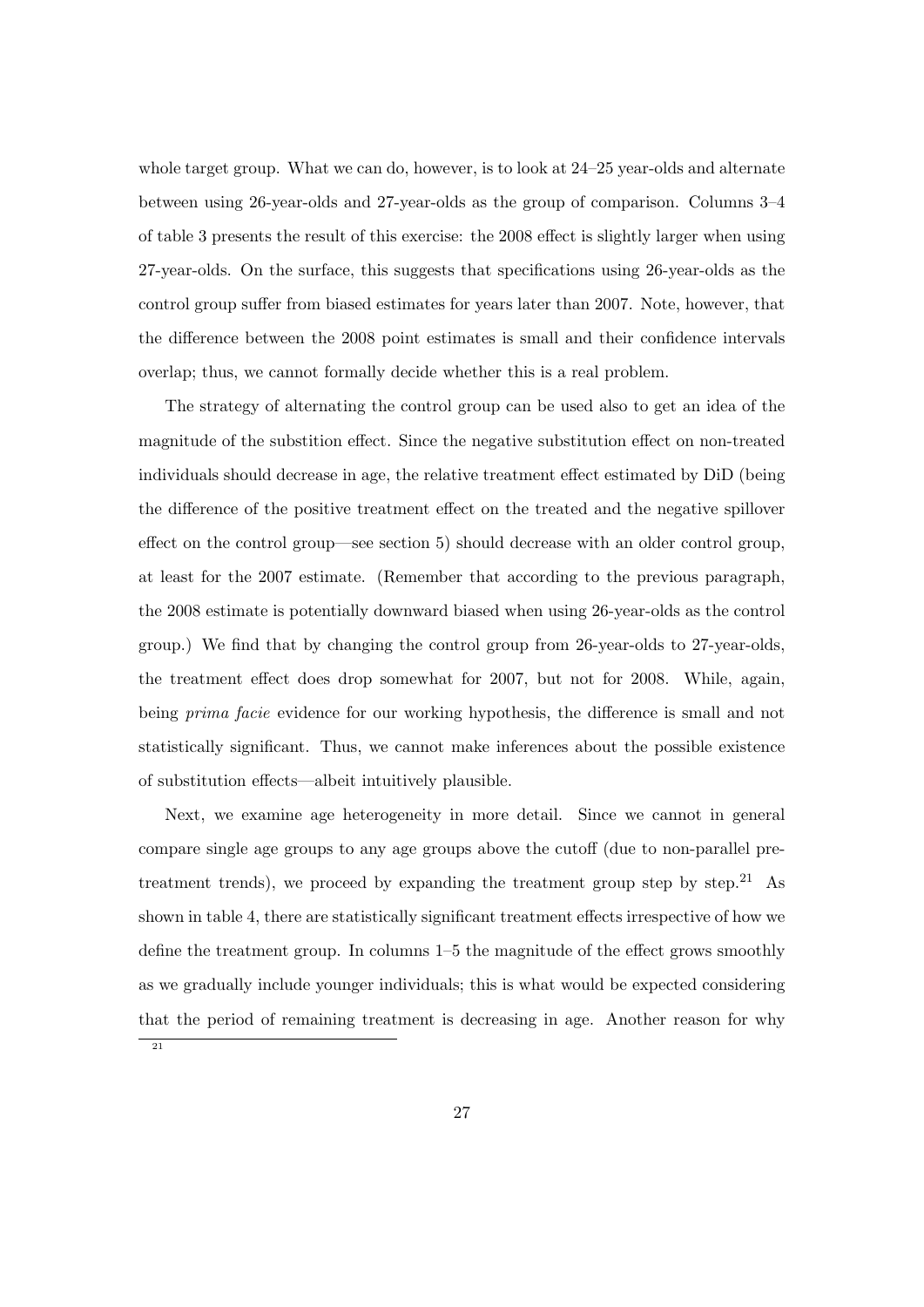the treatment effect should decrease in age is that as employment rate increase in age, the unemployed are a increasingly selected group of low-productivity workers. Note that for 20-year-olds, the effect appears to decrease again. A possible explanation is that labor force participation is lower for the youngest individuals, which means that a large number of 20-year-olds are not, in practice, eligible for the payroll tax reduction. Another interpretation is that not even the substantially higher treatment dose can compensate for their lower expected productivity.

|                            | $25 \text{ vs. } 26$ | $24 - 25$ vs. 26 | $23 - 25$ vs. 26 | $22-25$ vs. 26 | $21-25$ vs. 26 | $20-25$ vs. $26$ |
|----------------------------|----------------------|------------------|------------------|----------------|----------------|------------------|
| DD 2005                    | 0.002                | 0.001            | 0.000            | 0.001          | 0.000          | $-0.003'$        |
|                            | (0.002)              | (0.003)          | (0.002)          | (0.002)        | (0.001)        | (0.001)          |
| DD 2006                    | $-0.002'$            | $-0.000$         | 0.001            | 0.003          | 0.003          | 0.002            |
|                            | (0.001)              | (0.001)          | (0.002)          | (0.002)        | (0.002)        | (0.002)          |
| DD 2007                    | $0.006**$            | $0.008**$        | $0.011***$       | $0.014***$     | $0.015***$     | $0.014***$       |
|                            | (0.002)              | (0.003)          | (0.003)          | (0.003)        | (0.003)        | (0.003)          |
| DD 2008                    | $0.004*$             | $0.006***$       | $0.009***$       | $0.013***$     | $0.013***$     | $0.010***$       |
|                            | (0.002)              | (0.002)          | (0.002)          | (0.003)        | (0.003)        | (0.003)          |
| $R^2$                      | 0.11                 | 0.11             | 0.11             | 0.10           | 0.10           | 0.10             |
| N                          | 1,735,836            | 2,588,746        | 3,438,874        | 4,291,748      | 5,148,083      | 6,015,905        |
| $\overline{y}_{\text{TG}}$ | 0.63                 | 0.61             | 0.60             | 0.60           | 0.59           | 0.58             |

<span id="page-27-0"></span>Table 4: Employment effects of the 2007 reduction: Age heterogeneity

\*\*\*  $p < 0.1\%$ , \*\*  $p < 1\%$ , \*  $p < 5\%$ , '  $p < 10\%$ 

Notes: See notes for table [3.](#page-24-1)

We have described in section [5](#page-15-0) that the estimated Difference-in-Differences effects are to be interpreted as relative effects: each estimate is a combination of the treatment effect of the treatment group and potential spillover effects for the control group. If the spillover effect is negative—as is the case with control group substitution—the DiD will overestimate the treatment effect. However, holding the control group constant, as in table [4,](#page-27-0) means that the control group bias is held constant as well. Consequently, we can make relative comparisons between treatment groups with the control group bias netted out. We can thus state that the absolute treatment effect is 0.6–0.8 percentage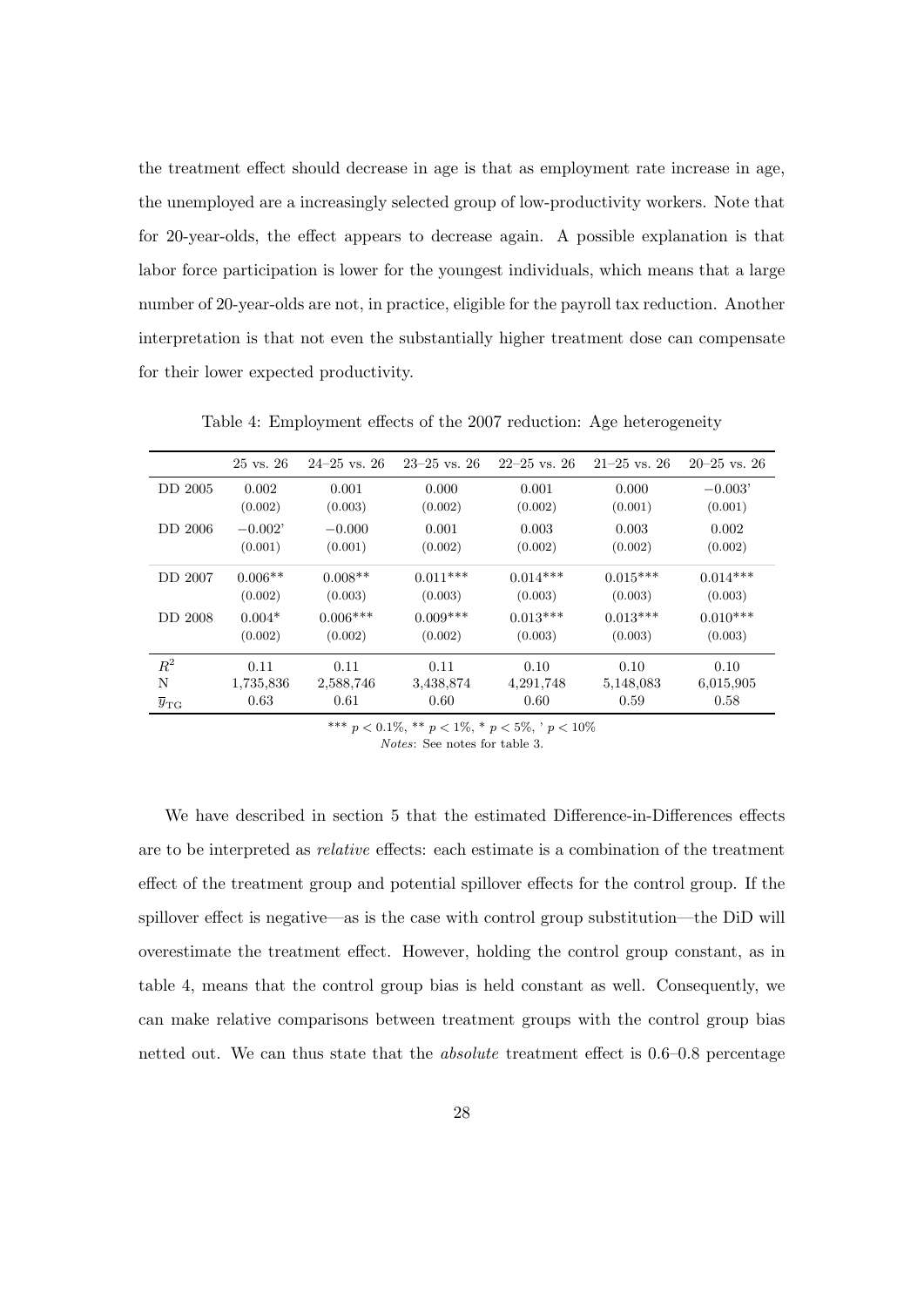points higher for  $20-25$  year-olds than for  $25$ -year-olds.<sup>[22](#page-28-0)</sup> Going further, we can use the constancy of the control group in yet another way. Since all DiD estimates include the same substitution effect bias, we can take the smallest of these estimates as an upper bound for the substitution effect bias (assuming that no age group in the target group has a negative absolute treatment effect). Consequently, we can use the 25–26 estimates in column 1 as an upper bound for the negative substitution effect for the 26-year-olds.. This implies that the absolute employment increase for 20–25 year-olds is at least 0.8 percentage points in 2007 and 0.6 percentage points in 2008.

In 2009, the Swedish labor market was hit by the financial crisis (see figure [5,](#page-17-0) page [18\)](#page-17-0). By considering the 2009–10 time period we can thus examine whether reduced payroll taxes counteract the negative effects of an economic downturn. In 2009 the payroll tax reform was modified in two ways. First, 26-year-olds were now also subjected to reduced payroll taxes. Second, the tax reduction for the target group was extended by an additional five percentage points. Table [5](#page-29-0) shows yearly treatment effects for three different age group compositions up until 2010. As 26-year-olds are part of the target group from 2009 and onwards, we have switched to using 27-year-olds as the control group.

Column 1 returns to 24–25 year-olds from table [3,](#page-24-1) who transition from 2007 treatment to 2009 treatment (to reiterate, these are the youngest age groups that we can consider when using 27-year-olds as control group). In contrast to the clear pattern of the first two treatment years 2007–08, when the economy was expanding, the recession years 2009–10 display a somewhat jumpy pattern. The point estimate for 2009 is small and not significant, whereas in 2010, when employment levels no longer fell dramatically, the

$$
\delta_{20-25/\text{CG}} - \delta_{25/\text{CG}} = (\xi_{20-25} - \xi_{\text{CG}}) - (\xi_{25} - \xi_{\text{CG}}) = \xi_{20-25} - \xi_{25}.
$$

<span id="page-28-0"></span><sup>&</sup>lt;sup>22</sup>Using the terminology of section [5—](#page-15-0)where  $\delta_q$  is the DiD estimate and  $\xi_g$  is the causal effect of the reform, for group g—the result of comparing 20–25 year-olds against 25-year-olds (assuming parallel counterfactual trends) is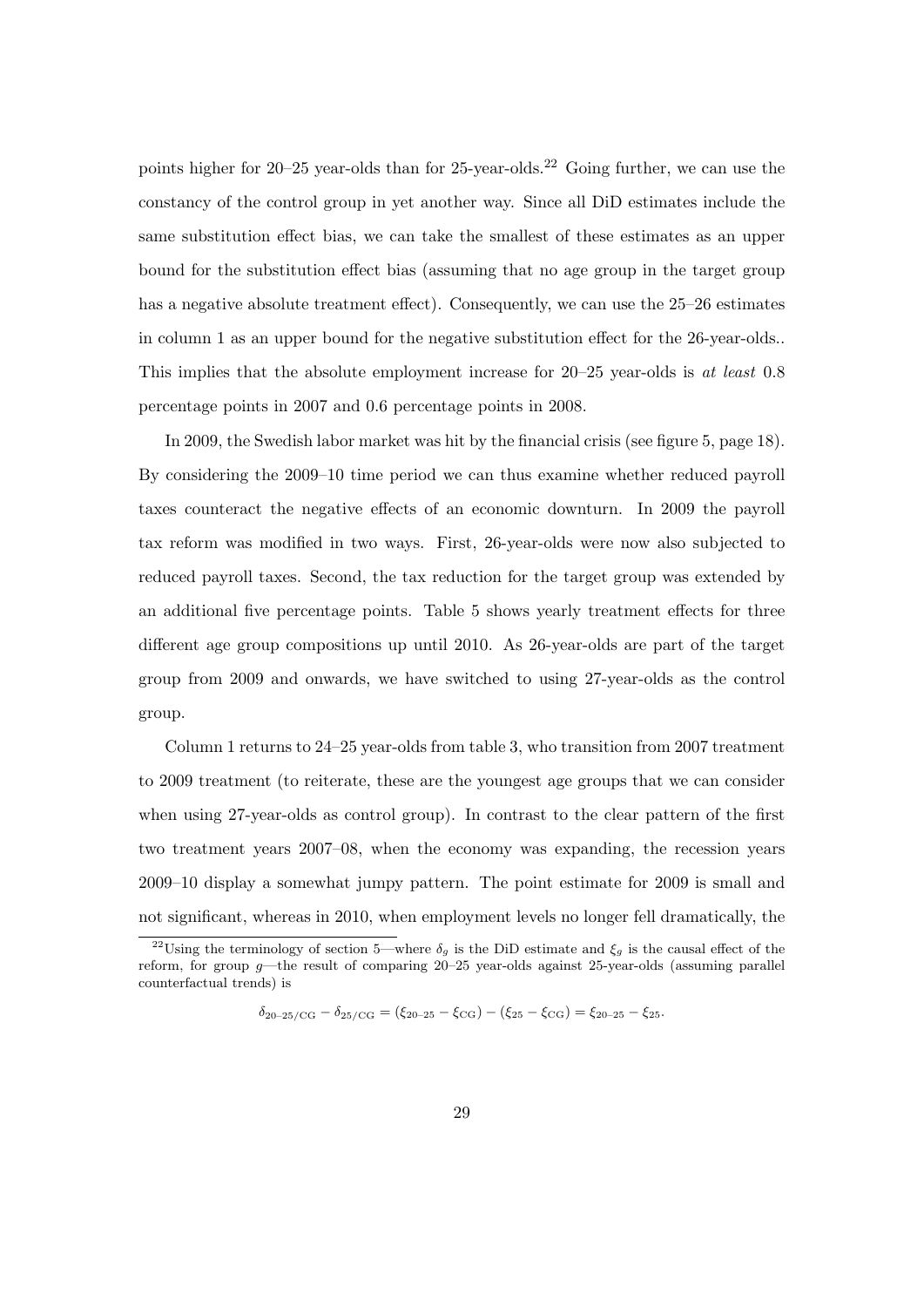<span id="page-29-0"></span>

|                            | $24 - 25$ vs. 27 | 26 vs. 27  |
|----------------------------|------------------|------------|
| DD 2005                    | $-0.003$         | $-0.004**$ |
|                            | (0.002)          | (0.002)    |
| DD 2006                    | $-0.000$         | 0.000      |
|                            | (0.002)          | (0.002)    |
| DD 2007                    | $0.005***$       | $-0.003$   |
|                            | (0.002)          | (0.002)    |
| DD 2008                    | $0.008***$       | 0.002      |
|                            | (0.002)          | (0.001)    |
| DD 2009                    | 0.002            | $-0.003*$  |
|                            | (0.002)          | (0.001)    |
| DD 2010                    | $0.009***$       | 0.001      |
|                            | (0.002)          | (0.002)    |
| $\,R^2$                    | 0.12             | 0.14       |
| N                          | 3,305,579        | 2,224,418  |
| $\overline{y}_{\text{TG}}$ | 0.59             | 0.63       |
|                            |                  |            |

Table 5: Employment effects of the 2009 extension

\*\*\*  $p < 0.1\%$ , \*\*  $p < 1\%$ , \*  $p < 5\%$ , '  $p < 10\%$ Notes: See notes for table [3.](#page-24-1)

effect is again significant and similar in magnitude to 2007–08. Next, in column 2 of table [5,](#page-29-0) we study 26-year-olds—the age group that were subjected to reduced payroll taxes for the first time in 2009. Strikingly, for this age group there is no apparent effect of the lower payroll taxes in any of the recession years 2009–10 (there is even a small negative effect in 2009).<sup>[23](#page-29-1)</sup> It seems reasonable to interpret the results in table [5](#page-29-0) as evidence against any additional employment effect of the 2009 extended reduction; if anything, the effect is even lower than in the preceding years. This finding is important as it suggests that (substantial) payroll tax cuts are even less effective in economic downturns.[24](#page-29-2)

<span id="page-29-1"></span><sup>&</sup>lt;sup>23</sup>While there is a significant pre-treatment effect in 2005, all of 2006–08 are free from pre-treatment effects.

<span id="page-29-2"></span> $^{24}$ It is, however, also possible that the null result for 2009 signals that the identifying assumption for our estimation strategy fails for 2009–10, since this period was characterized by a historically large downturn. The argument is as follows: The DiD strategy is to assume that the treatment group counterfactual trend can be obtained by extrapolating the control group trend. In the present study, we validate this assumption by statistically testing for trend deviation in the pre-treatment years 2005–06. But it is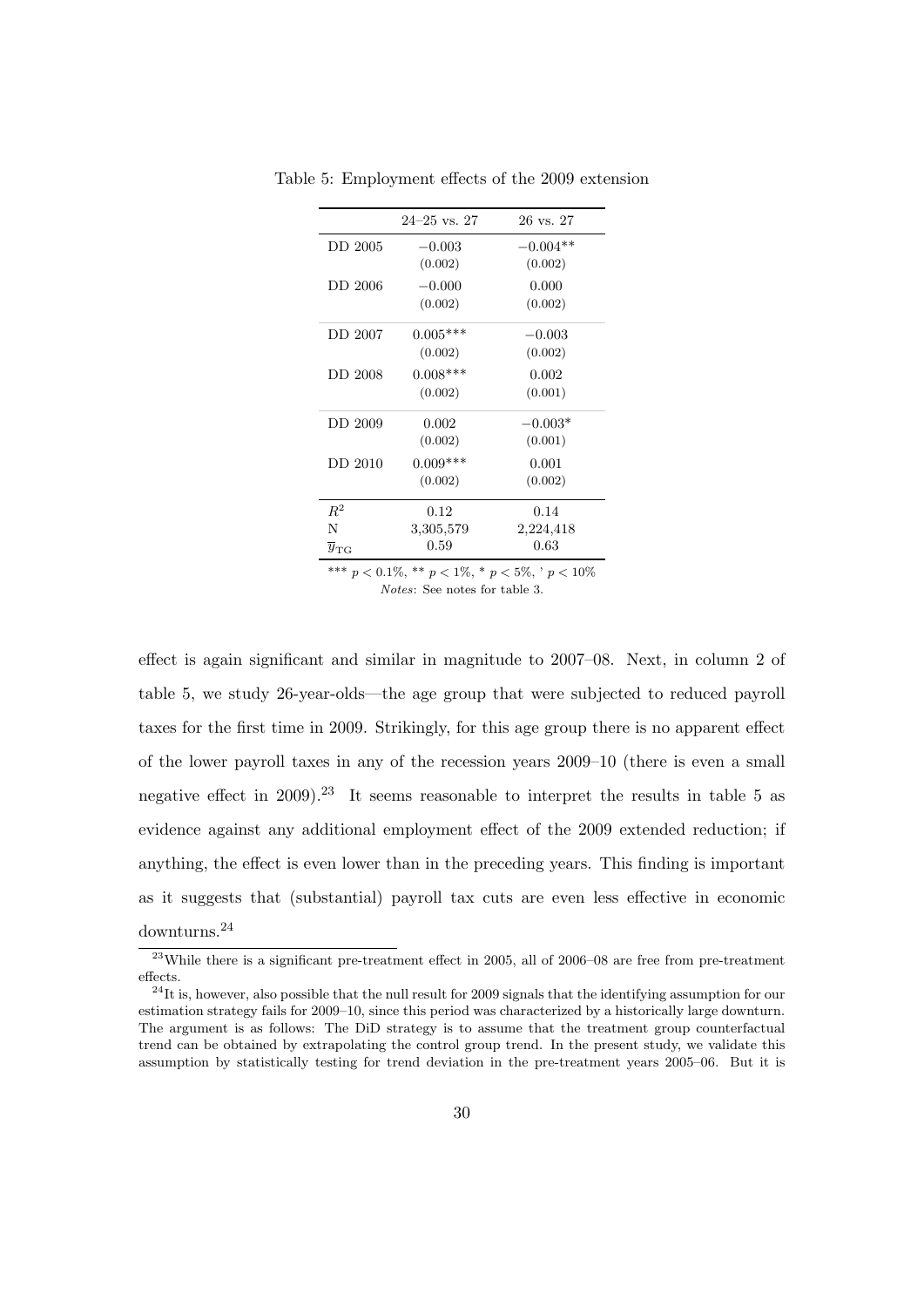Column 2 points to another interesting finding. From a welfare perspective, it is important to understand how lasting the effect is for an individual who is no longer eligible for the lower payroll tax, but who was previously treated. While 26-year-olds are not part of the treatment group until 2009, we may nonetheless expect an impact in 2008 if the treatment effect for the 25-year-old individuals in 2007 persists over to the next year (when they are 26 years old, and thus no longer treated). Comparing the 2007 estimate for 25-year-olds in column 3 to the 2008 estimate for 26-year-olds in column 2 shows that the treatment effect vanishes quickly when an individual transitions from treatment to no treatment. Ultimately, this shows that even though the reform created a relative price wedge that induced employers to hire, or to keep, a young worker, it did not lead to any permanent increase in the likelihood that this individual is employed.

Our employment measure uses the quarter of the income cutoffs to arrive at a measure of working at least 25 percent of full-time (for a particular month). We have also tried alternative definitions of employment. The stricter definition of working at least 50 percent of full-time produces somewhat smaller treatment effects, while, on the other hand, relaxing the employment restriction to 10 percent of full-time does not change the estimates. The latter suggests that it is not the case that we fail to account for part of the employment effect by choosing too strict an employment definition. Using an outcome measure of full-time employment, or less than 10 percent of full-time, is not viable since we then face significant pre-treatment effects.<sup>[25](#page-30-0)</sup> In summary, there seem to have been positive, but small, employment effects of the 2007 payroll tax reduction.

conceivable that while the identifying assumption holds for the years up to 2008, the great recession in 2009 was associated with even greater differences in employment cyclicality across ages. This would be the case if the downturn had asymmetrical employment effects across ages. If so, the DiD estimates for 2009–2010 should be interpreted with caution. We can, however, establish that if the additional reduction had an impact in 2009, this impact was not large enough to counteract the effects of the economic downturn.

<span id="page-30-0"></span><sup>&</sup>lt;sup>25</sup>In addition, we have used a measure constructed by Statistics Sweden (SCB), emulating the ILO definition of working at least one hour per week; although the SCB measure is to blunt to study the full age group 20–25, for the age groups 25 and the local estimate this gives similar estimates as those reported above. These results, as well those obtained with the other employment definition discussed in this paragraph, are available from the authors upon request.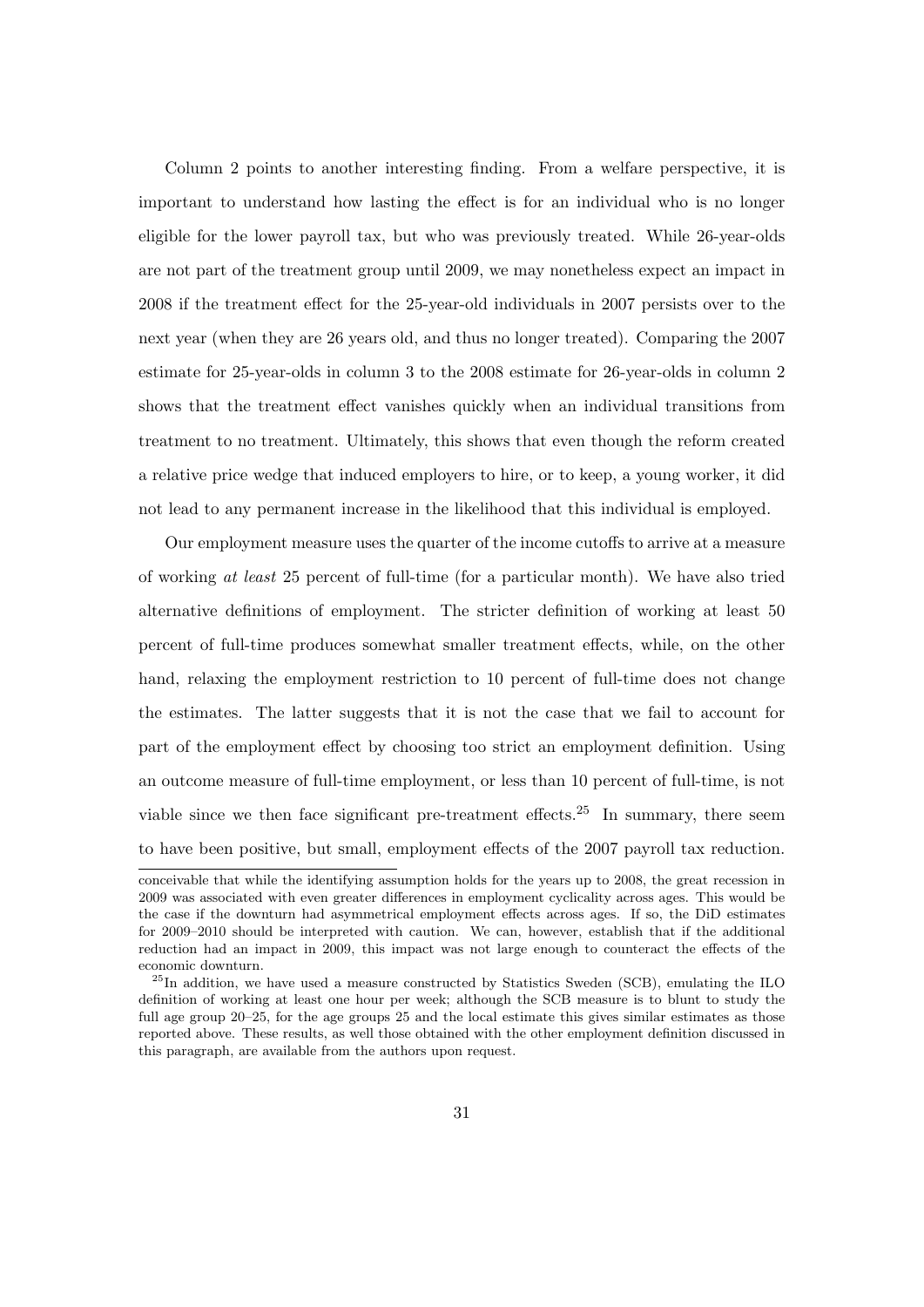This holds irrespective of whether we study a small interval around the treatment cutoff, or examine the whole target group of 20–25 year-olds. For the 2009 extended reduction, there is no evidence of any additional effect.

#### 6.2 Treatment effect heterogeneity

We next turn to the subsample of young foreign-borns, in columns 1–2 of table [6.](#page-32-0) This group, which constituted about 15 percent of the age group 20–25 in 2007–08, is characterized by weak attachment to the Swedish labor market. Their employment rate is about 20 percentage points lower than for the whole population of young workers, as reported in the bottom rows of tables [3](#page-24-1) and [6.](#page-32-0) Strikingly, there is no evidence that the payroll tax cut had any impact at all for this group. It should be noted that the lack of treatment effects is not the result of noisy estimates due to a smaller number of observations.[26](#page-31-0)

In theory, an explanation for the small general employment effects could be labor supply constraints. A significant share of 20–25 year-olds are taking part in higher education, and it is, thus, perhaps not reasonable to expect a strong employment response for this group. We examine this hypothesis by studying previously unemployed 25– 26 year-olds—defined here as those individuals who were registered unemployed at the unemployment office for at least 100 days during the previous year. (In 2007, this group amounted to around 38 percent of all 25–26 year-old registered, and around 9 percent of the full cohorts.) For this group, labor supply constraints should be less of a problem: by definition, registered unemployed are not taking part in education, and the fact that these individuals are attending the unemployment office at least signals a willingness to take a job. As column 3 of table [6](#page-32-0) shows, there is no indication that the effect for unemployed 25-year-olds were larger than in the general case, albeit the estimates are

<span id="page-31-0"></span><sup>&</sup>lt;sup>26</sup>Since the sample of foreign-born is far from homogenous, we have also used finer subdivisions of region of birth, as well as disregarding newly arrived immigrants. Eastern Europeans is the only group for which we find a positive effect; the magnitude is similar to that of Swedish-born. These results are available from the authors upon request.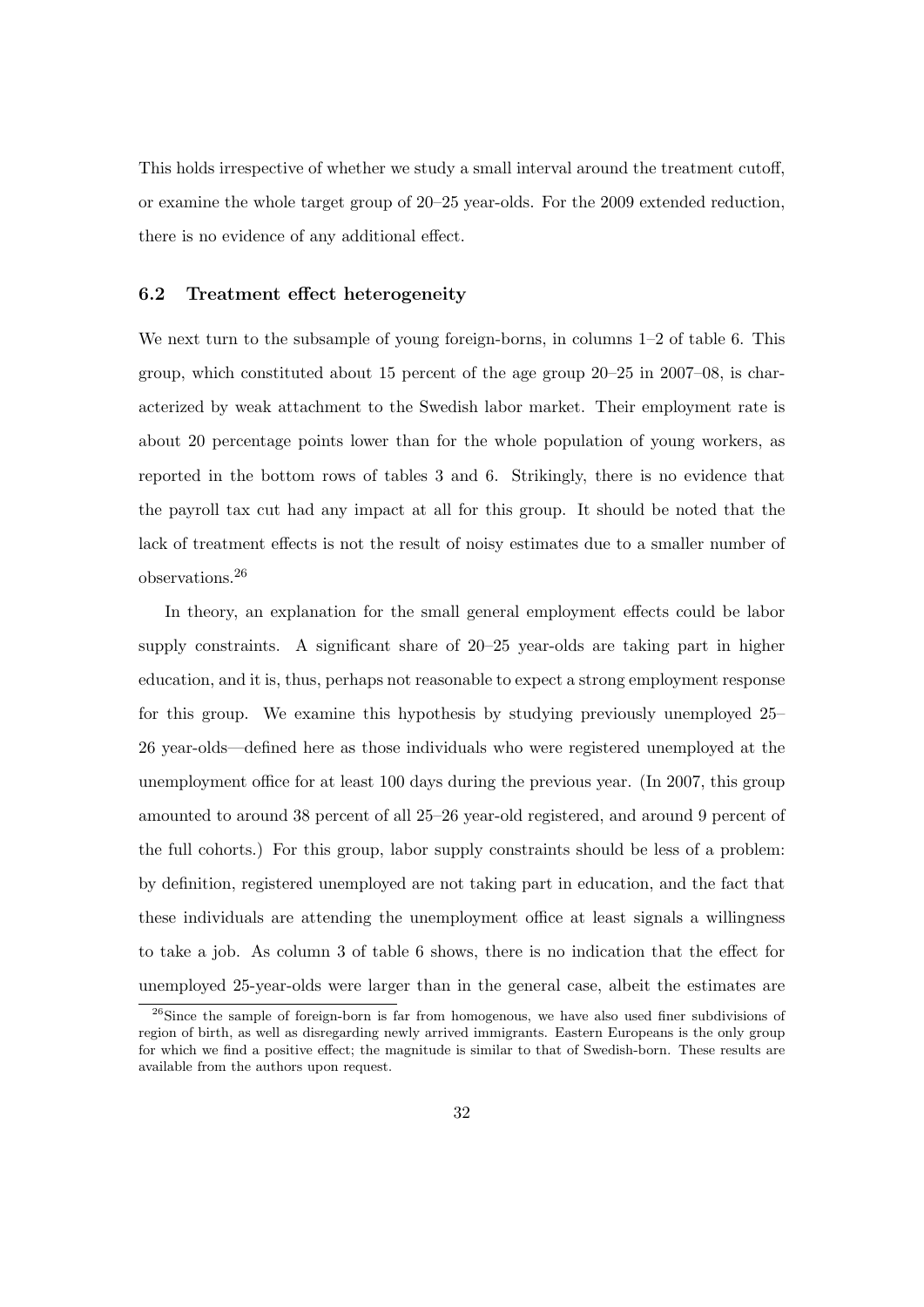<span id="page-32-0"></span>

|                 |                      | FOREIGN-BORN     | <b>UNEMPLOYED</b>    |  |
|-----------------|----------------------|------------------|----------------------|--|
|                 | $25 \text{ vs. } 26$ | $20 - 25$ vs. 26 | $25 \text{ vs. } 26$ |  |
| DD 2005         | 0.002                | $-0.001$         | $-0.000$             |  |
|                 | (0.004)              | (0.003)          | (0.005)              |  |
| DD 2006         | $-0.002$             | $-0.001$         | $-0.005$             |  |
|                 | (0.003)              | (0.003)          | (0.005)              |  |
| DD 2007         | 0.003                | 0.005'           | 0.007                |  |
|                 | (0.003)              | (0.003)          | (0.007)              |  |
| <b>DD 2008</b>  | $-0.006'$            | $-0.002$         | 0.002                |  |
|                 | (0.004)              | (0.004)          | (0.007)              |  |
| $R^2$           | 0.19                 | 0.18             | 0.04                 |  |
| N               | 291,125              | 890,911          | 153,931              |  |
| $y_{\text{TG}}$ | 0.39                 | 0.35             | 0.45                 |  |

Table 6: Employment effects for foreign-born and previously unemployed

\*\*\*  $p < 0.1\%$ , \*\*  $p < 1\%$ , \*  $p < 5\%$ , '  $p < 10\%$ Notes: Control variables include region of birth, year since immigration into Sweden, among others. 'Unemployed' is defined as having been registered at the unemployement office at least 100 days during the previous year. See also notes for table [3.](#page-24-1)

somewhat noisy. While these results do not completely rule out the labor supply story, they indicate that labor demand is the more important factor.

## 6.3 Intensive margin

It is conceivable that employers reacted to the decrease in labor costs not only by increased hiring, but by increasing hours for their existing labor stock. To explore this channel we turn to the Structure of Earnings Study, which contains information on hours worked for all private sector employees in the sample, as well as for those employed in local government sectors (municipality and county).<sup>[27](#page-32-1)</sup> We also look specifically at the subsample of previously employed, so as to avoid the potential composition problem arising from the employment increase.

<span id="page-32-1"></span> $27$ For central government employees, information on hours worked is not available. This should, however, only be a minor problem since less than two percent of 20–25 year-old employees work in the central government sector.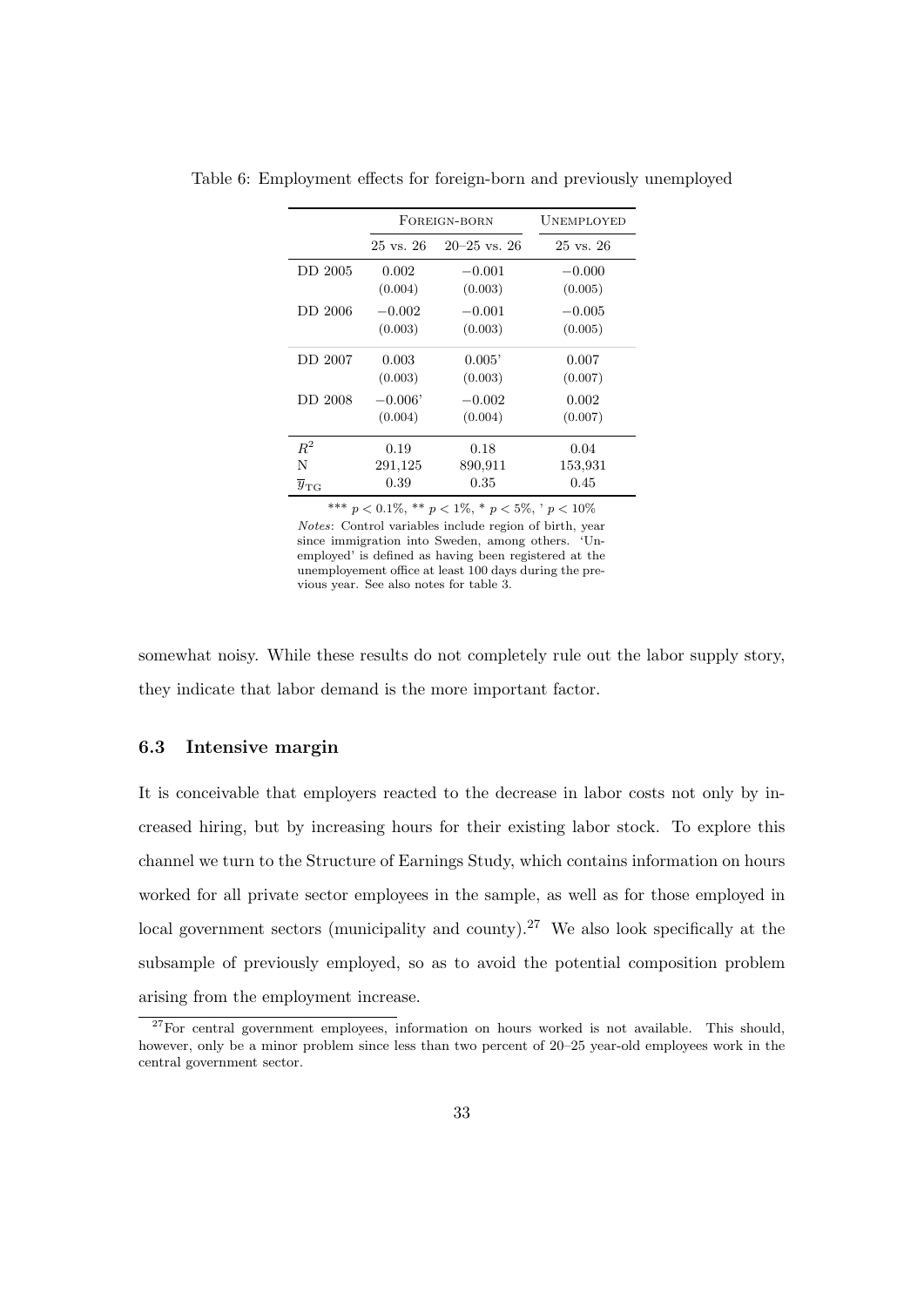|                            | ALL WORKERS |                |                  | PREV. EMPL. |                  |                  |
|----------------------------|-------------|----------------|------------------|-------------|------------------|------------------|
|                            | Local       | $20-25$ vs. 26 | $24 - 25$ vs. 27 | Local       | $20 - 25$ vs. 26 | $24 - 25$ vs. 27 |
| DD 2005                    | $-1.1$      | $-1.1$         | $-0.6$           | $-2.3$      | $-0.1$           | $-1.5$           |
|                            | (2.4)       | (0.8)          | (0.8)            | (2.9)       | (1.4)            | (1.1)            |
| DD 2006                    | $-3.2'$     | 0.6            | $-0.5$           | $-0.9$      | 1.0              | $-1.4$           |
|                            | (1.8)       | (0.9)          | (1.0)            | (2.7)       | (1.2)            | (1.0)            |
| DD 2007                    | 0.8         | 0.1            | $-0.3$           | 3.6         | 0.9              | $-0.5$           |
|                            | (2.8)       | (1.0)          | (1.1)            | (3.2)       | (0.7)            | (1.3)            |
| DD 2008                    | $-3.3*$     | 0.6            | 0.0              | $-3.1$      | 0.9              | $-1.4$           |
|                            | (1.4)       | (1.4)          | (1.1)            | (2.0)       | (1.6)            | (1.3)            |
| DD 2009                    |             |                | $-0.6$           |             |                  | $-2.2$           |
|                            |             |                | (1.2)            |             |                  | (1.3)            |
| DD 2010                    |             |                | $-1.0$           |             |                  | $-3.0*$          |
|                            |             |                | (1.1)            |             |                  | (1.4)            |
| $R^2$                      | 0.09        | 0.11           | 0.09             | 0.08        | 0.10             | 0.08             |
| N                          | 131,886     | 1,651,544      | 1,013,310        | 95,677      | 1,125,795        | 742,526          |
| $\sum w_i$                 | 235,405     | 3,066,697      | 1,821,843        | 165,775     | 2,024,320        | 1,302,088        |
| $\overline{y}_{\text{TG}}$ | 120.6       | 108.3          | 115.5            | 122.6       | 112.1            | 118.2            |

<span id="page-33-0"></span>Table 7: Effects on hours (subsample of employed)

\*\*\* $p < 0.1\%,$ \*\* $p < 1\%,$ \* $p < 5\%,$ ' $p < 10\%$ 

*Notes*: Outcome is the monthly total of hours worked,  $\bar{y}_{TG}$  denotes treatment group average outcome in the treatment period. All treatment effects are relative to the reference period 2001–04. Fixed effects included for year and demographic characteristics. Standard errors are cluster-robust w.r.t. local labor markets.

Table [7](#page-33-0) shows the effect on hours worked for the main age groups studied above, for the original payroll tax cut as well as for the 2009 extension. The results suggest that there were no effects on the intensive margin as a result of the payroll tax cut. (The local estimation for all employees appears unstable, with tendencies of pre-treatment effects.) For 24–25 year-olds there is a significant negative effect in 2010, but since this coincided with the great downturn we should probably not interpret this as a reform effect. For example, this might be a composition effect if firms, as a response to weaker demand, cut down on hours more for younger, on average less productive, workers.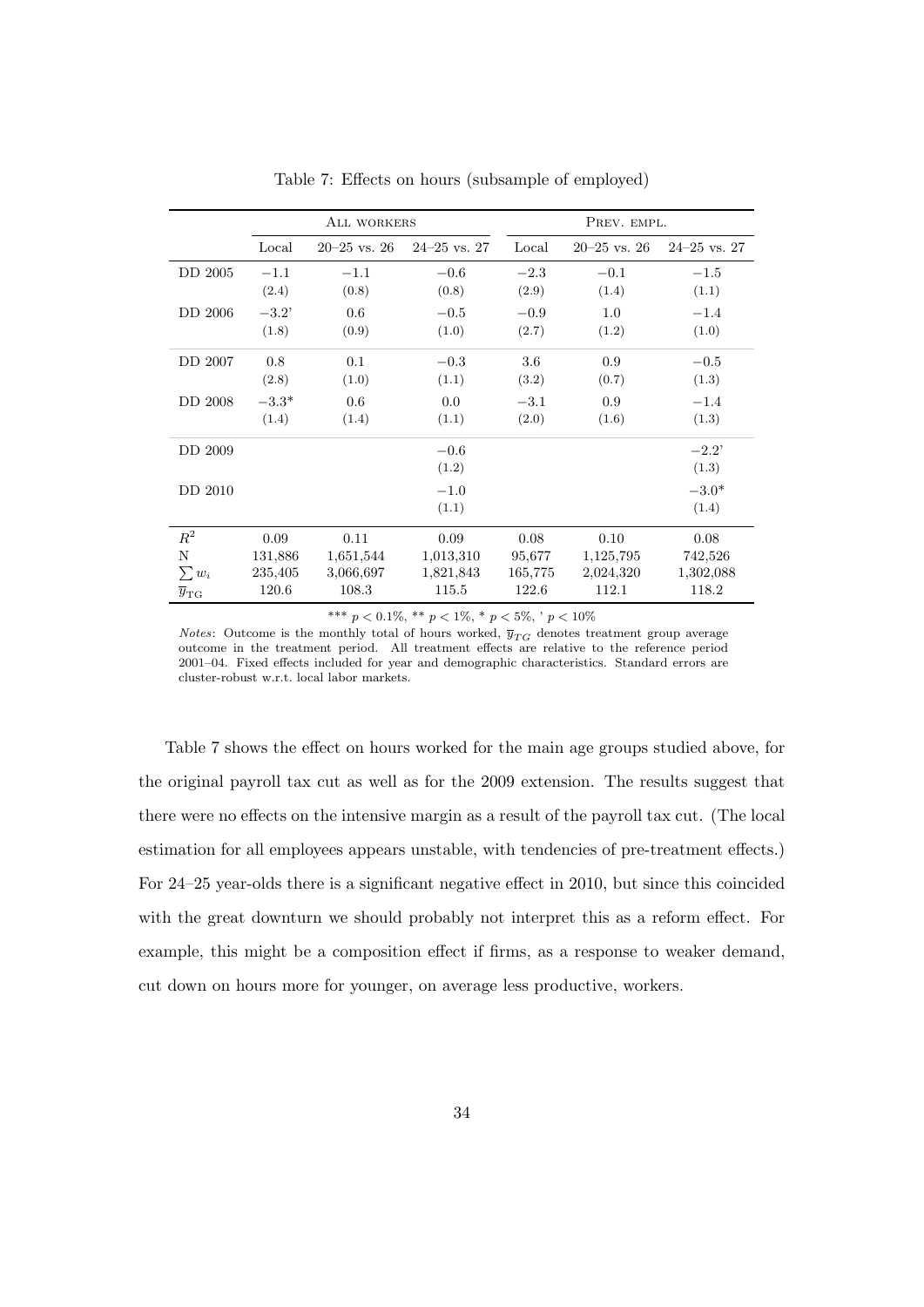## 6.4 Wage effects

We next examine whether part of the payroll tax cut was passed on to employees as higher wages. The outcome measure is now the log of monthly full-time equivalent wage, and we condition the sample on those employed at least quarter-time (in symmetry with our main employment definition used above). Table [8](#page-35-1) gives the impacts of both the 2007 initial cut and the  $2009$  extension.<sup>[28](#page-34-0)</sup> Starting with the  $2007$  reduction, there is no effect around the cut-off; the point estimates for 25-year-olds are small in economic terms, and insignificant. For 20–25 year-olds there is, however, a small relative wage increase, slightly above one percent both in 2007 and in 2008. This could indicate that some of the younger workers of the target group have taken home a small fraction of the tax cut given to employers. Notably, the wage increase shows up already in 2007. Comparing 24–25 year-olds to 27-year-olds allows us to study the evolution of wages into the 2009 extension. Since there is no additional wage effect in 2009–10 we conclude that wages did not adjust more in the somewhat longer run.

Understanding these wage effects requires making a few observations. To start with, there is evidence that the unions and the employer organizations agreed on letting minimum wages increase faster than general wages after 2007 [\(National Mediation Office](#page-46-6) [2007\)](#page-46-6). Thus, we are potentially picking up negotiated minimum wage increases. It is an open question, however, whether these increases were the result of the reform or part of a long-term trend. (As mentioned in section [3,](#page-5-0) wages were renegotiated at the central level just after the passing of the 2007 reduction in the parliament, but before the reduction was implemented.) What speaks against the minimum wage increase explanation is the evidence of wage effects even for such age groups  $(24-25)$  that typically have wages strictly above the minimum wage level.<sup>[29](#page-34-1)</sup> This would suggest that shifting instead works

<span id="page-34-0"></span><sup>&</sup>lt;sup>28</sup>For each of the two age groups that we consider, we have tested for heterogeneity with respect to private or public sector, and for blue collar or white collar workers. The results for these subgroups are similar to the general cases.

<span id="page-34-1"></span> $29$ [Forslund et al.](#page-44-7) [\(2012\)](#page-44-7) report that young workers' wages in the private sector are often higher than the negotiated minimum wages, even for workers as young as 19 years old.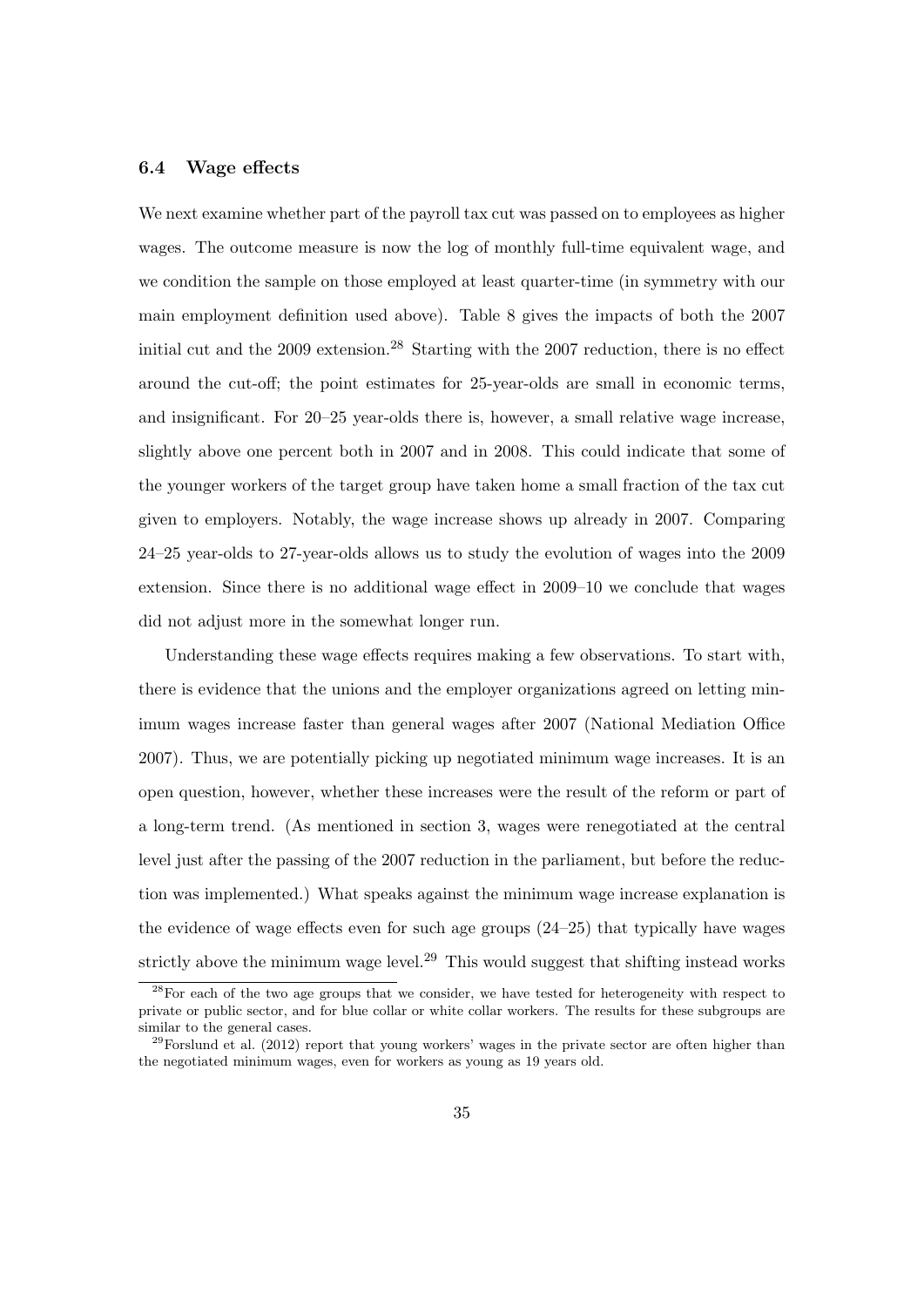|                               | ALL WORKERS |                    |                  | PREV. EMPL. |                  |                  |
|-------------------------------|-------------|--------------------|------------------|-------------|------------------|------------------|
|                               | Local       | $20 - 25$ vs. $26$ | $24 - 25$ vs. 27 | Local       | $20 - 25$ vs. 26 | $24 - 25$ vs. 27 |
| DD 2005                       | $-0.017$    | 0.004              | 0.000            | $-0.003$    | 0.007'           | $-0.001$         |
|                               | (0.013)     | (0.003)            | (0.005)          | (0.010)     | (0.004)          | (0.005)          |
| DD 2006                       | $-0.011$    | 0.006              | $-0.003$         | $-0.007$    | 0.008'           | $-0.004$         |
|                               | (0.013)     | (0.004)            | (0.003)          | (0.013)     | (0.004)          | (0.004)          |
| DD 2007                       | $-0.007$    | $0.012***$         | $0.009*$         | $-0.008$    | $0.010**$        | $0.011*$         |
|                               | (0.007)     | (0.002)            | (0.004)          | (0.008)     | (0.004)          | (0.005)          |
| DD 2008                       | 0.003       | $0.013**$          | $0.014*$         | 0.009       | $0.013*$         | $0.017***$       |
|                               | (0.007)     | (0.005)            | (0.006)          | (0.010)     | (0.006)          | (0.004)          |
| DD 2009                       |             |                    | $0.011***$       |             |                  | $0.012**$        |
|                               |             |                    | (0.003)          |             |                  | (0.004)          |
| DD 2010                       |             |                    | $0.009**$        |             |                  | 0.005            |
|                               |             |                    | (0.003)          |             |                  | (0.005)          |
| $R^2$                         | 0.21        | 0.25               | 0.27             | 0.21        | 0.25             | 0.27             |
| N                             | 128,383     | 1,485,391          | 981,757          | 93,921      | 1,027,557        | 726,355          |
| $\sum w_i$                    | 223,666     | 2,758,227          | 1,727,823        | 159,404     | 1,849,043        | 1,249,271        |
| $\overline{wage}_{\text{TG}}$ | 21,790      | 20,543             | 22,029           | 21,987      | 20,912           | 22,311           |

<span id="page-35-1"></span>Table 8: Effects on wages (subsample of at least quarter-time employed)

\*\*\*  $p < 0.1\%$ , \*\*  $p < 1\%$ , \*  $p < 5\%$ , '  $p < 10\%$ 

*Notes*: Outcome is the log of monthly full-time equivalent wage (truncated below to 0),  $\bar{y}_{TG}$ denotes treatment group average outcome in the treatment period, in non-log form. All treatment effects are relative to the reference period 2001–04. Fixed effects included for year and demographic characteristics. Standard errors are cluster-robust w.r.t. local labor markets.

through individual wage bargaining. Such an impact, if it exists, is likely to be more immediate than union-negotiated wage increases. With this being said, we conclude that given the small size of the wage increase, shifting cannot by itself explain the modest employment effects we have found.

# <span id="page-35-0"></span>7 Cost-benefit analysis

In the following, we present some further metrics for evaluating the payroll tax reduction in 2007–08. When calculating demand elasticity and cost per job, we have, for increased efficiency, reestimated the models, using pooled treatment effect estimates for 2007–08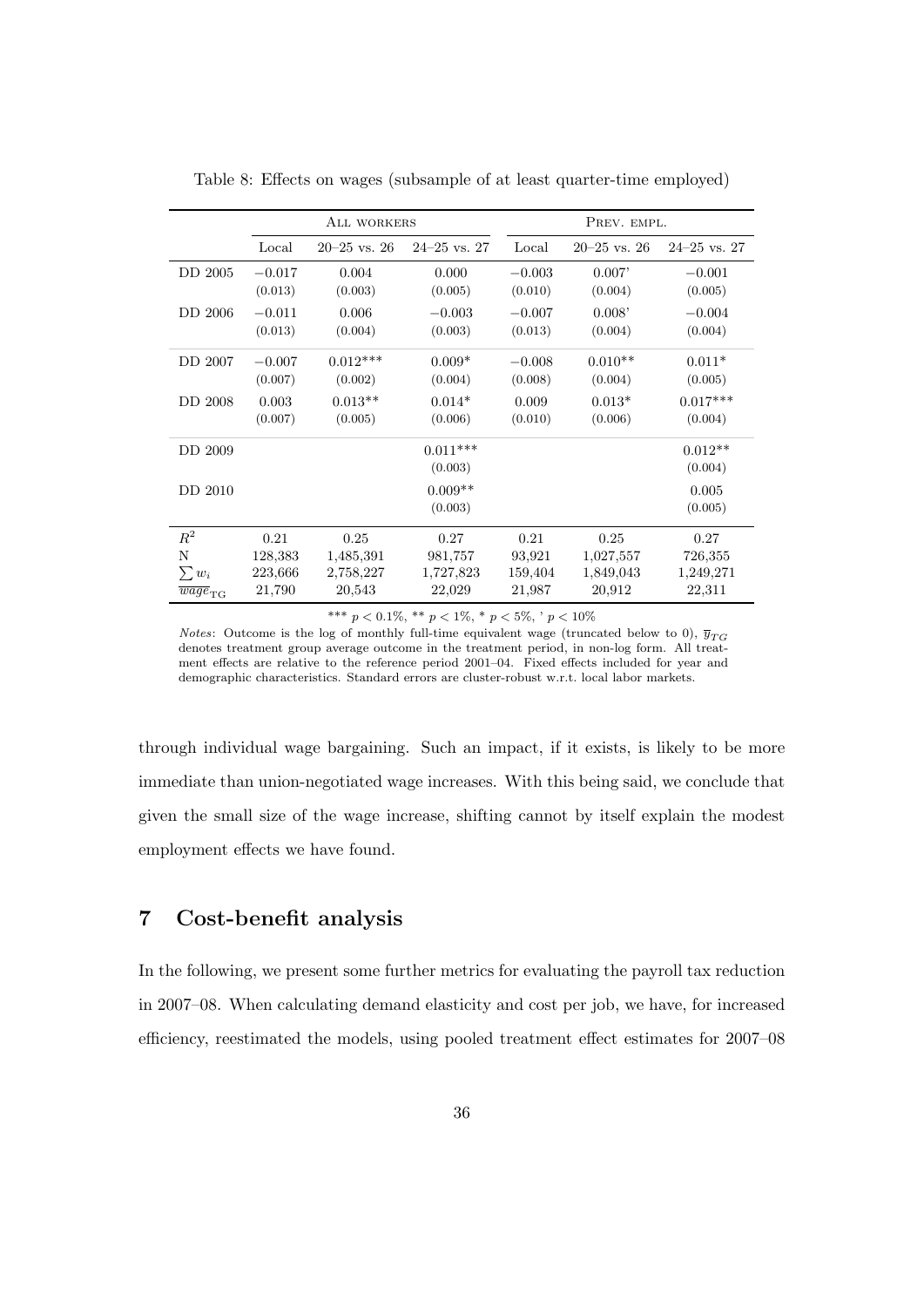(omitting pre-treatment interactions). It is important to stress, however, that these derived measures are likely to be overly optimistic. First, the substitution effect bias causes us to overestimate the treatment effect and, consequently, to overestimate the demand elasticity and underestimate the cost per job. Second, it is by no means clear that the target group employment increase reflects a net increase of jobs in the economy. Rather, a part of this increase may be at the expense of older workers in the labor force. Although this will not affect the elasticity estimate—which is defined as being with respect to young labor—it will further bias the measure of cost per job, as job losses for older workers are not taken into account. This is discussed further in section [8.](#page-39-0)

## 7.1 Elasticities

We can combine employment and wage estimates to obtain the elasticity of demand for young workers with respect to labor costs. For 20–25 year-olds, an estimate of the joint 2007–08 employment increase is 2.1 percent, and the corresponding wage increase is 1.2 percent. Hence, we arrive at a labor demand elasticity at about  $-0.32^{30}$  $-0.32^{30}$  $-0.32^{30}$  Although this number may appear small, previous literature typically finds no employment effects of targeted payroll tax reductions. For example, employment was unaffected by regional reductions in the Nordic countries, and by reductions targeted at the employers of older, full-time, low-wage workers in Finland (see [Bohm and Lind 1993;](#page-44-2) [Bennmarker et al.](#page-44-3) [2009;](#page-44-3) Korkeamäki and Uusitalo 2009; [Huttunen et al. 2013\)](#page-45-5).

$$
\epsilon = \frac{\beta_{\rm empl}/(\overline{empl}_{\rm TG} - \beta_{\rm empl})}{(e^{\beta_{\rm wage}} - 1) - 0.111/(1 + 0.3242 + 0.10)}.
$$

<span id="page-36-0"></span> $30$ Note that the employment effect is estimated in absolute numbers while the wage estimate is in log form. In addition to wage level and payroll tax, labor cost also includes a union negotiated fee at around 10 percent. Thus, labor demand elasticity is obtained as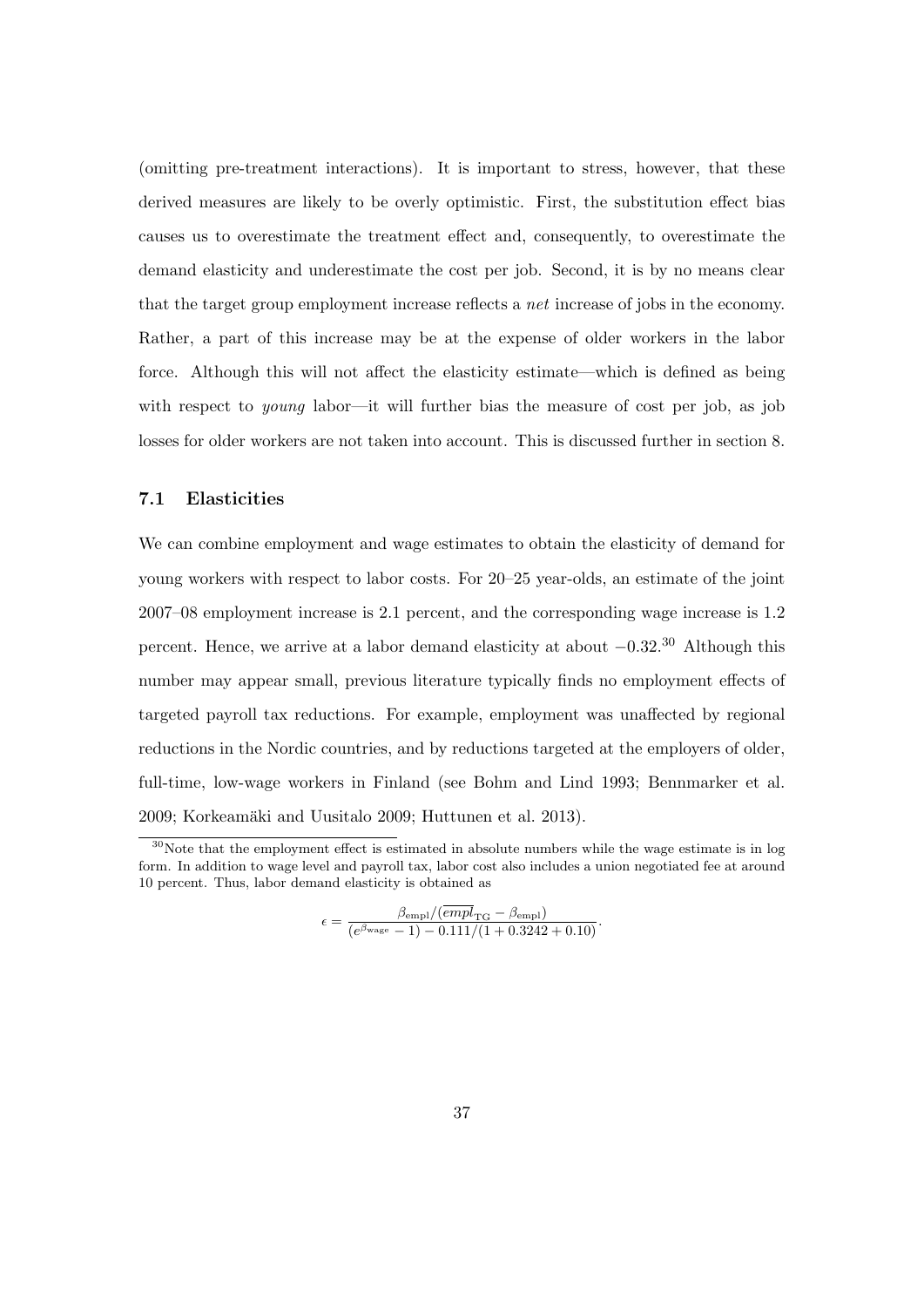

<span id="page-37-0"></span>Figure 6: Gross cost per age group, 2008 and 2009

### 7.2 How much money was spent on each job?

The gross cost of the payroll tax reductions—the sum of foregone payroll taxes, disregarding potentially increased revenues due to, e.g., higher profits—can be straightforwardly calculated since total taxable income is available to us in the tax registers. [\(Skedinger](#page-46-3) [2014](#page-46-3) provides indications that part of the payroll tax reduction did in fact end up as firm profits.) Figure [6](#page-37-0) shows the gross cost broken down by age for the years 2008 and 2009, thus demonstrating the effect of the 2009 extension. The figure illustrates that incomes are markedly higher for the older individuals of the target group, as they both have higher average wages and work more hours. As a consequence, the cost of the reductions increases in age. The figure also shows that the cost increased dramatically in 2009, by simultaneously increasing the size of the reduction and targeting a larger age group. The total gross cost increased from SEK 9.9 billion (\$1.2 billion) in 2008 to 17 billion (\$2.1 billion) in 2009. These high numbers reflect the fact that all employments were subsidized, not only new ones.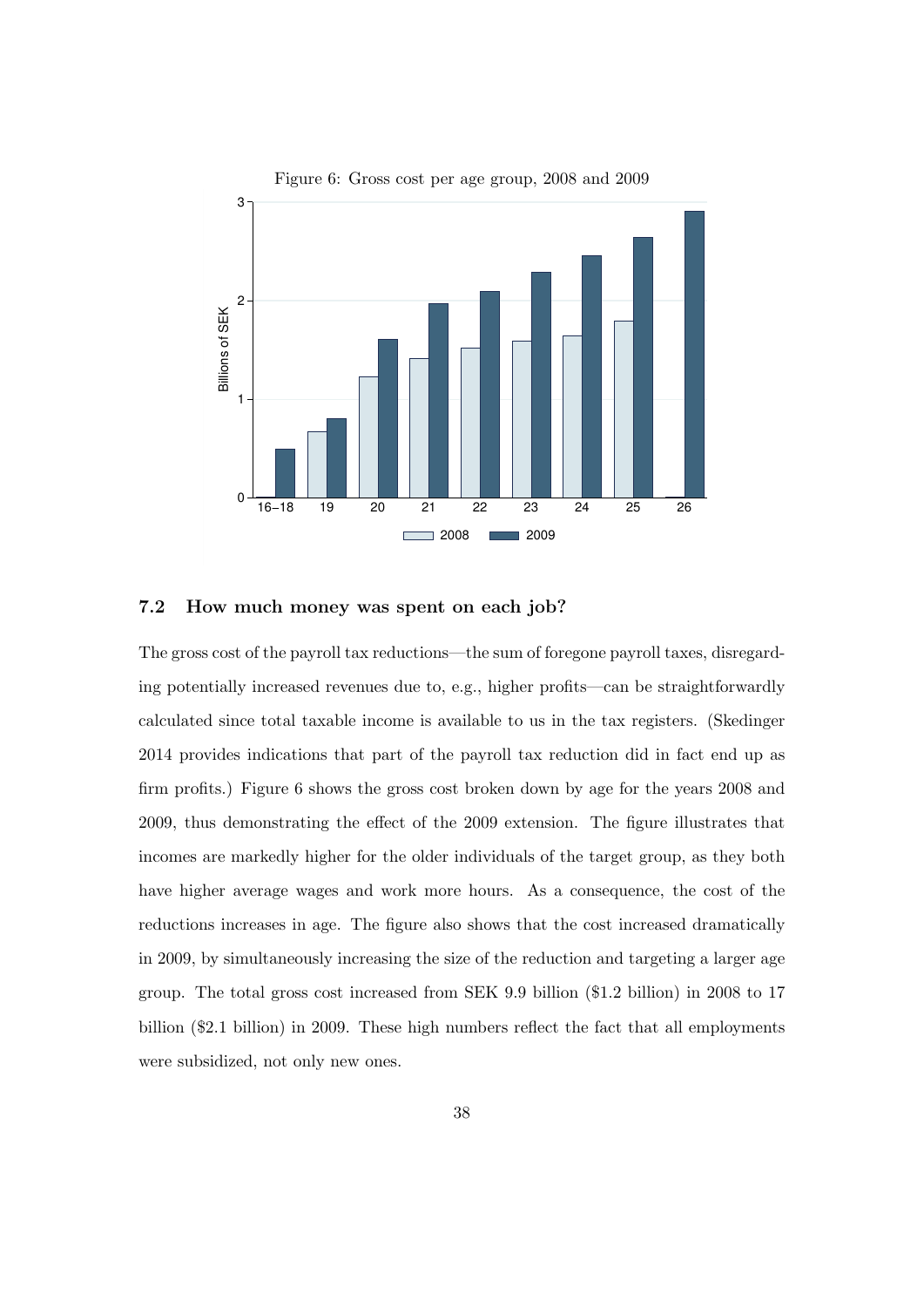

<span id="page-38-0"></span>Figure 7: Estimated cost per new job of the 2007 reduction

We can also deduce the total number of new jobs created each year by the payroll tax reduction. For 20–25 year-olds, a 95 percent confidence interval gives an estimate of 5,000 to 11,300 new jobs (with a point estimate of 8,200). In combination with the gross cost, we now get an estimate of the gross cost per created job; figure [7](#page-38-0) shows this cost for 20–25 year-olds and for separate age groups (excluding 20-year-olds where we cannot properly identify the treatment effect). For the entire target group, the gross cost for each job is SEK 0.9–2.0 million (ca. \$110,000–\$240,000)., with a point estimate at SEK 1.2 million (ca. \$140,000). Notably, the latter is more than four times the hiring cost for an average-paying job in this age group.<sup>[31](#page-38-1)</sup> Since the gross cost increases in age and, additionally, the number of new jobs decreases in age, it is not surprising that the cost per job soar as we move closer to the treatment age cutoff. For 25-year olds, the point estimate of the cost per job amounts to SEK 3.3 million (ca. 390,000)—exceeding ten times the average hiring cost for 25-year-olds working at least quarter-time.

<span id="page-38-1"></span><sup>&</sup>lt;sup>31</sup>When calculating the hiring cost, we take the average income of those employed at least quartertime, adding the cost for payroll taxes and the union-negotiated fee of (around) ten percent—in total 42.42 percent.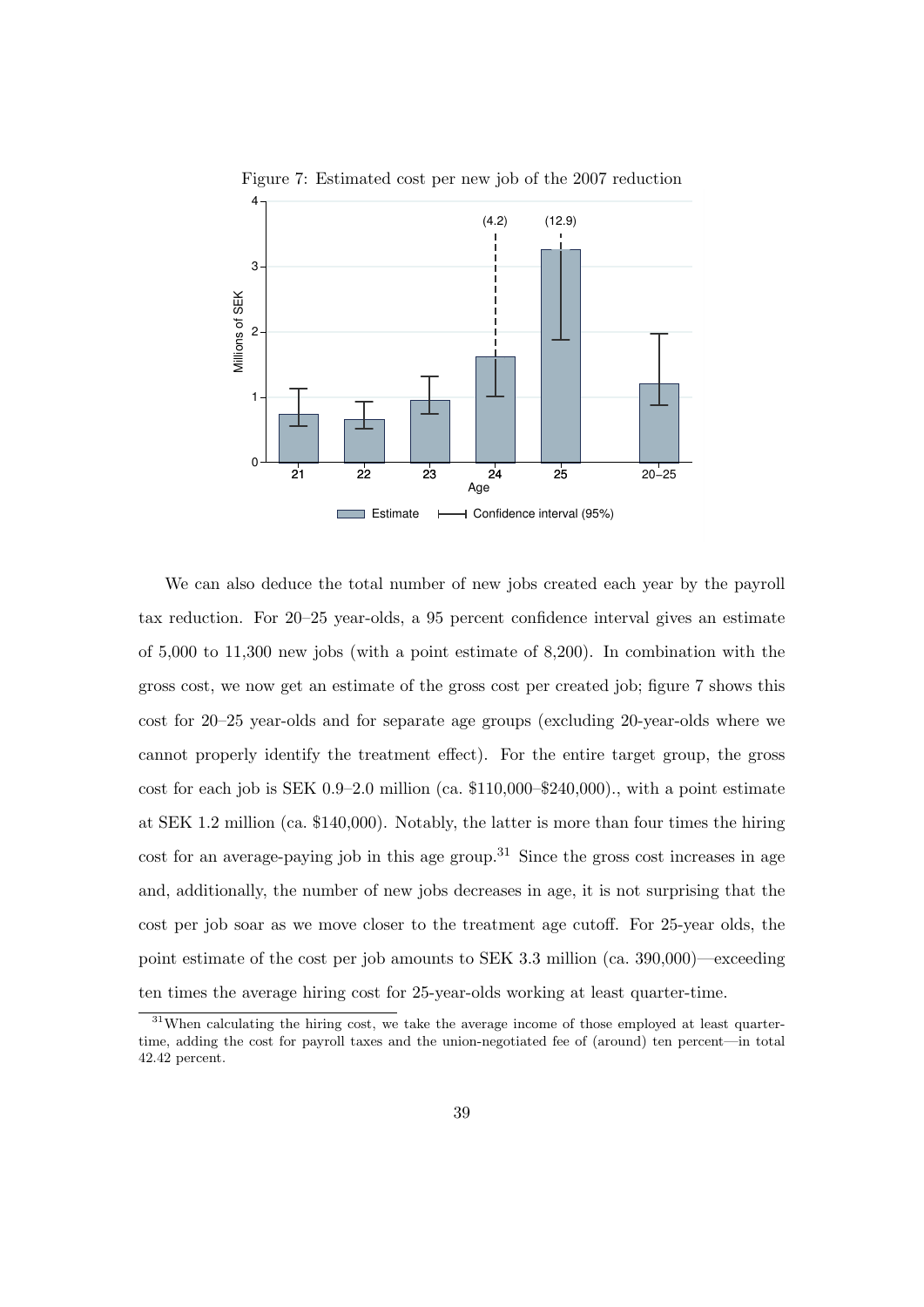Finally, we note that these numbers apply only for the first tax reduction. In 2009, the payroll tax reduction was both increased in magnitude and extended to encompass all individuals under 26. Although we have no useful employment estimates for this period, we know that the gross cost almost doubled in 2009. Thus, if our results are indicative also for the employment response of the 2009 extension, the cost per job is likely to be significantly higher for this period than for the 2007 original tax reduction.

# <span id="page-39-0"></span>8 Discussion

The previous sections have painted a picture of the 2007 and 2009 payroll tax cuts as being largely unsuccessful—the impact on youth employment was small, and the cost per created job, in terms of foregone tax revenues, was high. This may seem puzzling at first glance: wages should be rigid in the short run, so we might at least have expected a temporary employment boost. Indeed, the wage regressions demonstrate that there were no extensive wage adaptations that could explain the meager impact on employment. This raises the question of why employers do not increase their hiring of young workers, despite the latter now being significantly less expensive. In discussing potential answers to this question, we will consider labor supply constraints and labor demand constraints, in that order.

It is, in principle, possible that the lack of employment response is caused by low labor supply. There are many alternatives to employment for young individuals in Sweden. Many are taking part in higher education, others spend a couple of years after high school travelling the world. It is also possible that some of those who are formally applying for a job are actually quite satisfied with the comfortable life of receiving unemployment benefits while living with their parents, thus stifling the willingness to work. These speculations are, to some extent, tested in our regressions for the subsample of previously unemployed 25-year-olds. By restricting the sample to those registered at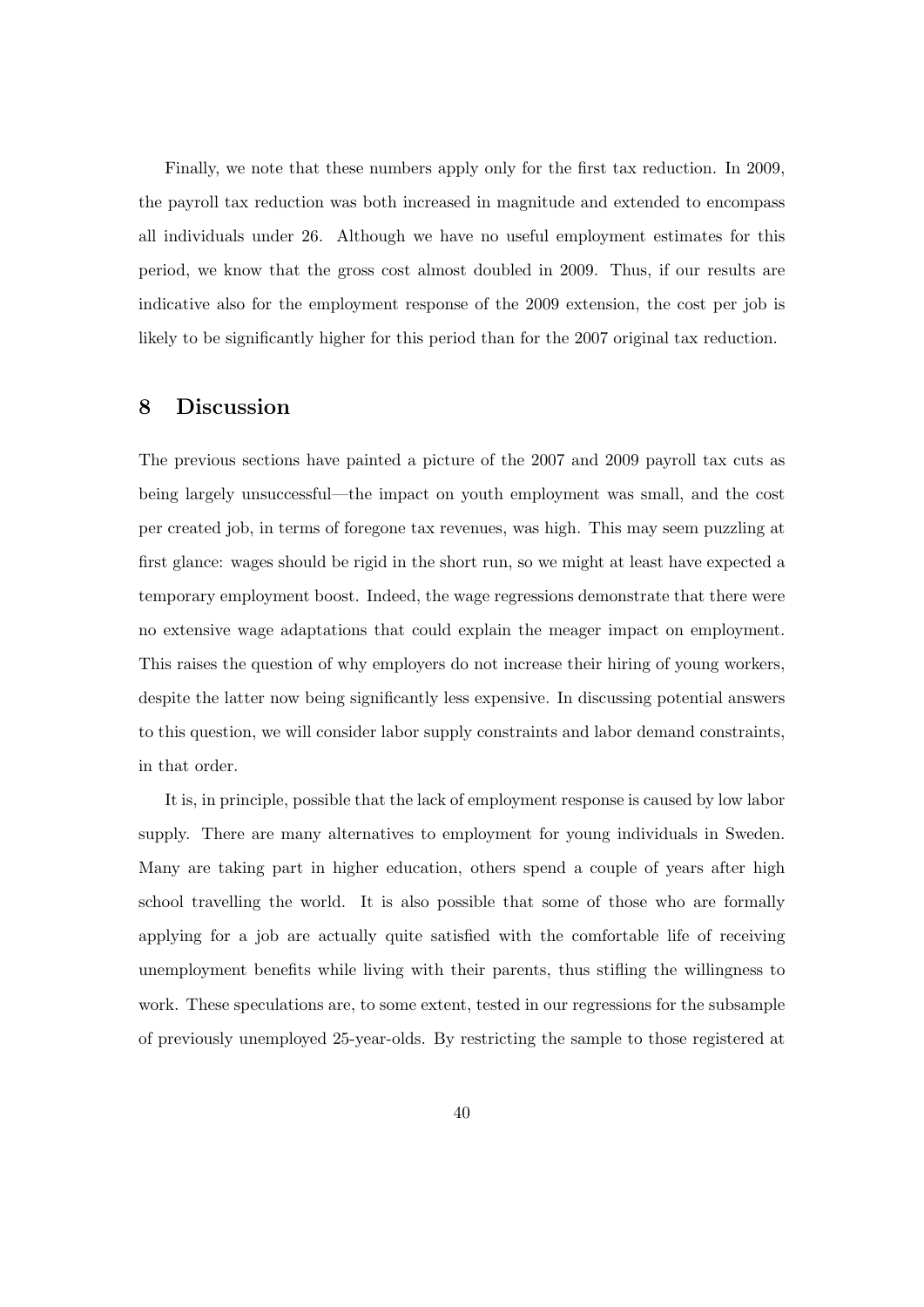the unemployment office, we disregard both the unemployed students and the globe trotters. While the fundamental issue of weak economic incentives remain, we should diminish its importance by studying 25-year-olds—for individuals at this age there is a strong social stigma both of being unemployed and of living with one's parents (thus the economic incentives kick in stronger as well). The null effect for unemployed indicates that labor supply is not the main problem. We thus conclude that the weak employment response is more likely to be a consequence of low demand elasticity.

Turning to labor demand, we discuss a number of alternative interpretations. First, it is unlikely that employers were unaware of the new rules since the reform was covered rather extensively in the media, both when it was ratified and later on. (The payroll tax reductions were also criticized by the political oppositon in Sweden and, therefore, rather intensely debated.) It is also unlikely that employers were reluctant to take any action in the short run because they were uncertain about how persistent the new rules would be. The reform was implemented shortly after the 2006 elections, meaning that employers should have anticipated the new rules to be in place for at least one length of office, which is four years in Sweden. To be sure, the extension of the payroll tax reductions in 2009 should clearly signal that this was not a temporary policy, but even here, we find small, or no effects.

Another possible explanation is linked to short-term capital rigidity. Since increasing output may require long-run capital investment, the scale effects are not allowed to work to its full extent in the short run. Thus, if firms were capacity constrained when the payroll taxes were cut, they could not immediately make the capital investments to accomodate more labor. The fact that the 2007 reduction was implemented in a booming economy speaks for this explanation. But this story is, at the very most, plausible only for the very short run—if this were true, we would see increasing effects at least at the end of the period under study. Furthermore, [Skedinger](#page-46-3) [\(2014\)](#page-46-3) finds small effects also in the Swedish retail industry, where firms should be less capacity constrained. Indeed, for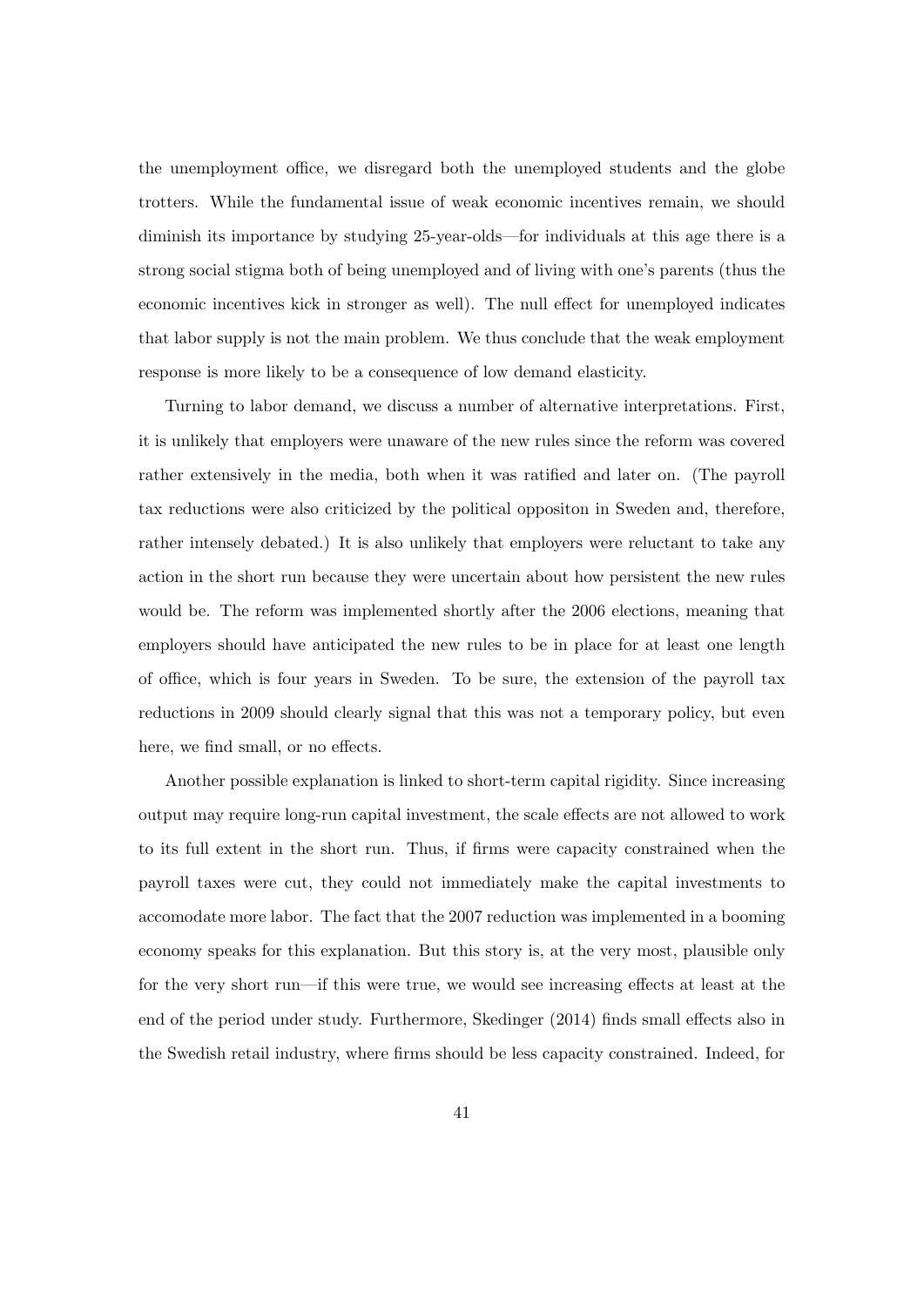this industry it is during a boom that employers should be most willing to hire young workers, also in the short run.

A third possible explanation for the lack of large employment effects is that the wage cost for the typical young worker is too high in relation to her productivity, even after the tax cut. That is, the labor cost reduction does not compensate for the risk premium of hiring a young, untrained, and unexperienced worker. This corresponds to a situation where, for many firms, factor demand for young labor is at a corner solution, at zero demand. In such a scenario, any cost-reducing measure that does not push labor costs below the hiring threshold will have zero effect on the firm's labor demand—i.e., the demand elasticity will be locally zero. This idea can be made more clear by considering a stylized model of labor demand: Assume that a worker is hired by the representative firm if her expected productivity exceeds the minimum cost of employment (associated with the *de facto* minimum wage), and consider the effect of a payroll tax cut, which lowers this cost. Figure [8](#page-42-0) shows two stylized situations. In the left-hand figure, a large pool of workers have expected productivity just below the initial minimum cost of hiring,  $LC<sub>0</sub>$ . Thus, the reduction makes many of these workers employable. In the right-hand figure, on the other hand, the initial minimum labor cost is substantially above the productivity of most low-skilled workers, so that the new level  $LC_1$  is still too high for most low-skilled workers. Note that in both of these cases, the minimum labor cost is binding for a large share of the labor force. Nonetheless, the tax reduction considered has wildly different employment effects in the two settings, as this is determined by the density of the productivity distribution in the interval  $[LC_1, LC_0]$ . We believe that the Swedish labor market bears resemblance to the right-hand part of figure [8.](#page-42-0) This case is made stronger if we return to the results for previously unemployed and foreign-born. For both of these groups we would expect productivity to be lower (table [2,](#page-14-1) page [15,](#page-14-1) indicates that they have both lower education levels and weaker attachment to the labor market). Consistent with the explanation above, we find that the cut in payroll taxes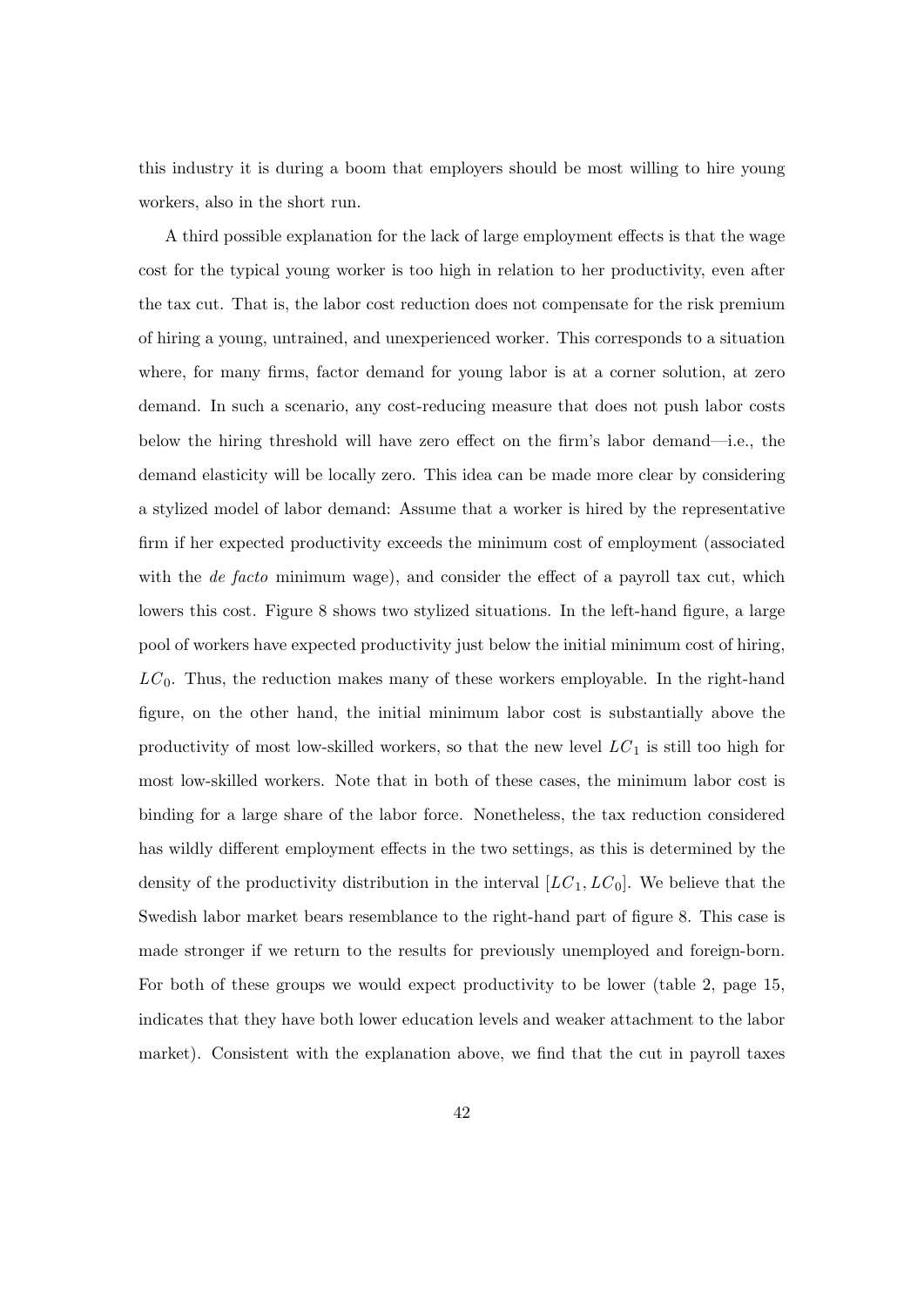<span id="page-42-0"></span>Figure 8: Depending on the initial minimum employment cost  $(LC<sub>0</sub>)$ , in relation to the distribution of (expected) productivity in the labor force, a labor cost reduction may give either a large (left) or a small (right) effect on low-skilled employment.



resulted in at most weak effects for these groups, if at all.

It is important to stress that the estimates reported in this study may not reflect net effects on the labor market as a whole. In section [5](#page-15-0) we describe how treatment spillover to the control group induces a substitution effect bias in all of our estimates. But negative substitution is likely to affect also older workers in the economy—if they are similar to the target group in terms of labor market characteristics. Thus, the larger employment increase for 20–25 year-olds, compared to 25-year-olds, can be the result of increased substitution with older workers. In other words, while we do find an *absolute* employment increase for the target group, this may not reflect a net increase in the economy as a whole. The share of the employment increase that is associated with a net creation of jobs corresponds to the relative share of the scale effect (as defined in section [5\)](#page-15-0), which, unfortunately, we cannot quantify. However, it should be noted that if factor inputs are close to perfect substitutes (e.g., low-skilled labor at different ages), there may be large substitution effects even though the scale effect is small.<sup>[32](#page-42-1)</sup> As a

<span id="page-42-1"></span><sup>&</sup>lt;sup>32</sup>Indeed, in 2013 an employer of low-skilled labor stated explicitly that they only hire workers who are subjected to the lower payroll tax. This prompted the Swedish Trade Union Confederation to sue the employer on behalf of a 35-year-old worker [\(Svenska Dagbladet 2013\)](#page-46-7). At the time of writing, the case has not yet been settled.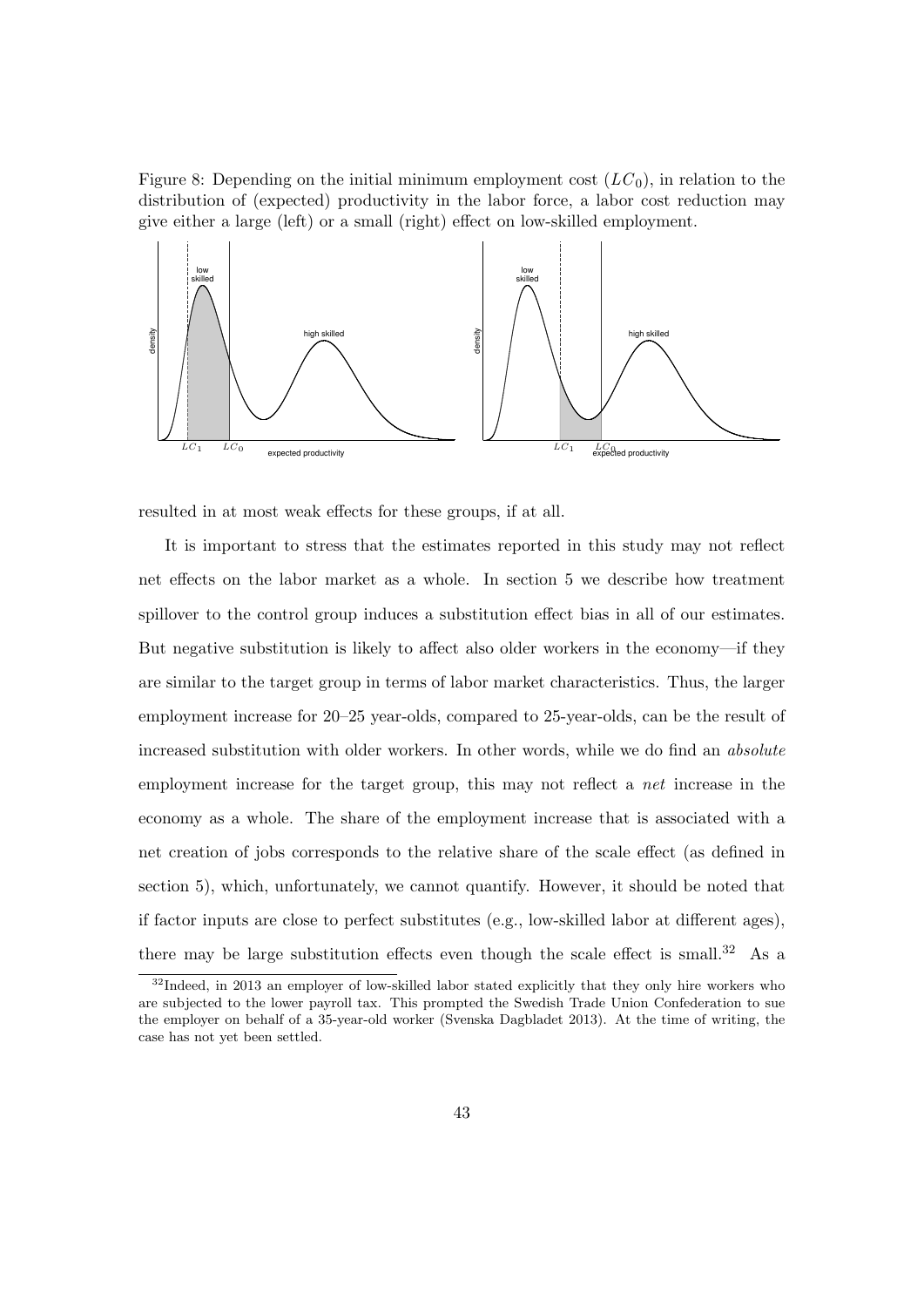consequence, it is likely that our estimates grossly overestimate the number of new jobs created: partly because the estimates overestimate the actual employment increase (due to control group treatment spillover), partly because the actual employment increase may have been at the expense of older workers in the economy. Correspondingly, the estimated cost per job, reported in the previous section, is bound to underestimate the true cost.

# <span id="page-43-0"></span>9 Conclusion

This paper studies whether large-scale payroll tax reductions for employers of young workers is an effective means to raise youth employment. In 2007–08, payroll taxes in Sweden were cut with 11 percentage points for employers of workers at 19–25 years of age. We estimate the short-run effect of this substantial tax cut to be, at most, an employment increase of around 2.7 percent. We find no employment effect of an extension of the original reductions, implemented in 2009. Shifting of the tax cut onto workers in the form of higher wages cannot explain the modest employment effect: the size of the wage adjustments in the wake of the reform is small, at roughly one percent.

The employment and wage estimates in combination imply that the short-run elasticity of demand for young workers in Sweden is at around −0.32. Using a different metric, the estimated cost per created job for 20–25 year-olds is at between three and seven times the cost of directly hiring workers at the average wage.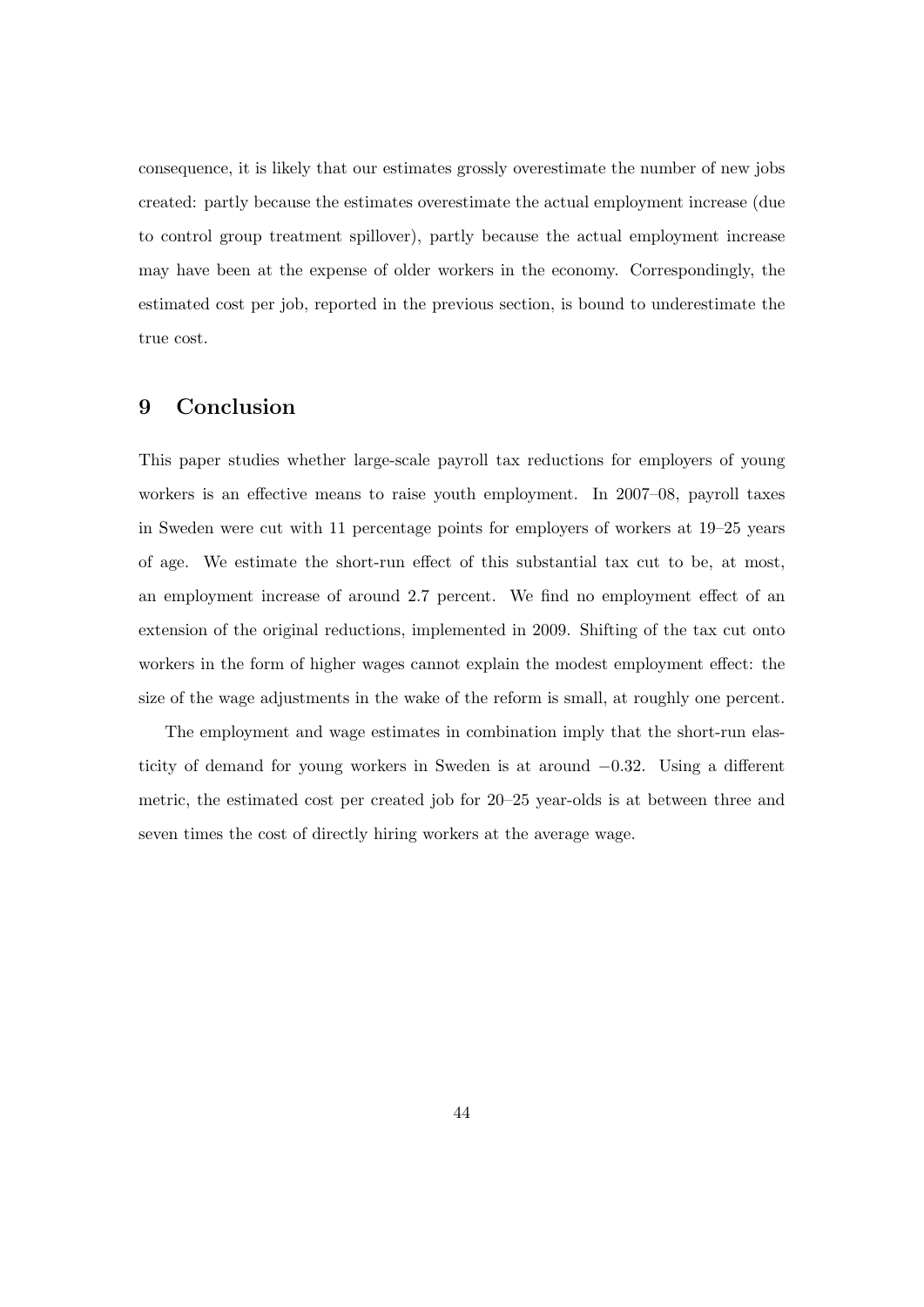# References

- <span id="page-44-0"></span>Anderson, P. M. and B. D. Meyer (1997). The effects of firm specific taxes and government mandates with an application to the u.s. unemployment insurance program. Journal of Public Economics 65 (2), 119–145.
- <span id="page-44-1"></span>Anderson, P. M. and B. D. Meyer (2000). The effects of the unemployment insurance payroll tax on wages, employment, claims and denials. Journal of Public Economics  $78(1-2)$ , 81-106.
- <span id="page-44-3"></span>Bennmarker, H., E. Mellander, and B. Öckert (2009). Do regional payroll tax reductions boost employment? Labour Economics 16 (5), 480–489.
- <span id="page-44-2"></span>Bohm, P. and H. Lind (1993). Policy evaluation quality : A quasi-experimental study of regional employment subsidies in sweden. Regional Science and Urban Economics 23(1), 51–65.
- <span id="page-44-4"></span>Cahuc, P., S. Carcillo, and T. Le Barbanchon (2014). Do Hiring Credits Work in Recessions? Evidence from France. IZA Discussion Papers 8330, Institute for the Study of Labor (IZA).
- <span id="page-44-5"></span>Edmark, K., C.-Y. Liang, E. Mörk, and H. Selin (2012). Evaluation of the swedish earned income tax credit. Working Paper Series 2012:1, IFAU - Institute for Evaluation of Labour Market and Education Policy.
- <span id="page-44-7"></span>Forslund, A., L. Hensvik, O. Nordsröm Skans, and A. Westerberg (2012). Kollektivavtalen och ungdomarnas faktiska begynnelselöner. Working Paper Series 2012:19, IFAU - Institute for Evaluation of Labour Market and Education Policy.
- <span id="page-44-6"></span>Fredriksson, P. and B. Öckert (2014). Life-cycle Effects of Age at School Start. The Economic Journal (forthcoming).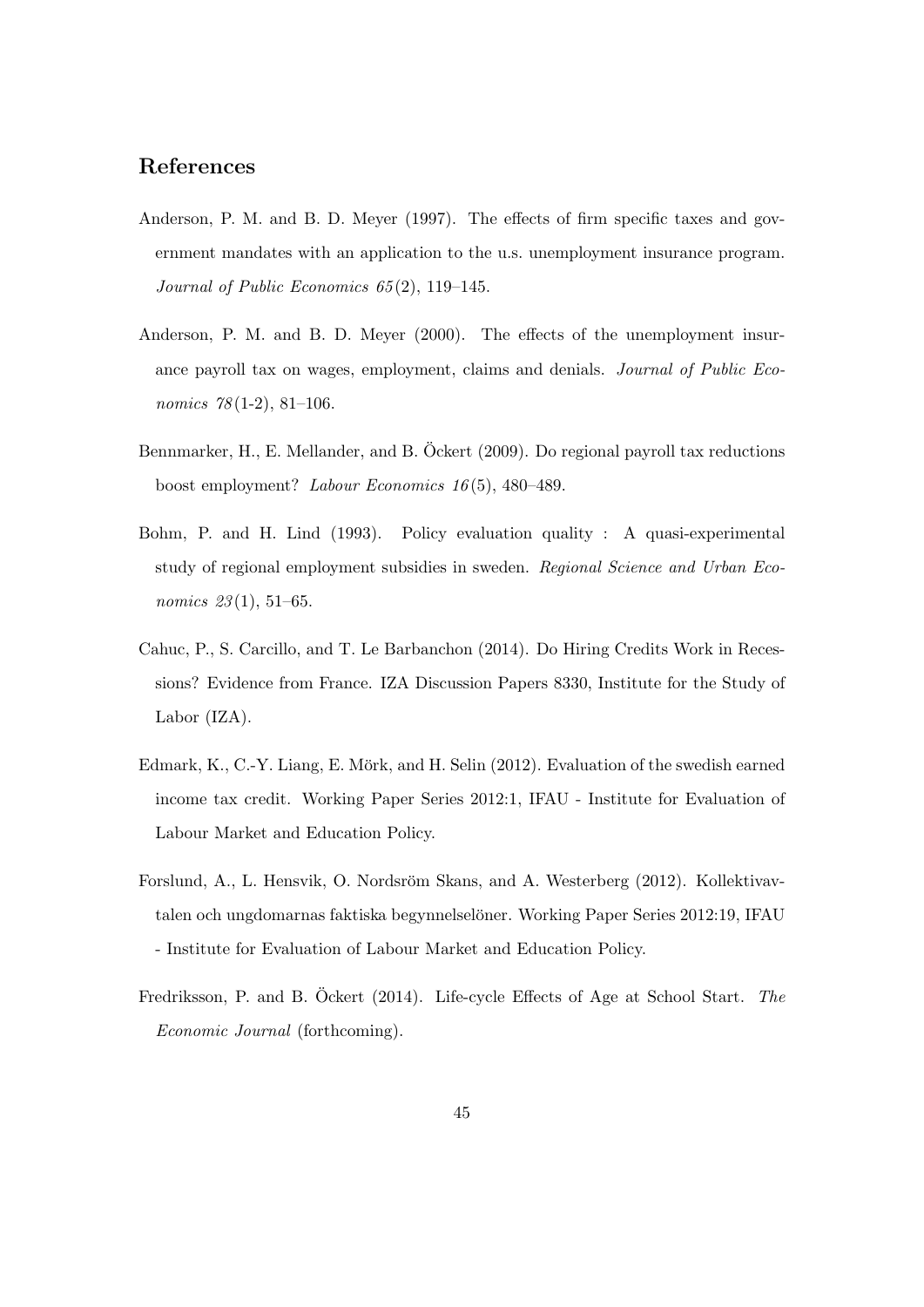- <span id="page-45-6"></span>Fredriksson, P. and R. H. Topel (2010). Wage determination and employment in sweden since the early 1990s: Wage formation in a new setting. In R. B. Freeman, B. Swedenborg, and R. H. Topel (Eds.), Reforming the welfare state : recovery and beyond in Sweden, pp. 540–559. Chicago: University of Chicago Press.
- <span id="page-45-0"></span>Gregg, P. (2001). The impact of youth unemployment on adult unemployment in the ncds. The Economic Journal 111 (475), 626–653.
- <span id="page-45-1"></span>Gregg, P. and E. Tominey (2005). The wage scar from male youth unemployment. Labour Economics  $12(4)$ ,  $487 - 509$ .
- <span id="page-45-2"></span>Gruber, J. (1994). The incidence of mandated maternity benefits. American Economic Review  $84(3)$ , 622-41.
- <span id="page-45-3"></span>Gruber, J. (1997). The incidence of payroll taxation: Evidence from chile. Journal of Labor Economics  $15(3)$ , S72-101.
- <span id="page-45-8"></span>Hoynes, H. W., D. L. Miller, and J. Schaller (2012). Who suffers during recessions? Working Paper 17951, National Bureau of Economic Research.
- <span id="page-45-5"></span>Huttunen, K., J. Pirttilä, and R. Uusitalo (2013). The employment effects of low-wage subsidies. Journal of Public Economics  $97(0)$ ,  $49-60$ .
- <span id="page-45-7"></span>ILO (1983). Thirteenth International Conference of Labour Statisticians, Resolution Concerning Statistics of the Economically Active Population, Employment, Unemployment and Underemployment. Bulletin of Labour Statistics (1983-3), xi–xv.
- <span id="page-45-9"></span>Kolm, A.-S. (1998). Differentiated payroll taxes, unemployment, and welfare. Journal of Public Economics  $70(2)$ ,  $255 - 271$ .
- <span id="page-45-4"></span>Korkeamäki, O. and R. Uusitalo (2009). Employment and wage effects of a payroll-tax cut – evidence from a regional experiment. International Tax and Public Finance 16, 753–772.